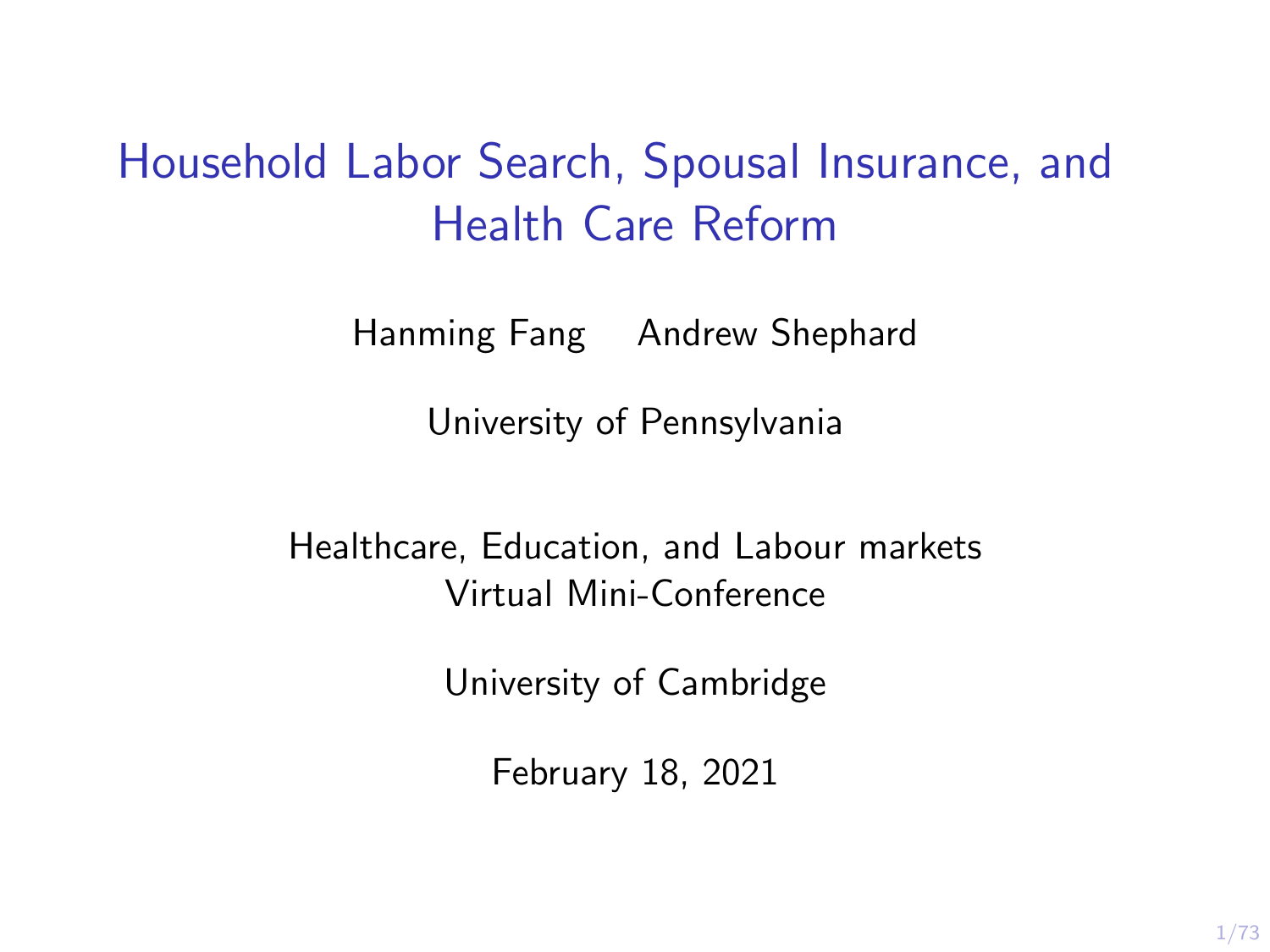# **Background**

- ▶ Employer-sponsored insurance (ESHI) is primary source of health insurance coverage for the working age in the U.S.
- $\blacktriangleright$  Employers typically offer insurance not only to their employees, but also to the spouses (and dependents) of their employees
- $\triangleright$  Spousal health insurance benefits are heavily used by married couples, and these features create important links between health, health insurance, and the labour market
- $\blacktriangleright$  Re-evaluate these relationships in the context of the 2010 Affordable Care Act (ACA), whose provisions include individual and firm mandates, health insurance exchanges, and subsidies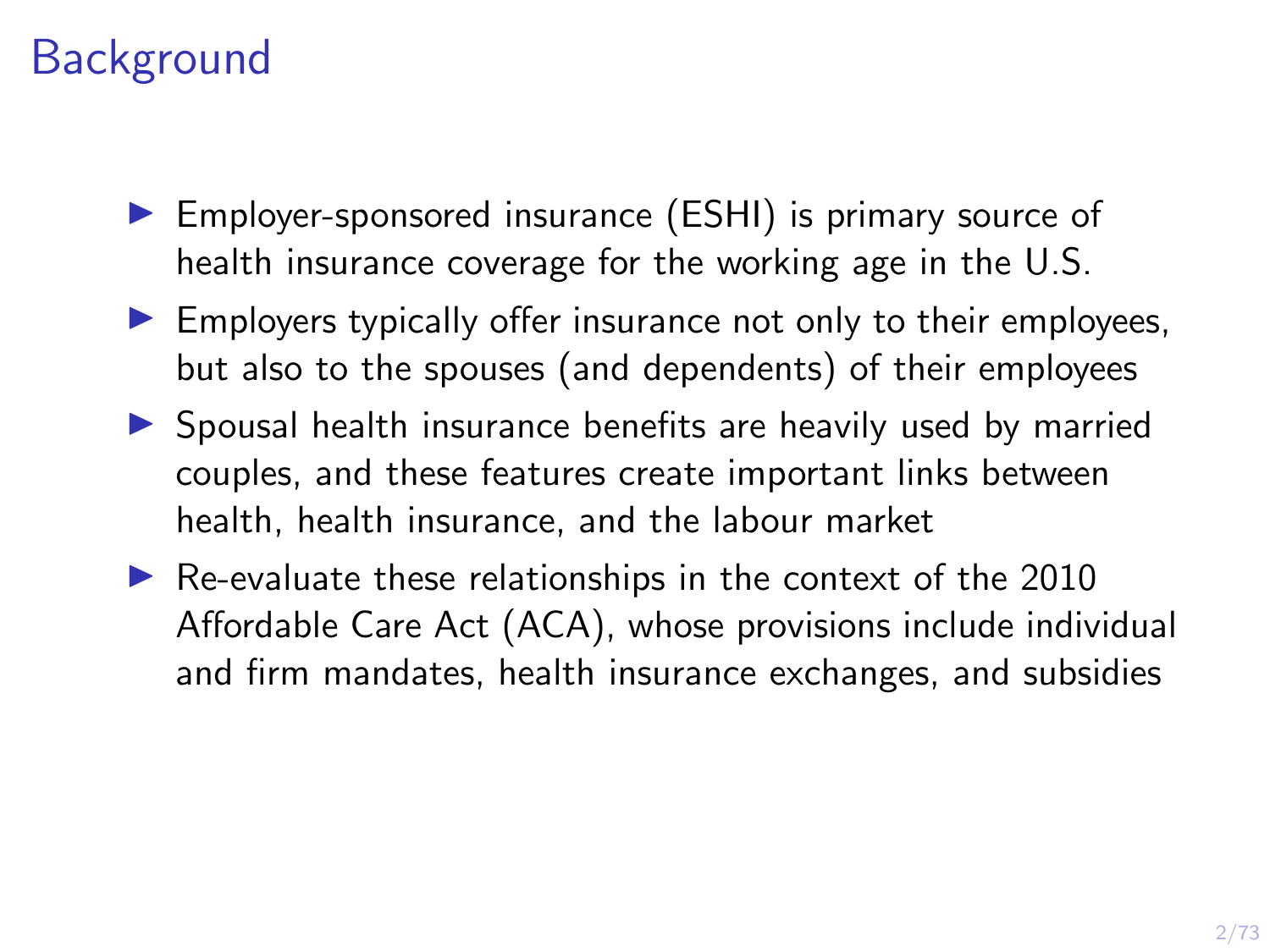# **Background**

- ▶ Employer-sponsored insurance (ESHI) is primary source of health insurance coverage for the working age in the U.S.
- $\blacktriangleright$  Employers typically offer insurance not only to their employees, but also to the spouses (and dependents) of their employees
- $\triangleright$  Spousal health insurance benefits are heavily used by married couples, and these features create important links between health, health insurance, and the labour market
- $\blacktriangleright$  Re-evaluate these relationships in the context of the 2010 Affordable Care Act (ACA), whose provisions include individual and firm mandates, health insurance exchanges, and subsidies
- $\blacktriangleright$  Provisions in the ACA significantly affect employers' incentives to offer spousal health insurance benefits.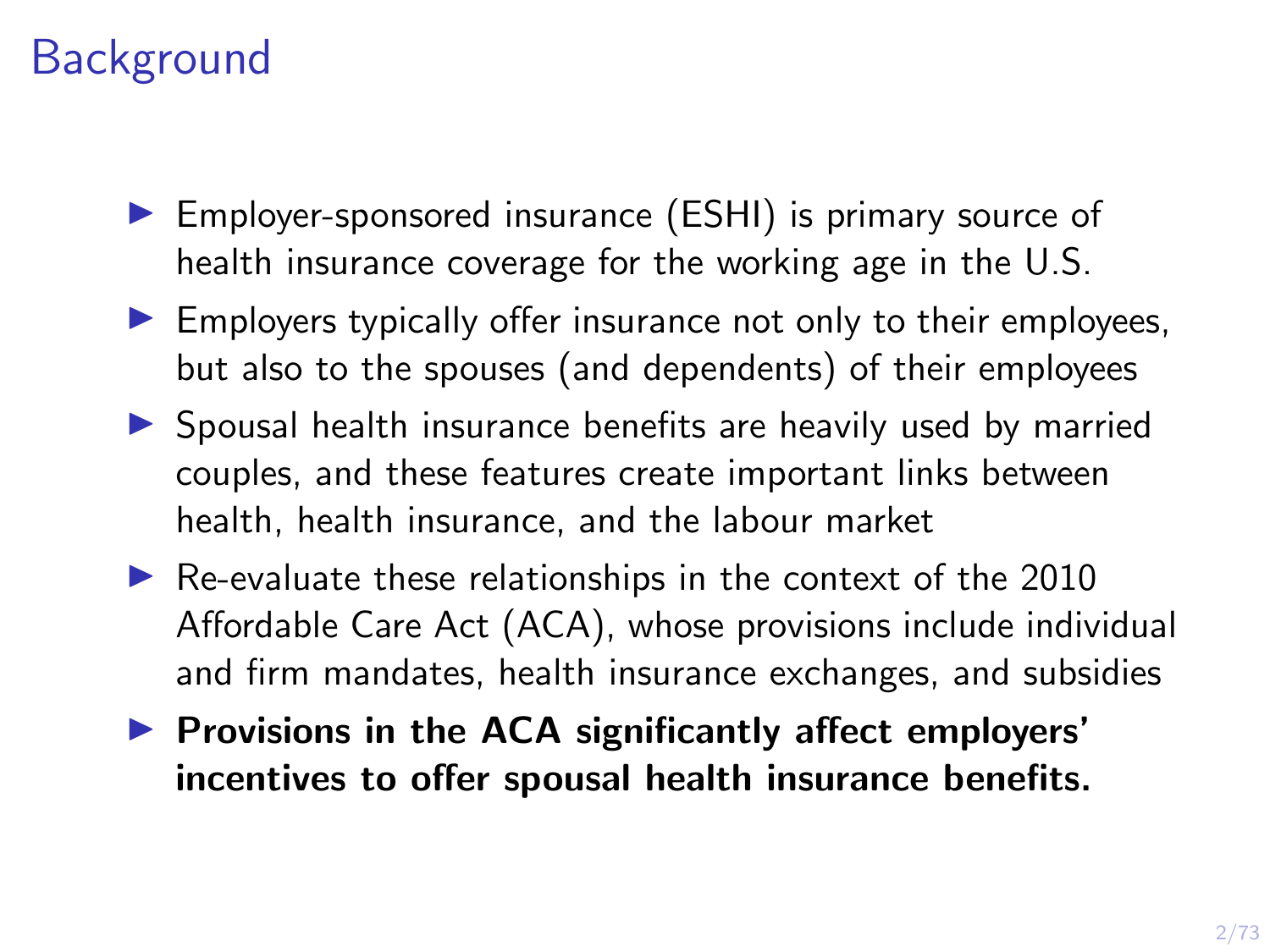# This paper

- $\triangleright$  Develop frictional labour market model that integrates multi-person household search model (e.g. Dey and Flinn, 2008, and Guler, Guvenen, and Violante, 2014) into equilibrium Burdett and Mortensen (1998) framework
- $\triangleright$  Characterise jobs by endogneously determined wage and menu of health insurance offerings, that households select from
- $\blacktriangleright$  The ACA reduces the probability of firms offering health insurance, with an "employee-only" contract emerging amongst low-productivity firms
- $\blacktriangleright$  Further, provisions in the ACA reduces the value of spousal insurance, and the extent to which insurance coverage matters for job mobility decisions.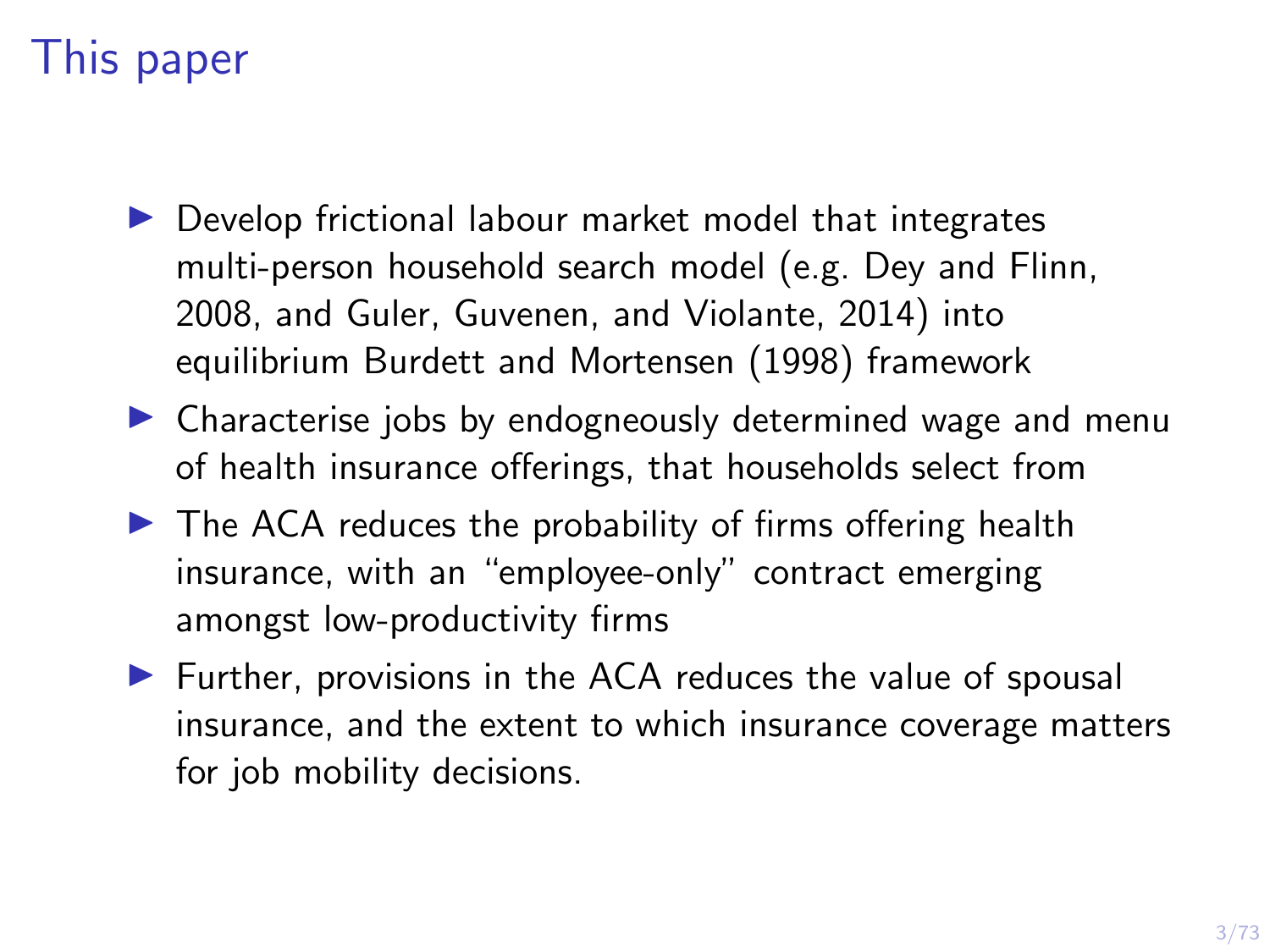#### Literature

 $\blacktriangleright$  Interactions between health, insurance, and the labour market: Surveys: Currie and Madrian (1999), Gruber (2002), Gruber (2004) Structural empirical: Rust and Phelan (1997), Dey and Flinn (2005), De Nardi, French and Jones (2016), Aizawa and Fang (2018), Aizawa (2019).

#### $\blacktriangleright$  Household job search:

Dey and Flinn (2008), Gemici (2011), Guler, Guvenen and Violante (2012), Flabbi, Flinn and Salazar (2019), Pilossoph and Wee (2019a,b).

 $\blacktriangleright$  Empirical search papers with posting: van den Berg and Ridder (1998), Bontemps, Robin and van den Berg (1999, 2000), Meghir, Narita and Robin (2015), Shephard (2017).

 $\blacktriangleright$  Impact of ACA on insurance coverage and the labour market: Pashchenko and Porapakkarm (2013), Heim, Lurie and Simon (2015), Courtemanche, Marton and Yelowitz (2016), Nakajima and Tüzemen (2017), Duggan, Goda and Jackson (2019).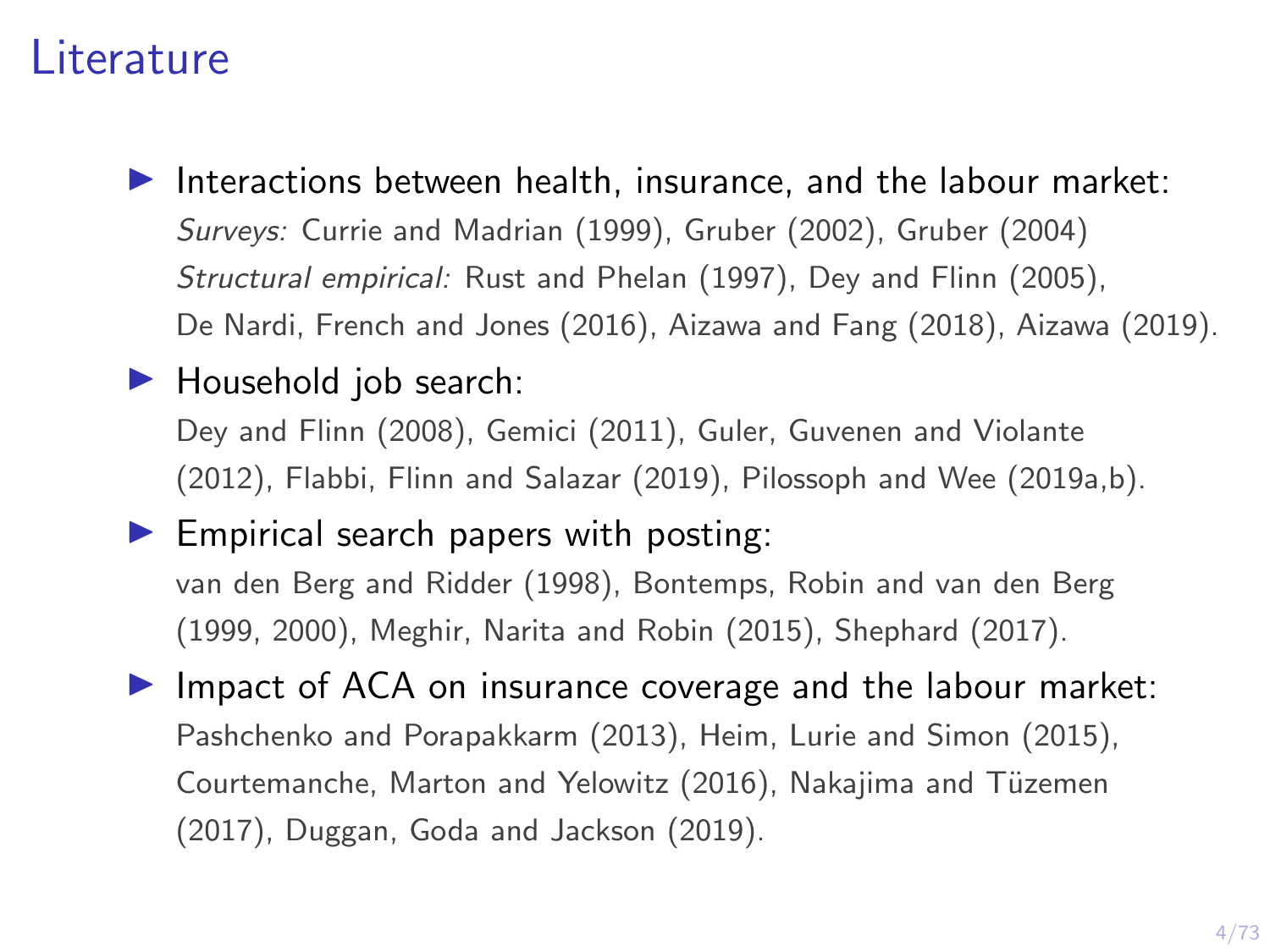I. A model of household search, health, and insurance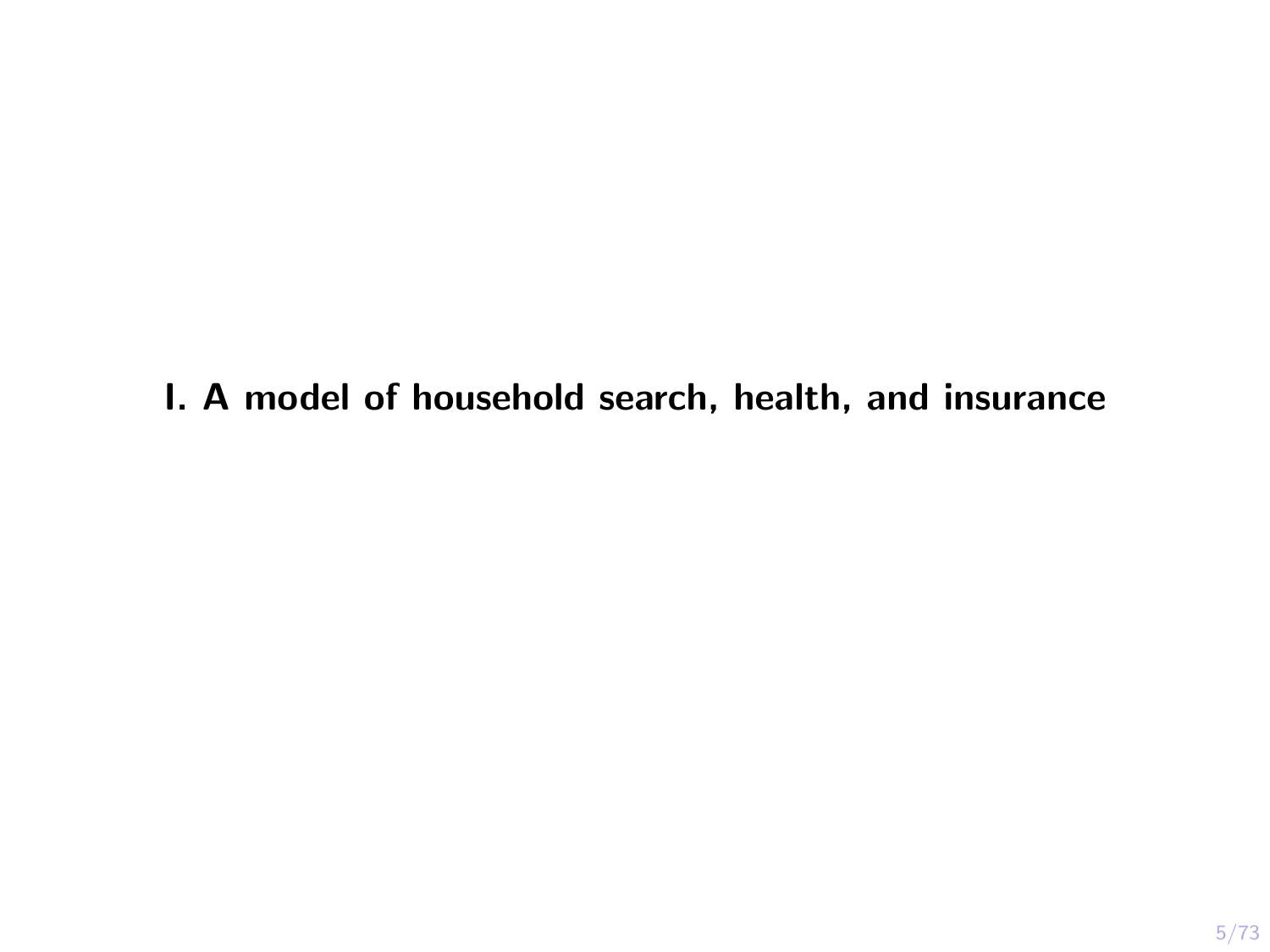# Empirical environment (1)

For now, we consider the pre-ACA environment:

- $\blacktriangleright$  The economy consists of a continuum of stable household units (singles and couples) with a population size  $N$
- $\blacktriangleright$  Time is continuous and households are infinitely lived
- $\triangleright$  Persistent type heterogeneity: Households differ in terms of demographics  $x$  (marital status, children, etc.) and in unobservables  $\alpha \sim \mathcal{B}(\cdot; \mathbf{x})$ : adults indexed  $j \in \{1, 2\}$
- $\triangleright$  Dynamic state variables: Households also differ in labour market state and the endogenous health status  **of its** members (more later).

Focus on decision problem of couples: single agent model is a special case of the general household model.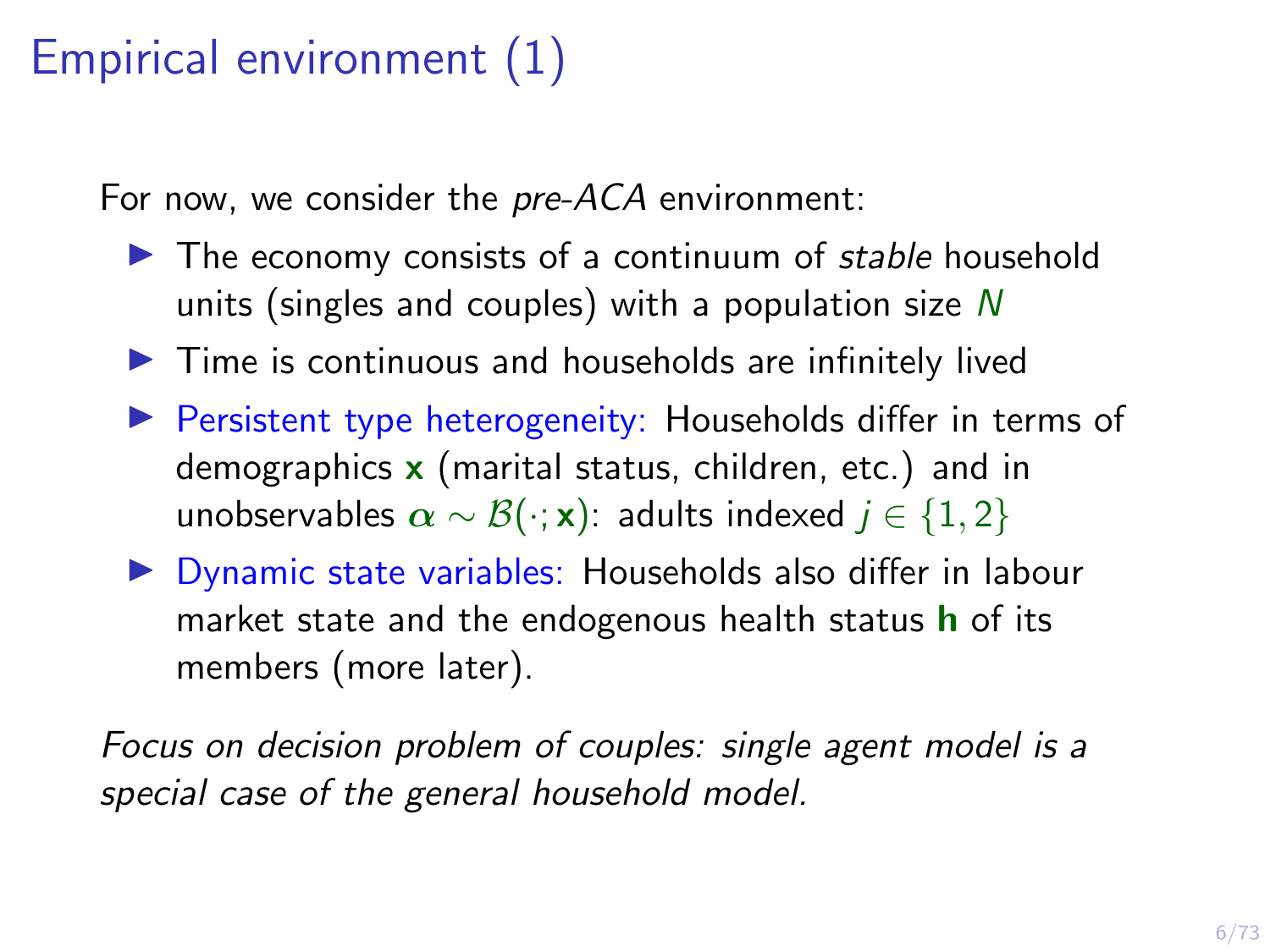# Empirical environment (2)

Jobs are characterised by a wage  $w$ , and a *menu* of insurance offerings I (with associated coverage type and premiums):

- $\triangleright$  Frictional labour market: adult *i* sequentially samples job offers from  $F(w, I)$  at Poisson rate  $\lambda^j_u({\bf x})$  when non-employed and at rate  $\lambda_{e}^{j}(\textbf{x})$  when employed
- $\blacktriangleright$  Employed face a constant risk of entering non-employment, with exogenous job destruction occurring at rate  $\delta_i(\mathbf{x})$
- $\triangleright$  Endogenous transitions to non-employment possible through changes in health status, or in the state of their spouse.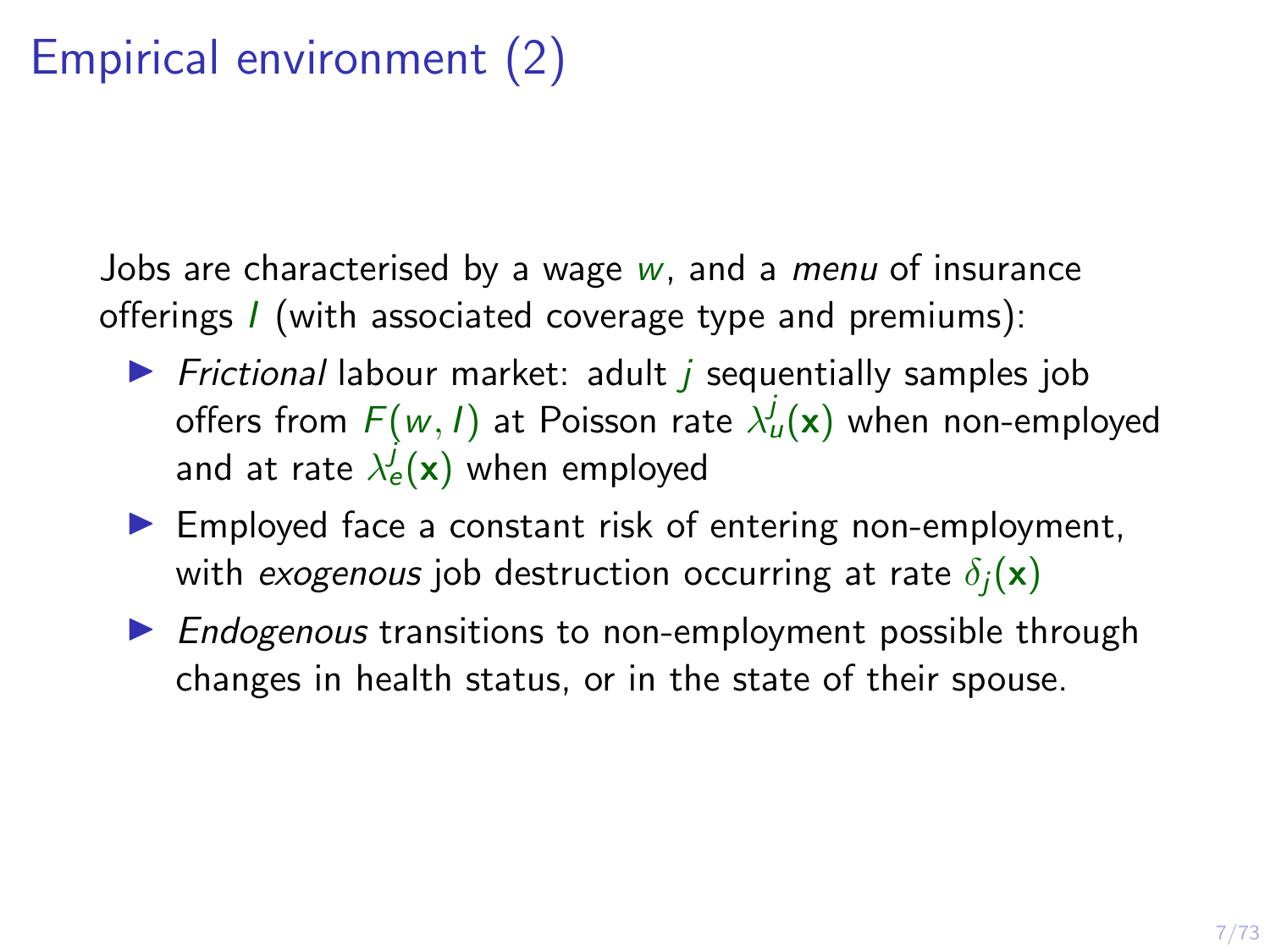#### Insurance options

Upon accepting an offer, households select an insurance coverage option  $i \in I$ , with each having a distinct premium  $r(i; w, I)$ :

- 1. No health insurance  $(I = 0)$ ; may still be insured if they are covered by their spouse's insurance  $[i = 0$  (no insurance)]
- 2. Employee only insurance  $(I = 1)$ . Insurance is offered, but no coverage for spouses  $[i = 0, i = 1$  (employee only)]
- 3. Employee and spouse insurance  $(I = 2)$ . Insurance is offered, and made available to both the employee and their spouse  $[i = 0, i = 1, i = 2$  (employee and spouse)].

An equilibrium condition will determine the value of the insurance premiums  $r(i; w, l)$ .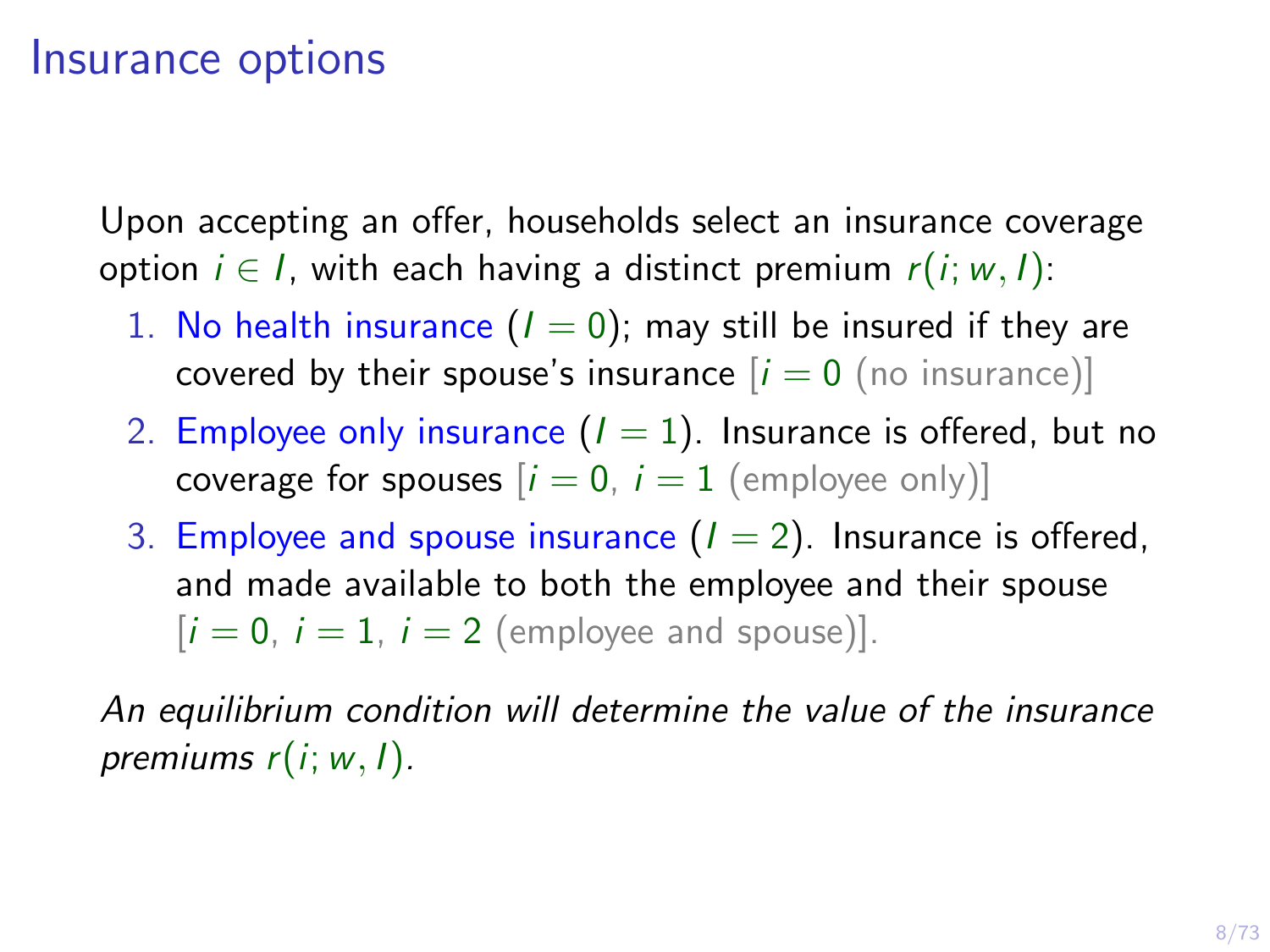Employees are not able to change insurance coverage options freely during a job spell  $\implies$  both **i** and **l** are state variables:

- It may be changed in response to a qualifying event (given no family dynamics, these are only linked to employment events)
- $\triangleright$  Coverage may also be changed when an open enrolment event occurs. For tractability this is modelled as a stochastic event [at rate  $\eta$  households may reoptimise from the available set **I**].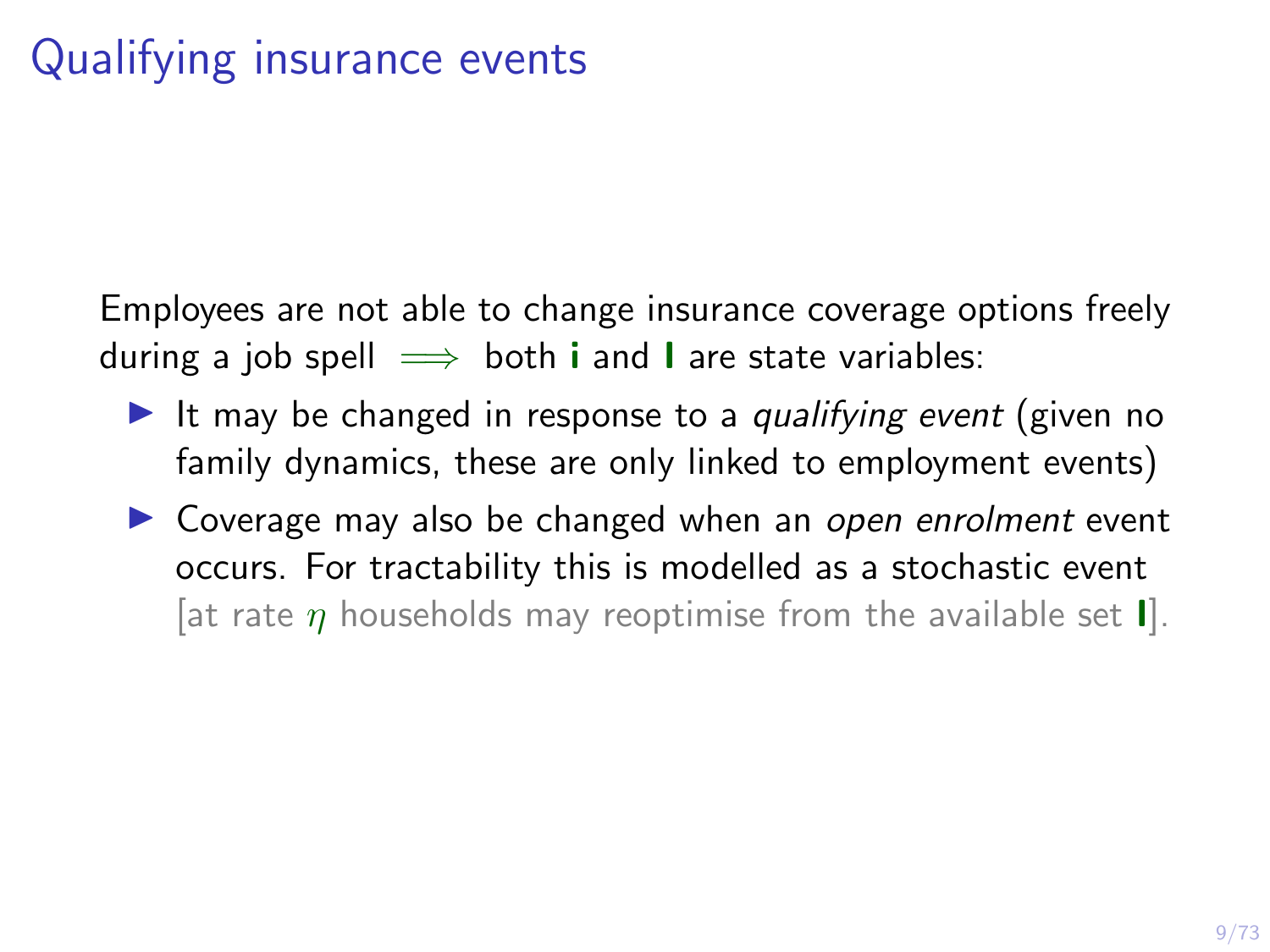#### **Preferences**

For couples, we consider a *unitary* model of the household, with preferences constant absolute risk aversion (CARA):

 $U(c, P_1, P_2; \alpha, x) = \alpha_1(1 - P_1) + \alpha_2(1 - P_2) - \exp(-\psi(x) \cdot c),$ 

and where:

- $\triangleright \psi(\mathbf{x}) > 0$  is the coefficient of absolute risk aversion and c is household consumption
- $\blacktriangleright$   $P_j$  is the adult j employment indicator;  $\alpha$  is value of leisure [recall that  $\alpha$  is heterogeneous in population].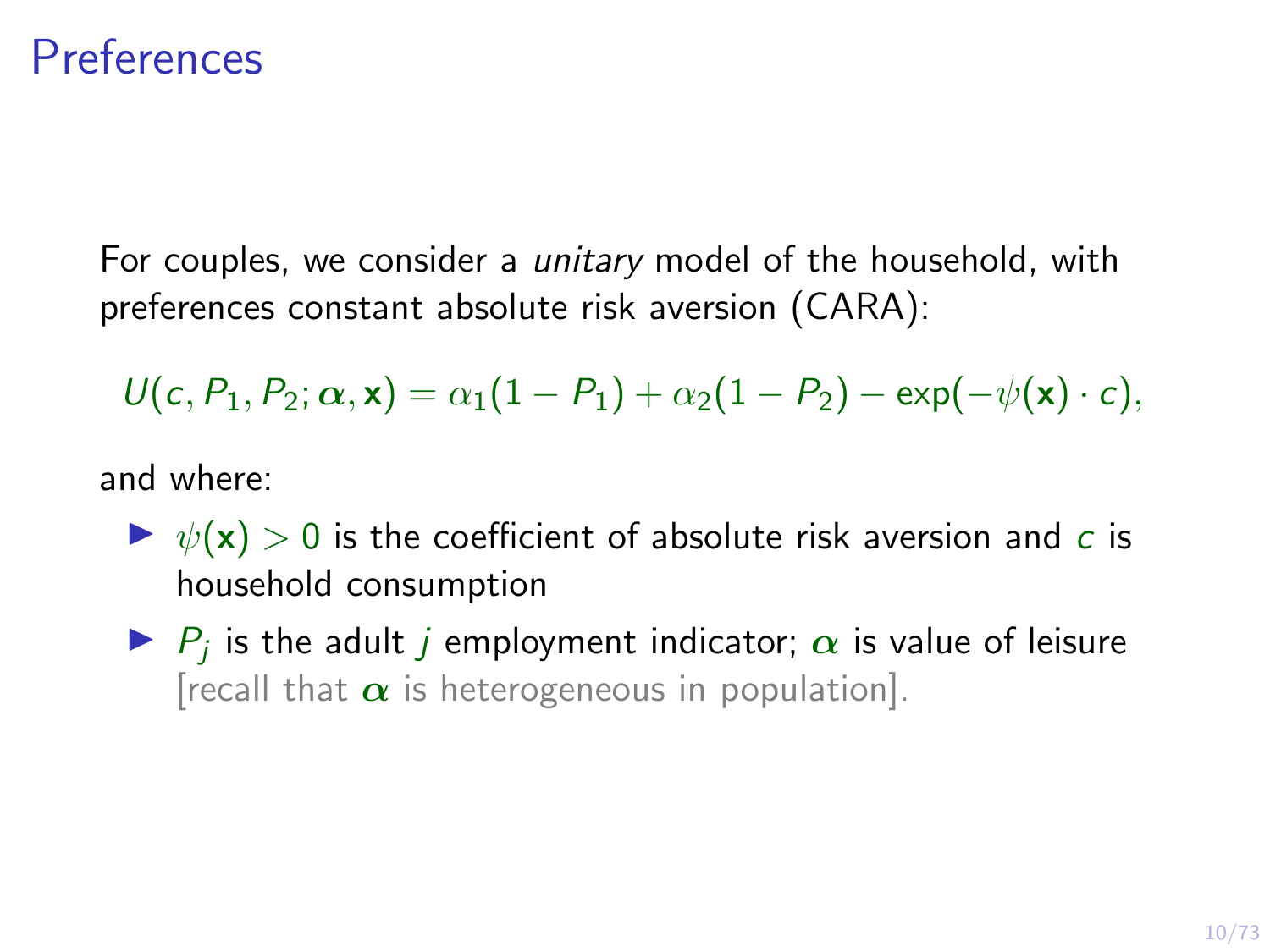#### Budget constraint

 $\blacktriangleright$  Household consumption comprises net income, less any out-of-pocket medical expenditure costs:

$$
c = y[P_1(w_1 - r(i_1; w_1, l_1)) + P_2(w_2 - r(i_2; w_2, l_2)),
$$
  

$$
(2 - P_1 - P_2) b_{U1}; x] - o(m_1|q_1(i)) - o(m_2|q_2(i)),
$$
  
out-of-pocket medical  
expenditure

- $\triangleright$  y(z, b; x)  $\equiv$  z + b  $T(z, b; x)$  is the net-income function (note that insurance premiums are pre-tax deductions)
- $\bullet$   $q_i(i)$  is adult *i* insurance coverage given vector of insurance choices  ${\sf i}$  and  $o(m_j|q_j)$  is out-of-pocket medical expenditure.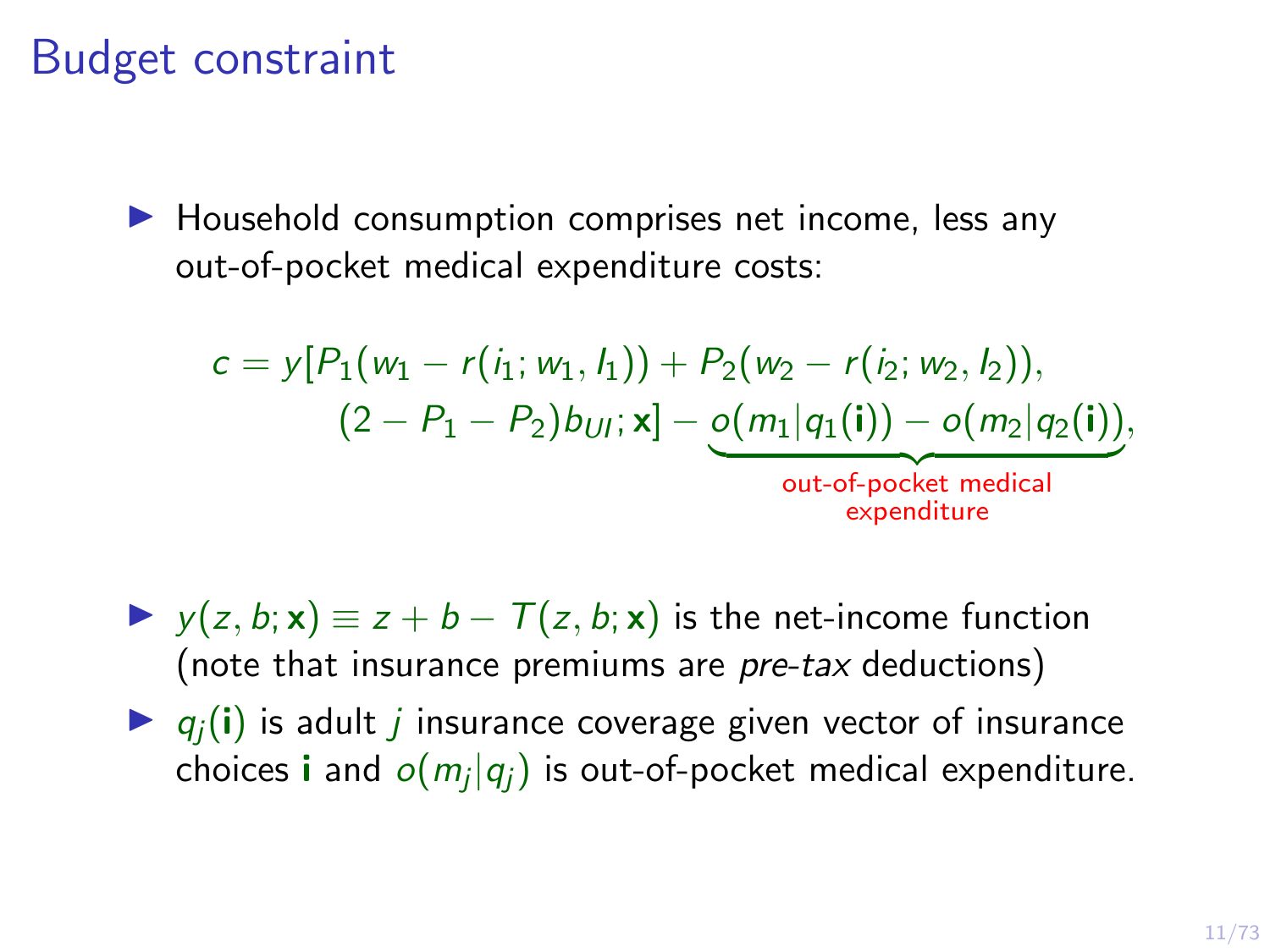#### Health and medical expenditure

Current health status is measured by the scalar  $h$ .

- $\blacktriangleright$  Total H ordered health statuses,  $h^1 < h^2, \ldots, h^H$
- I Law-of-motion for  $h$ : Poisson rate at which individual j with insurance status  $q$  experiences a change in health status from current *h* to *h'* is given by  $\nu_j(h'|h, q, \mathbf{x})$ .

Individuals are subject to a new medical expenditure shock whenever they change their health status or insurance coverage:

- $\triangleright$  Mixture distribution: probability mass at zero expenditure; conditional distribution specified as [Gamma-Gompertz](#page-73-0)  $\triangleright$
- $\triangleright$  Simplifying assumption: current expenditure realisation **m** is not observed to household (use expected flow utilities)
- $\triangleright$  Obtain expressions for expected flow utilities and medical expenditure in terms of Gauss  $_2F_1$  [hypergeometric function](#page-72-0)  $\triangle$ .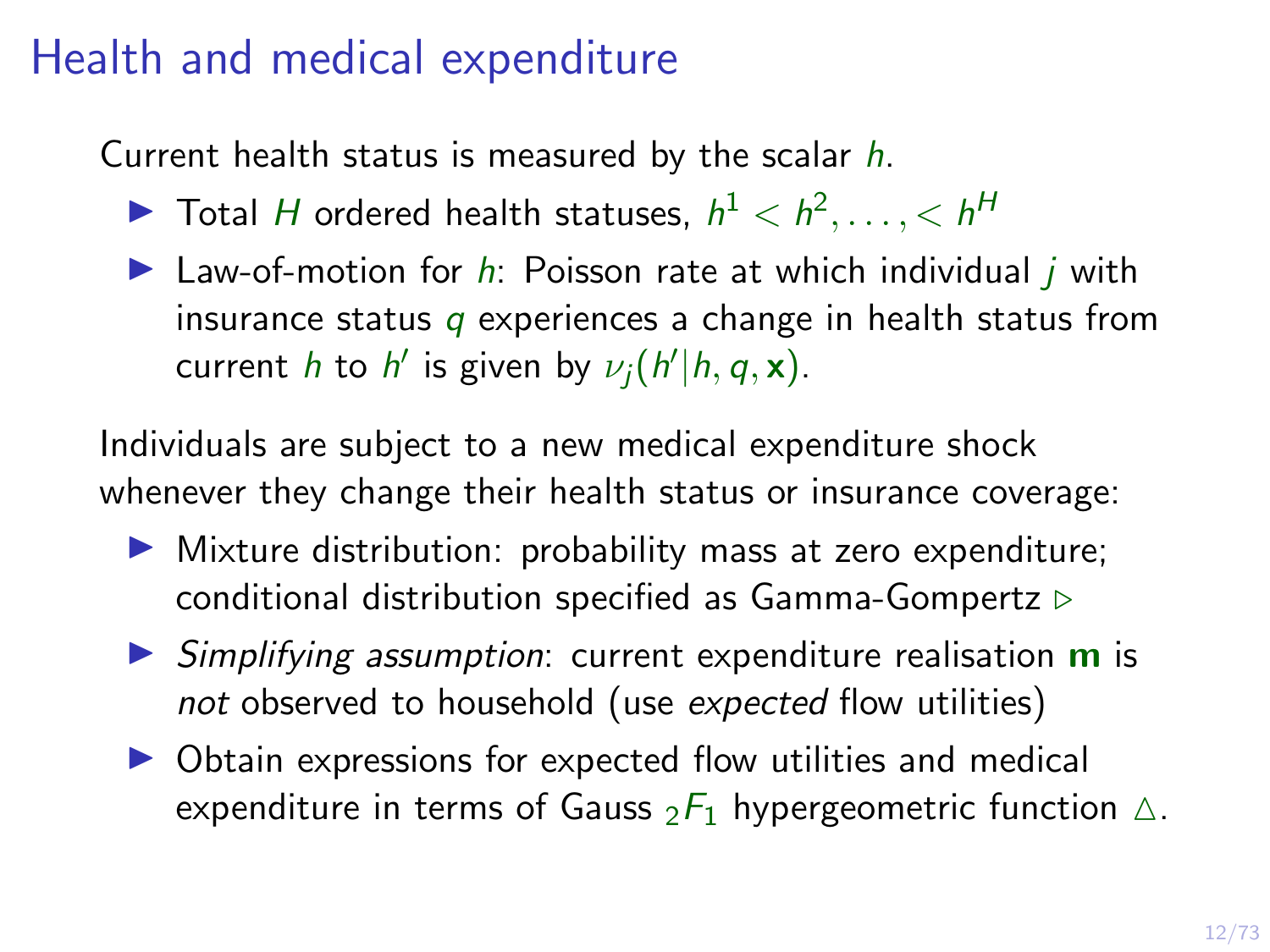#### Value functions

- $\triangleright$  Value in any joint state depends on i) couple's current wages  $w$ ; ii) insurance choices **i**; iii) insurance offerings **I**; iv) health status **h**; and v) persistent type  $(\alpha, \mathbf{x})$ .
- Example: consider single earner state  $eu$  where male (adult 1) is employed and female (adult 2) is non-employed, and suppress conditioning on persistent household type  $(\alpha, \mathbf{x})$ .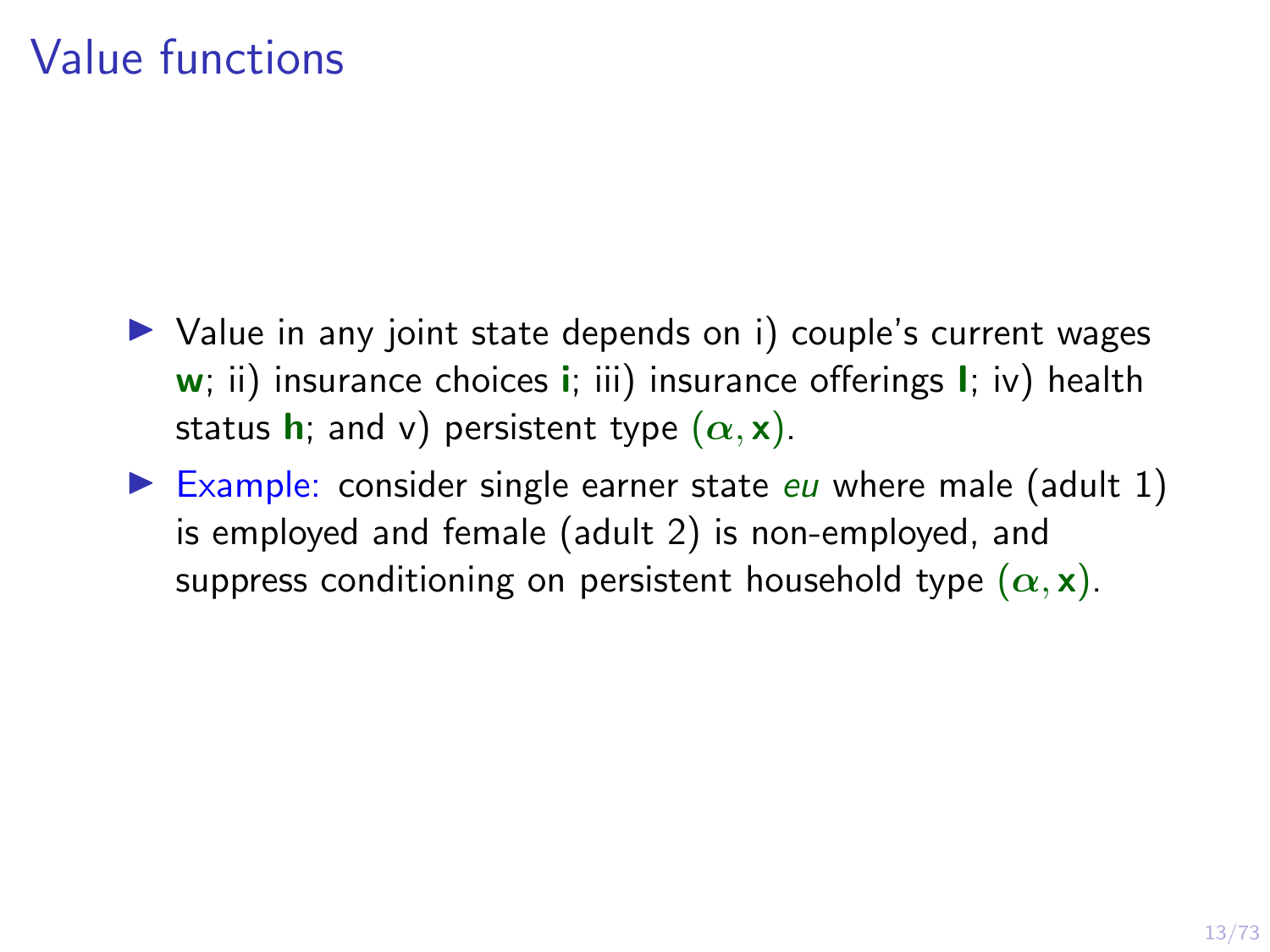# Value functions (eu) state

 $\mathcal{D}_{\text{eu}}(\mathbf{i}, \mathbf{h})\mathcal{V}_{\text{eu}}(w_1, i_1, l_1, \mathbf{h}) = \overline{u}_{\text{eu}}(w_1, i_1, l_1, \mathbf{h})$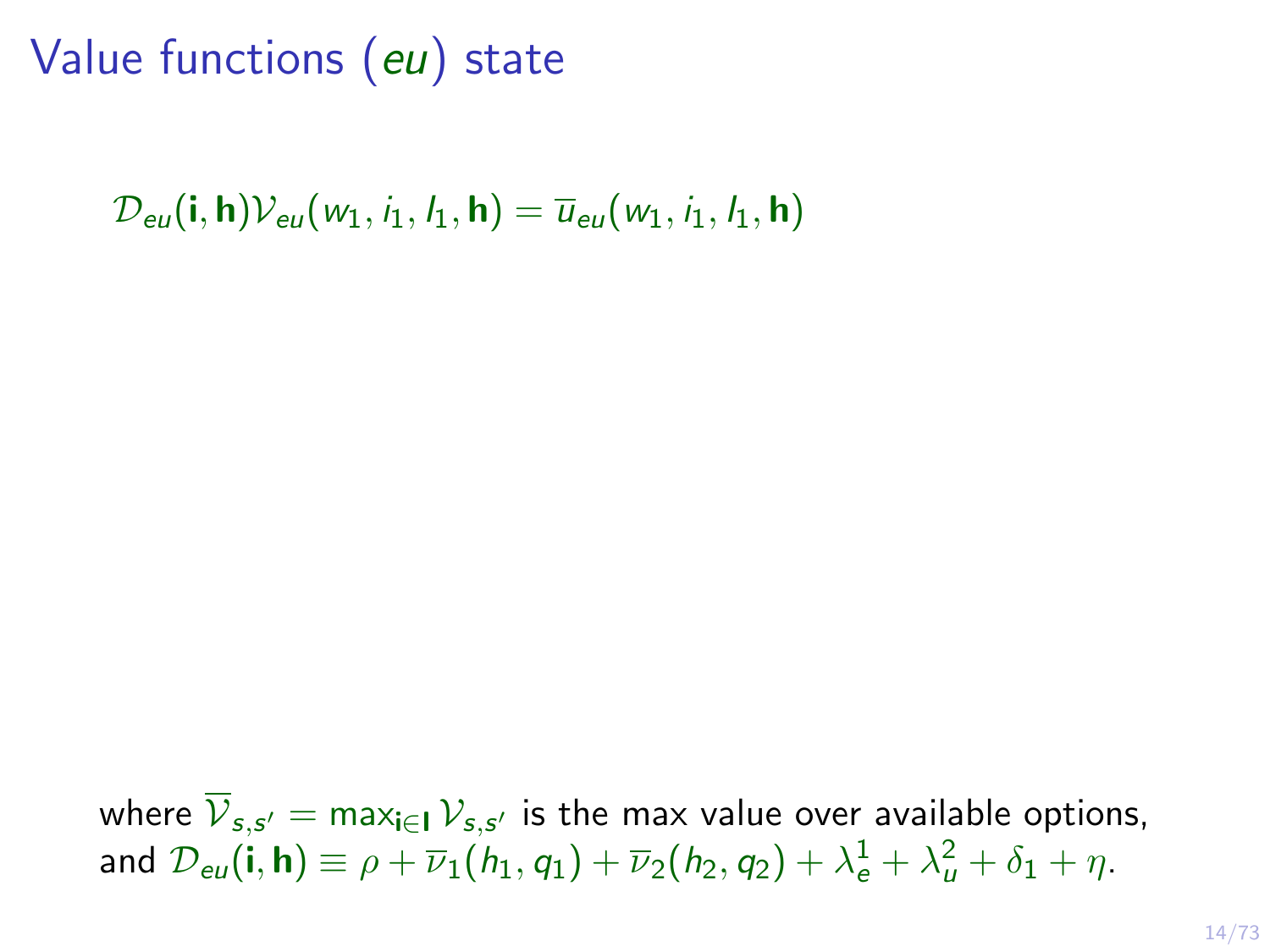Value functions (eu) state: health transition

 $\mathcal{D}_{\text{eu}}(\mathbf{i}, \mathbf{h})\mathcal{V}_{\text{eu}}(w_1, i_1, l_1, \mathbf{h}) = \overline{u}_{\text{eu}}(w_1, i_1, l_1, \mathbf{h})$  $+\sum \nu_1(h'_1|h_1, q_1)\max\{\mathcal{V}_{eu}(w_1, i_1, l_1, h'_1, h_2), \mathcal{V}_{uu}(h'_1, h_2)\}$ h  $\overline{\mathcal{L}}$ 1  $+\sum$  $h'_2$  $\nu_2(h_2'|h_2, q_2)$  max $\{\mathcal{V}_{eu}(w_1, i_1, h_1, h_2'), \mathcal{V}_{uu}(h_1, h_2')\}$ 

2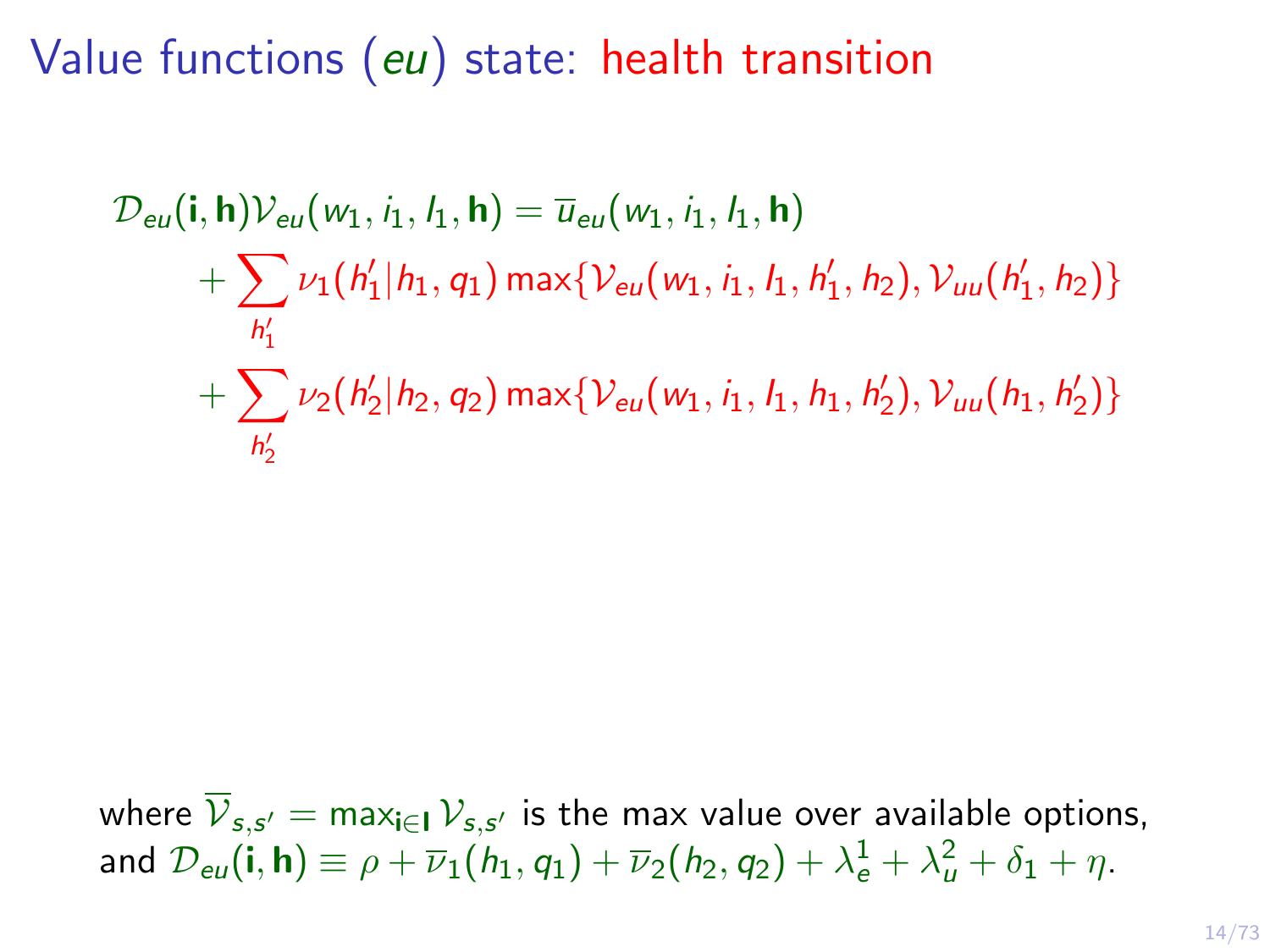Value functions (eu) state: male job offer

$$
\mathcal{D}_{eu}(\mathbf{i}, \mathbf{h}) \mathcal{V}_{eu}(w_1, i_1, l_1, \mathbf{h}) = \overline{u}_{eu}(w_1, i_1, l_1, \mathbf{h}) \n+ \sum_{h'_1} \nu_1(h'_1 | h_1, q_1) \max \{ \mathcal{V}_{eu}(w_1, i_1, l_1, h'_1, h_2), \mathcal{V}_{uu}(h'_1, h_2) \} \n+ \sum_{h'_2} \nu_2(h'_2 | h_2, q_2) \max \{ \mathcal{V}_{eu}(w_1, i_1, l_1, h_1, h'_2), \mathcal{V}_{uu}(h_1, h'_2) \} \n+ \lambda_e^1 \int \max \{ \overline{\mathcal{V}}_{eu}(w'_1, l'_1, \mathbf{h}), \mathcal{V}_{eu}(w_1, i_1, l_1, \mathbf{h}) \} dF(w'_1, l'_1)
$$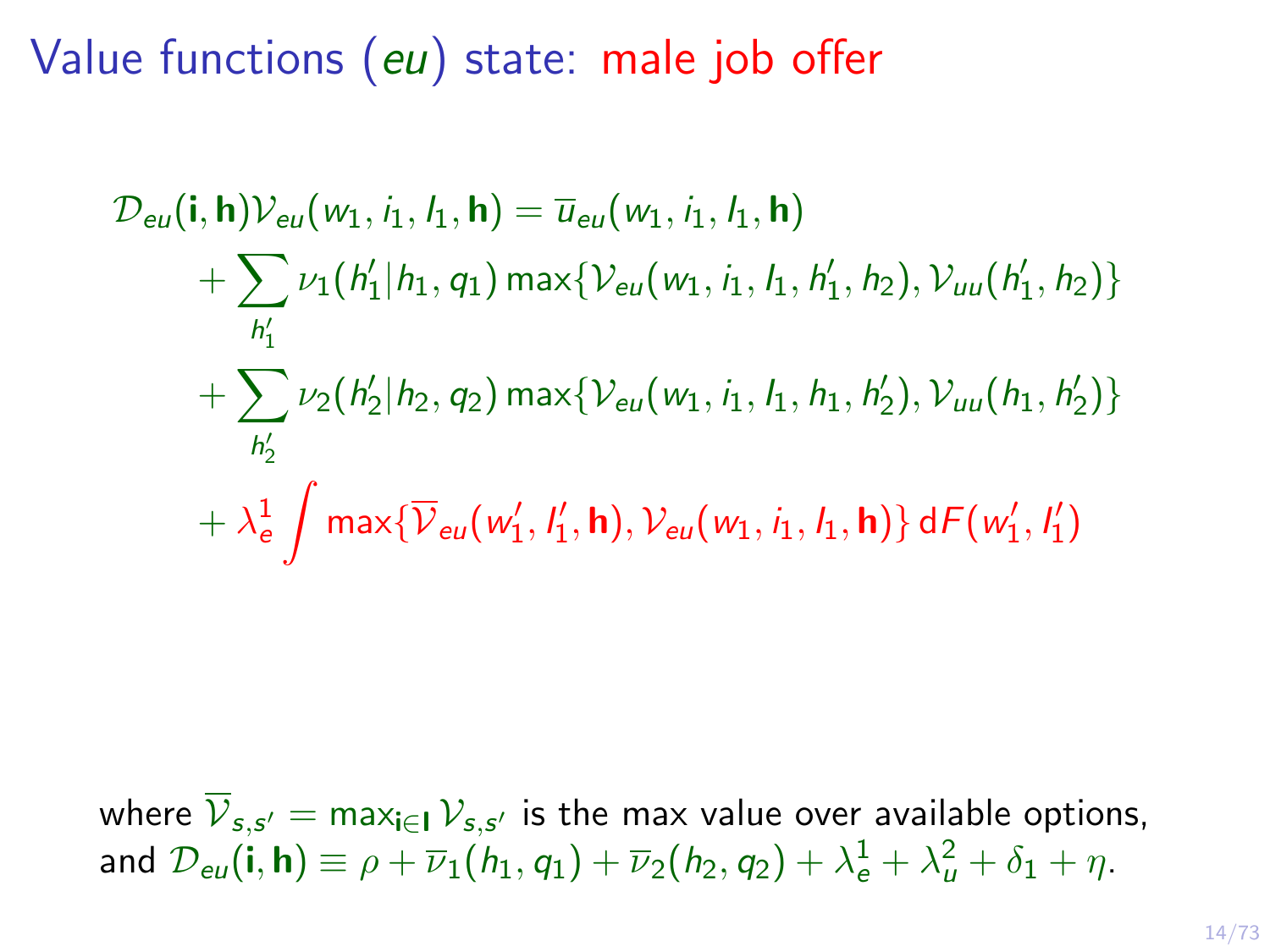Value functions (eu) state: female job offer

$$
\mathcal{D}_{eu}(\mathbf{i}, \mathbf{h}) \mathcal{V}_{eu}(w_1, i_1, l_1, \mathbf{h}) = \overline{u}_{eu}(w_1, i_1, l_1, \mathbf{h}) \n+ \sum_{h'_1} \nu_1(h'_1 | h_1, q_1) \max \{ \mathcal{V}_{eu}(w_1, i_1, l_1, h'_1, h_2), \mathcal{V}_{uu}(h'_1, h_2) \} \n+ \sum_{h'_2} \nu_2(h'_2 | h_2, q_2) \max \{ \mathcal{V}_{eu}(w_1, i_1, l_1, h_1, h'_2), \mathcal{V}_{uu}(h_1, h'_2) \} \n+ \lambda_e^1 \int \max \{ \overline{\mathcal{V}}_{eu}(w'_1, l'_1, \mathbf{h}), \mathcal{V}_{eu}(w_1, i_1, l_1, \mathbf{h}) \} dF(w'_1, l'_1) \n+ \lambda_u^2 \int \max \{ \overline{\mathcal{V}}_{ee}(\mathbf{w}, \mathbf{l}, \mathbf{h}), \overline{\mathcal{V}}_{ue}(w_2, l_2, \mathbf{h}), \mathcal{V}_{eu}(w_1, i_1, l_1, \mathbf{h}) \} dF(w_2, l_2)
$$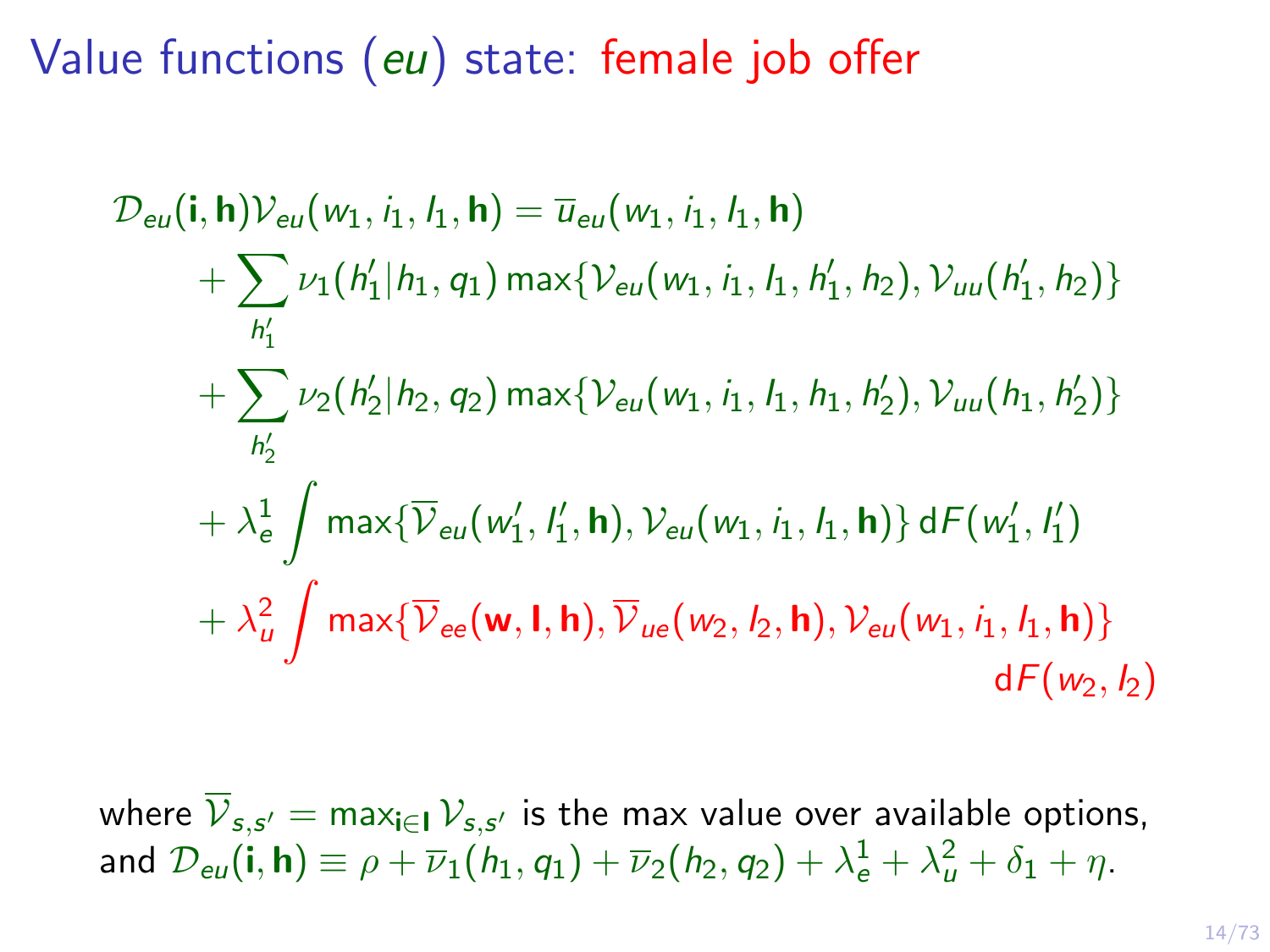Value functions (eu) state: male job destruction

$$
\mathcal{D}_{eu}(\mathbf{i}, \mathbf{h}) \mathcal{V}_{eu}(w_1, i_1, l_1, \mathbf{h}) = \overline{u}_{eu}(w_1, i_1, l_1, \mathbf{h}) \n+ \sum_{h'_1} \nu_1(h'_1 | h_1, q_1) \max \{ \mathcal{V}_{eu}(w_1, i_1, l_1, h'_1, h_2), \mathcal{V}_{uu}(h'_1, h_2) \} \n+ \sum_{h'_2} \nu_2(h'_2 | h_2, q_2) \max \{ \mathcal{V}_{eu}(w_1, i_1, l_1, h_1, h'_2), \mathcal{V}_{uu}(h_1, h'_2) \} \n+ \lambda_e^1 \int \max \{ \overline{\mathcal{V}}_{eu}(w'_1, l'_1, \mathbf{h}), \mathcal{V}_{eu}(w_1, i_1, l_1, \mathbf{h}) \} dF(w'_1, l'_1) \n+ \lambda_u^2 \int \max \{ \overline{\mathcal{V}}_{ee}(\mathbf{w}, \mathbf{l}, \mathbf{h}), \overline{\mathcal{V}}_{ue}(w_2, l_2, \mathbf{h}), \mathcal{V}_{eu}(w_1, i_1, l_1, \mathbf{h}) \} dF(w_2, l_2) \n+ \delta_1 \mathcal{V}_{uu}(\mathbf{h})
$$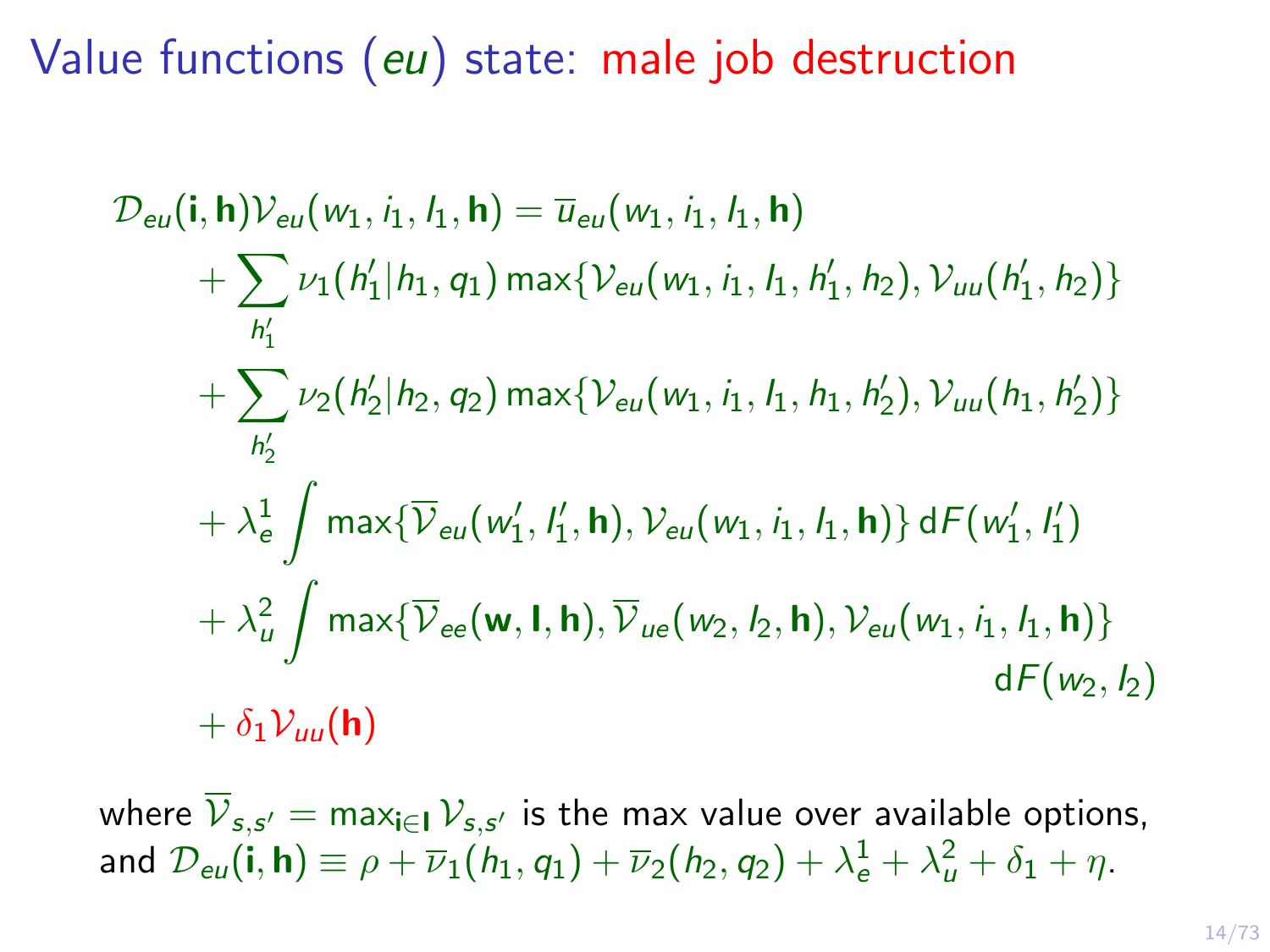Value functions (eu) state: open enrolment

$$
\mathcal{D}_{eu}(\mathbf{i}, \mathbf{h}) \mathcal{V}_{eu}(w_1, i_1, l_1, \mathbf{h}) = \overline{u}_{eu}(w_1, i_1, l_1, \mathbf{h}) \n+ \sum_{h'_1} \nu_1(h'_1|h_1, q_1) \max\{\mathcal{V}_{eu}(w_1, i_1, l_1, h'_1, h_2), \mathcal{V}_{uu}(h'_1, h_2)\} \n+ \sum_{h'_2} \nu_2(h'_2|h_2, q_2) \max\{\mathcal{V}_{eu}(w_1, i_1, l_1, h_1, h'_2), \mathcal{V}_{uu}(h_1, h'_2)\} \n+ \lambda_e^1 \int \max\{\overline{\mathcal{V}}_{eu}(w'_1, l'_1, \mathbf{h}), \mathcal{V}_{eu}(w_1, i_1, l_1, \mathbf{h})\} dF(w'_1, l'_1) \n+ \lambda_u^2 \int \max\{\overline{\mathcal{V}}_{ee}(\mathbf{w}, \mathbf{l}, \mathbf{h}), \overline{\mathcal{V}}_{ue}(w_2, l_2, \mathbf{h}), \mathcal{V}_{eu}(w_1, i_1, l_1, \mathbf{h})\} dF(w_2, l_2) \n+ \delta_1 \mathcal{V}_{uu}(\mathbf{h}) + \eta \overline{\mathcal{V}}_{eu}(w_1, l_1, \mathbf{h}),
$$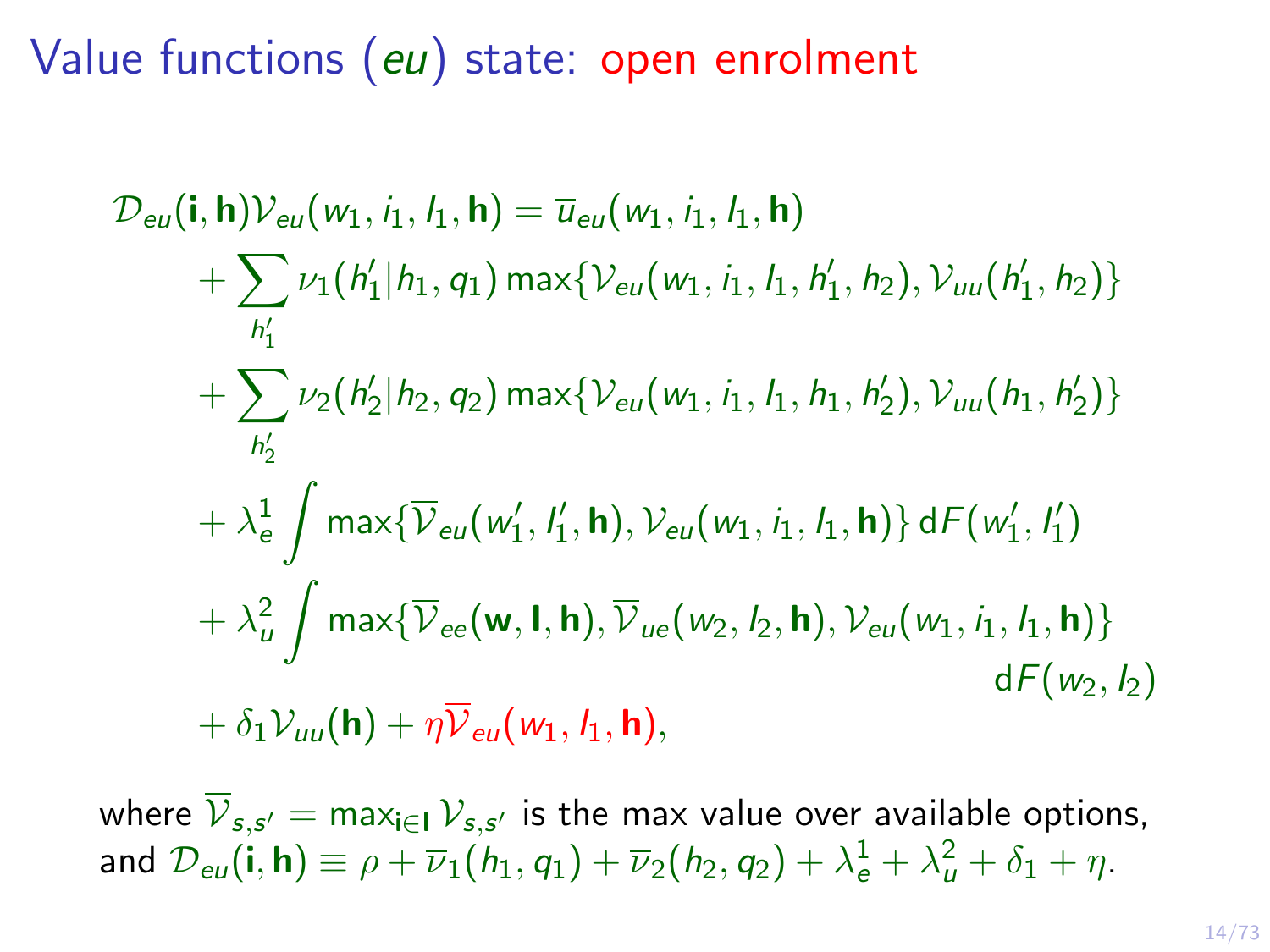#### Steady state flows

Given compensation distribution  $F(w, l)$  and premiums  $r(i; w, l)$ solve for steady state of labour market using flow equations:

- **I** Characterise  $g_{uu}$ (**h**;  $\alpha$ , **x**),  $g_{eu}$  ( $w_1$ ,  $i_1$ ,  $l_1$ , **h**;  $\alpha$ , **x**),  $g_{ue}(w_2, i_2, l_2, h; \alpha, x)$ , and  $g_{ee}(w, i, l, h; \alpha, x)$
- $\triangleright$  To solve for these, need to consider all possible source joint states that enter a particular joint destination state
- Example: suppose  $V_{eu}(w_1, i_1, l_1, h) \geq V_{uu}(h)$  and consider europearty state measure  $g_{\text{eff}}(w_1, i_1, l_1, \mathbf{h}; \alpha, \mathbf{x})$ .

[\[ Skip flows](#page-27-0)  $\triangleright$  ]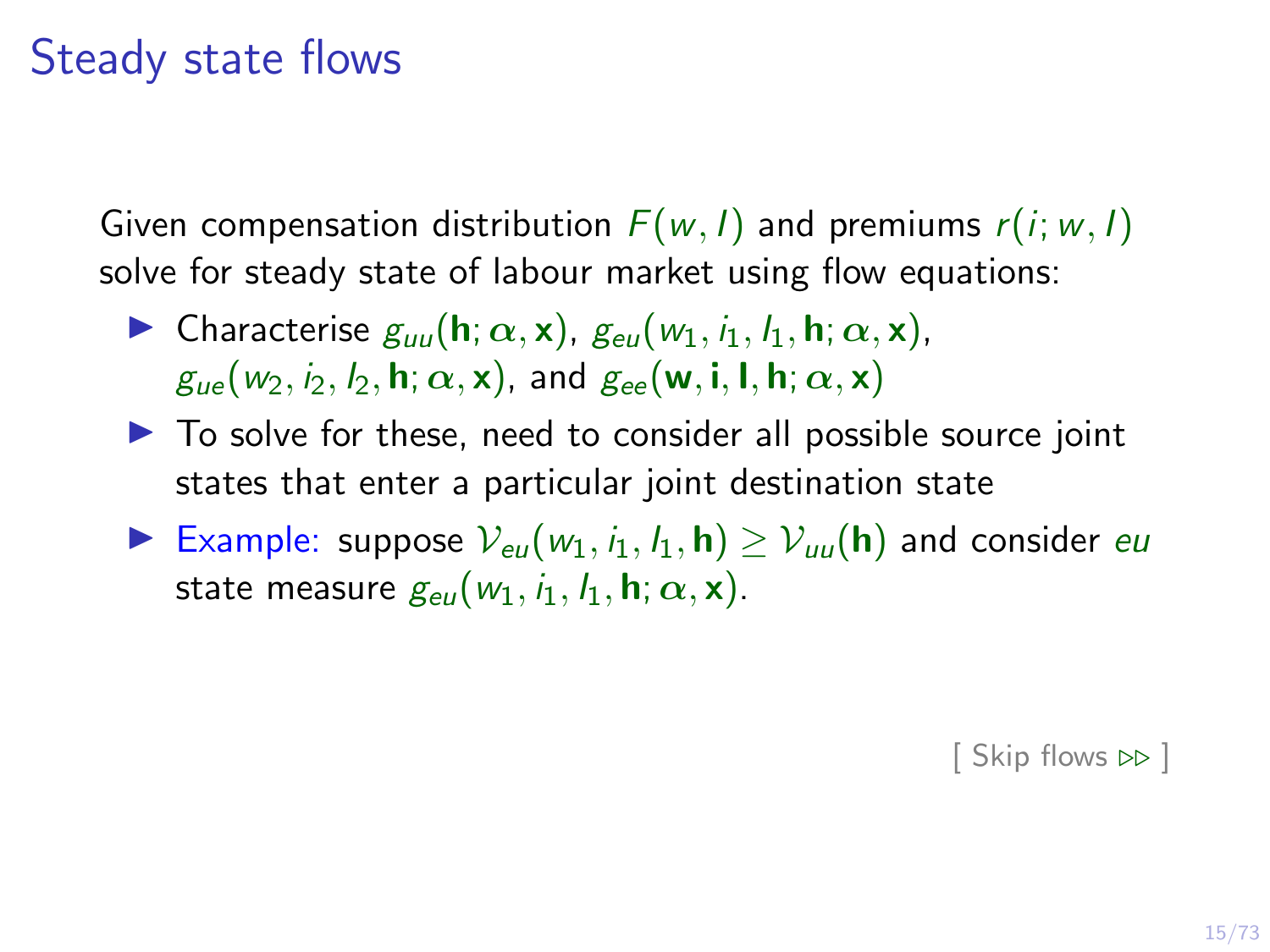Flow equations (eu) state: outflows

Outflows may be characterised (again, suppressing persistent type  $(\alpha, x)$  conditioning):

$$
g_{eu}(w_1, i_1, l_1, \mathbf{h}) \times \left[\delta_1 + \overline{\nu}_1(h_1|q_1(i_1)) + \overline{\nu}_2(h_2|q_2(i_1)) + \lambda_e^1 \int dF(w'_1, l'_1) + \lambda_u^2 \int dF(w'_2, l'_2) + \eta \right],
$$
  

$$
\frac{\Omega_{eu}^{1-}(w_1, i_1, l_1, \mathbf{h})}{\frac{\Omega_{eu}^{1-}(w_1, i_1, l_1, \mathbf{h})}{\frac{\Omega_{eu}^{2-}(w_1, i_1, l_1, \mathbf{h})}{\frac{\Omega_{eu}^{2-}(w_1, i_1, l_1, \mathbf{h})}{\frac{\Omega_{eu}^{2-}(w_1, i_1, l_1, \mathbf{h})}{\frac{\Omega_{eu}^{2-}(w_1, i_1, l_1, \mathbf{h})}{\frac{\Omega_{eu}^{2-}(w_1, i_1, l_1, \mathbf{h})}{\frac{\Omega_{eu}^{2-}(w_1, i_1, l_1, \mathbf{h})}{\frac{\Omega_{eu}^{2-}(w_1, i_1, l_1, \mathbf{h})}{\frac{\Omega_{eu}^{2-}(w_1, i_1, l_1, \mathbf{h})}{\frac{\Omega_{eu}^{2-}(w_1, i_1, l_1, \mathbf{h})}{\frac{\Omega_{eu}^{2-}(w_1, i_1, l_1, \mathbf{h})}{\frac{\Omega_{eu}^{2-}(w_1, i_1, l_1, \mathbf{h})}{\frac{\Omega_{eu}^{2-}(w_1, i_1, l_1, \mathbf{h})}{\frac{\Omega_{eu}^{2-}(w_1, i_1, l_1, \mathbf{h})}{\frac{\Omega_{eu}^{2-}(w_1, i_1, l_1, \mathbf{h})}{\frac{\Omega_{eu}^{2-}(w_1, i_1, l_1, \mathbf{h})}{\frac{\Omega_{eu}^{2-}(w_1, i_1, l_1, \mathbf{h})}{\frac{\Omega_{eu}^{2-}(w_1, i_1, l_1, \mathbf{h})}{\frac{\Omega_{eu}^{2-}(w_1, i_1, l_1, \mathbf{h})}{\frac{\Omega_{eu}^{2-}(w_1, i_1, l_1, \mathbf{h})}{\frac{\Omega_{eu}^{2-
$$

with  $\overline{\nu}_j(h|q)=\sum_{h'}\nu(h'|h,q)$ , and  $\boldsymbol{\Omega}^{1-}_{eu}$  and  $\boldsymbol{\Omega}^{2-}_{eu}$  denoting set of dominating job offers.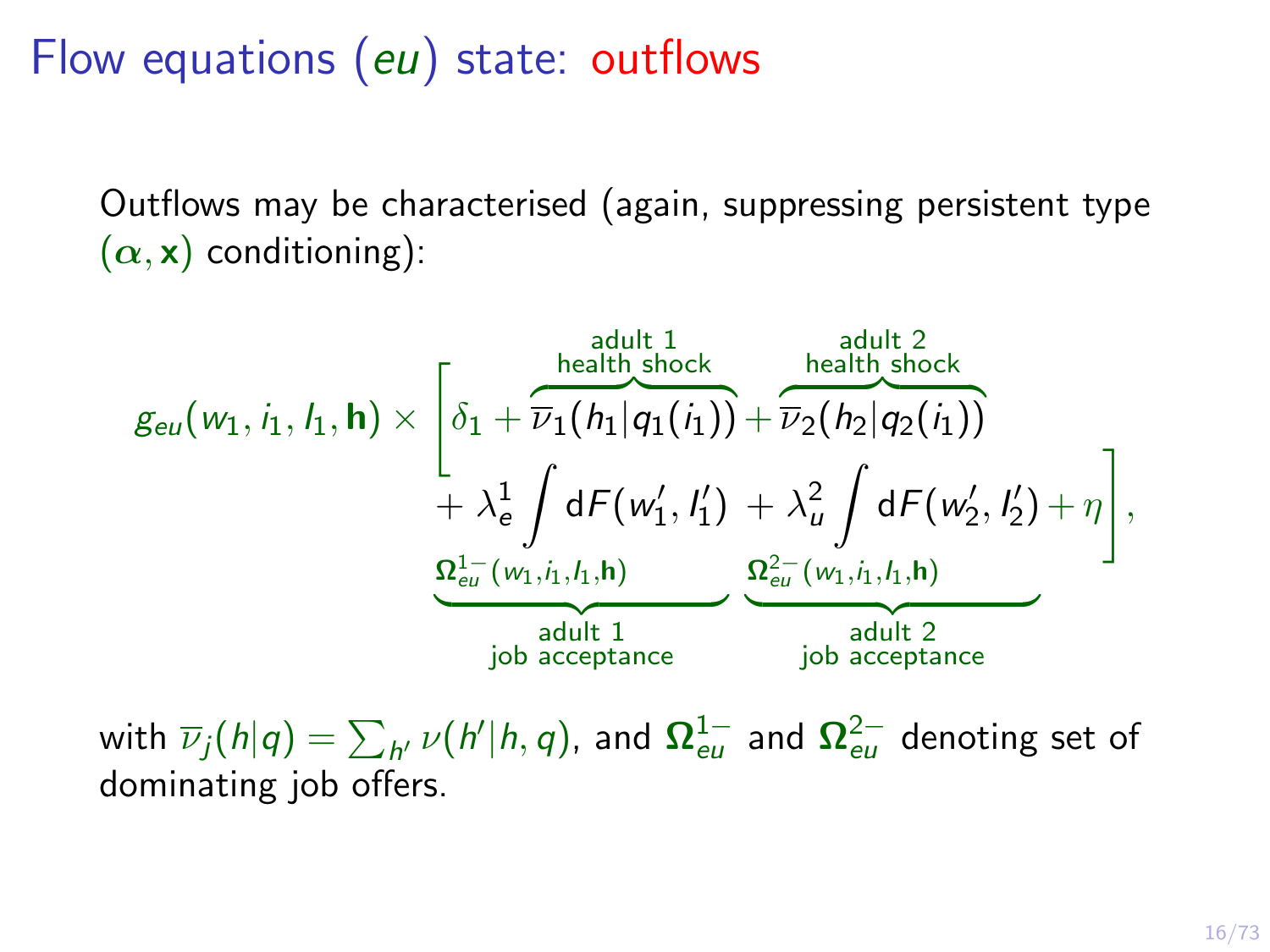Flow equations (eu) state: job acceptance inflows

We then have inflows from a job acceptance event:

$$
f(w_1, l_1) \times v_{eu}^*(w_1, l_1, l_1, h)
$$
\n
$$
\times \left[ \underbrace{\lambda_{u}^{1} g_{uu}(\mathbf{h})}_{\text{double 1} \text{ accepts}} + \lambda_e^{1} \sum_{l'_1} \sum_{l'_1 \in l'_1} \int_{\Omega_{eu}^{1+}(w_1, l'_1, l'_1, h) dW'_1} g_{\text{double 1} \text{ of from } uu} \right]
$$
\n
$$
+ \lambda_u^{1} \sum_{l'_2} \sum_{l'_2 \in l'_2} \int_{\Omega_{ue}^{2+}(w_2, l'_2, l'_2, h) dW'_2} f_{\text{double 2} \text{ of the } u} \left[ \frac{\partial}{\partial u} \left( \frac{\partial}{\partial u} \right) \frac{\partial}{\partial u} \right]
$$
\n
$$
= \frac{\partial}{\partial u} \left( \frac{\partial}{\partial u} \left( \frac{\partial}{\partial u} \right) \frac{\partial}{\partial u} \frac{\partial}{\partial u} \frac{\partial}{\partial u} \frac{\partial}{\partial u} \frac{\partial}{\partial u} \frac{\partial}{\partial u} \frac{\partial}{\partial u} \frac{\partial}{\partial u} \frac{\partial}{\partial u} \frac{\partial}{\partial u} \frac{\partial}{\partial u} \frac{\partial}{\partial u} \frac{\partial}{\partial u} \frac{\partial}{\partial u} \frac{\partial}{\partial u} \frac{\partial}{\partial u} \frac{\partial}{\partial u} \frac{\partial}{\partial u} \frac{\partial}{\partial u} \frac{\partial}{\partial u} \frac{\partial}{\partial u} \frac{\partial}{\partial u} \frac{\partial}{\partial u} \frac{\partial}{\partial u} \frac{\partial}{\partial u} \frac{\partial}{\partial u} \frac{\partial}{\partial u} \frac{\partial}{\partial u} \frac{\partial}{\partial u} \frac{\partial}{\partial u} \frac{\partial}{\partial u} \frac{\partial}{\partial u} \frac{\partial}{\partial u} \frac{\partial}{\partial u} \frac{\partial}{\partial u} \frac{\partial}{\partial u} \frac{\partial}{\partial u} \frac{\partial}{\partial u} \frac{\partial}{\partial u} \frac{\partial}{\partial u} \frac{\partial}{\partial u} \frac{\partial}{\partial u} \frac{\partial}{\partial u} \frac{\partial}{\partial u} \frac{\partial}{\partial u} \frac{\partial}{\partial u} \frac{\partial}{\partial u} \frac{\partial}{\partial u} \frac{\
$$

where  $v_{\text{eu}}^*(w_1,i_1,I_1,\textbf{h})$  is an indicator for  $i_1\in I_1$  being optimal, and  $\mathbf{\Omega}_{eu}^{1+}$ ,  $\mathbf{\Omega}_{eu}^{2+}$  and  $\mathbf{\Omega}_{eu}^{3+}$  are acceptance sets.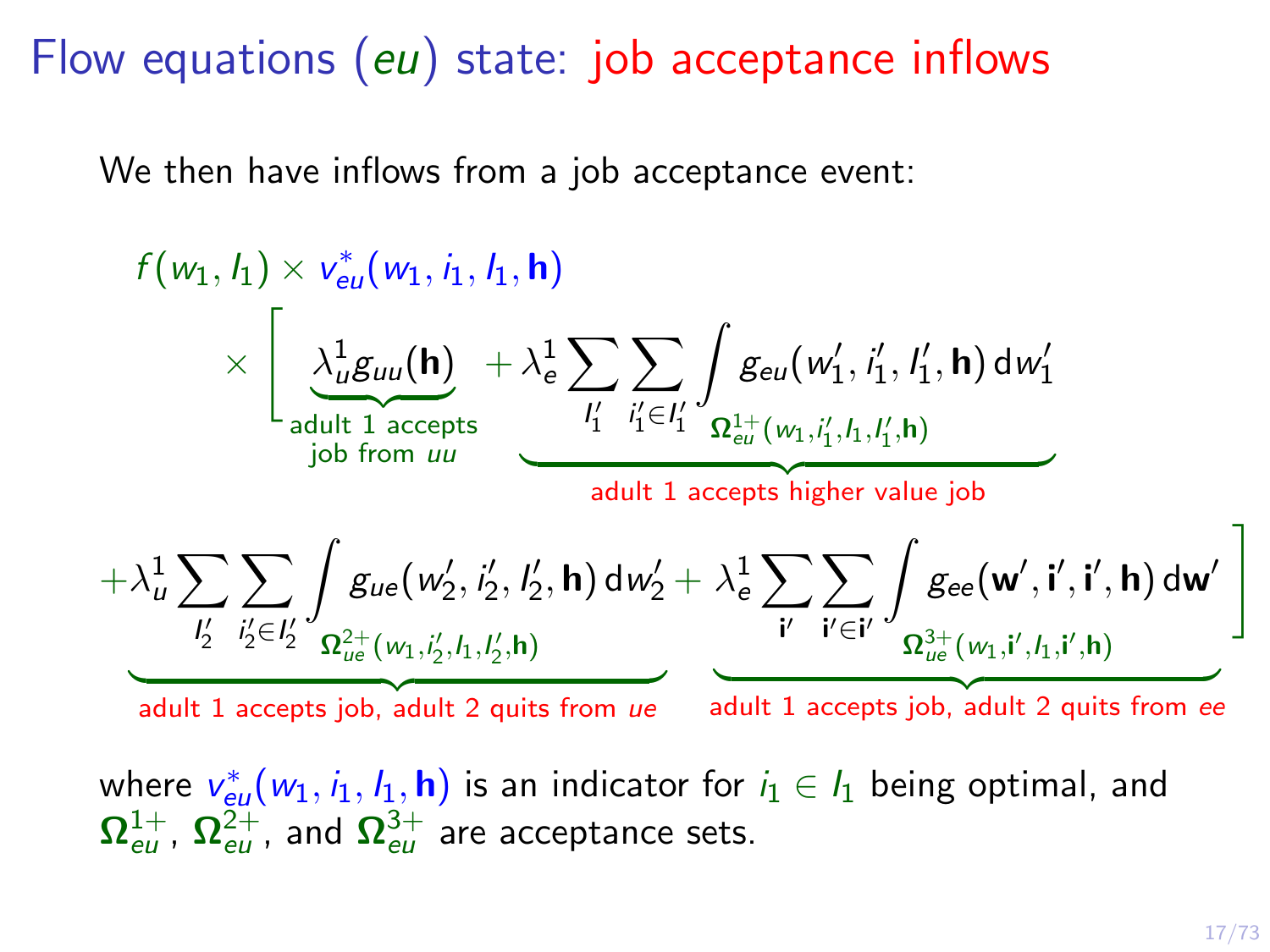Flow equations (eu) state: job destruction inflows

We also have job destruction induced inflows from the joint state ee when female exogenously loses her job at rate  $\delta_2$ :

 $\delta_2 \times \mathsf{v}_{\mathsf{eu}}^*(\mathsf{w}_1, \mathsf{i}_1, \mathsf{l}_1, \mathsf{h}) \times \sum$  $\frac{1}{2}$  $\sum$  $i'_2 \in I'_2$  $\sum$  $i'_1 \in I_1$  $\int g_{ee}(w_1, w'_2, i', l_1, l'_2, h) dw'_2$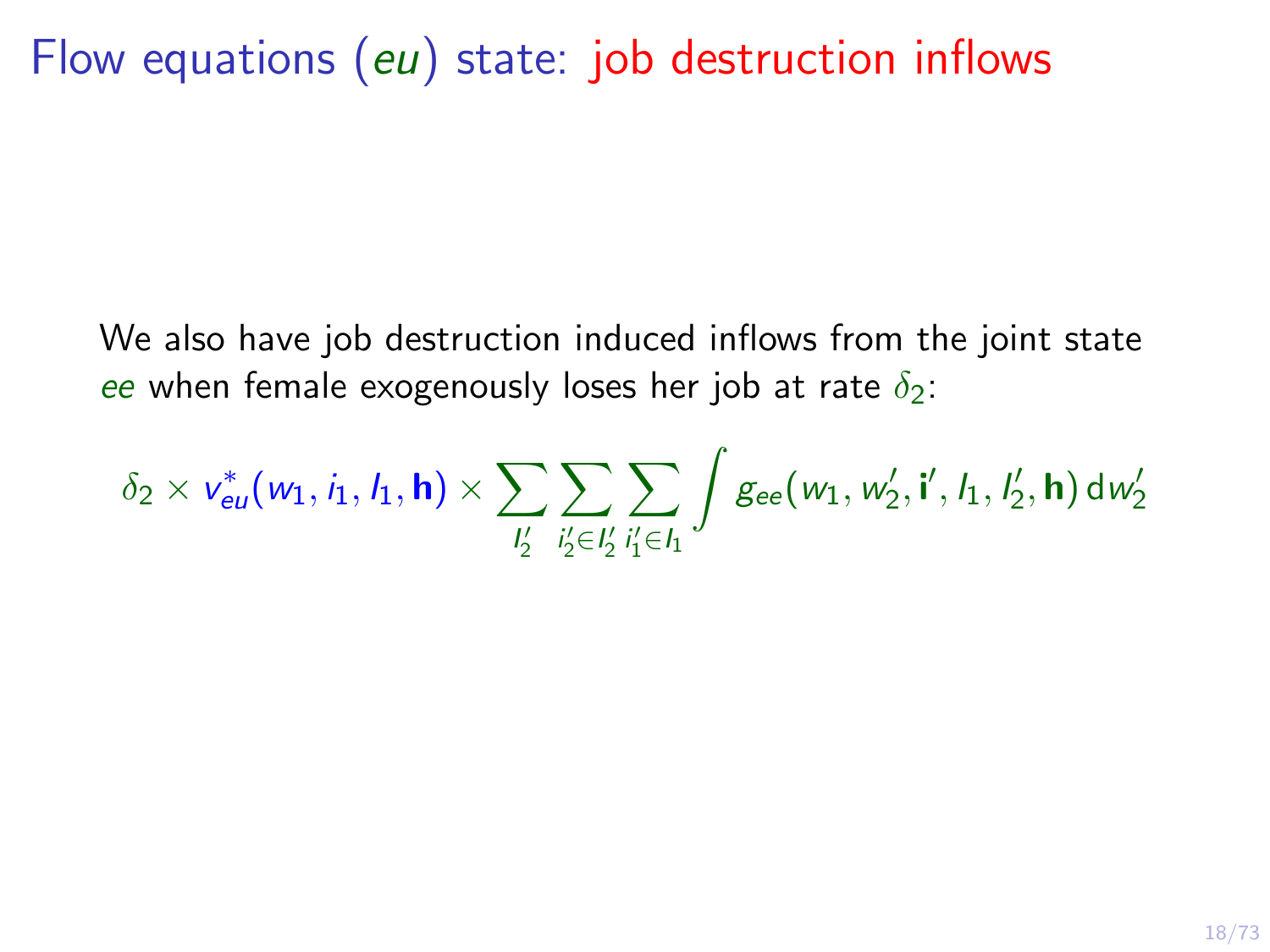Flow equations (eu) state: health transition inflows, eu

Inflows due to health transitions from either adult. These could be from an initial single earner state:

$$
\underbrace{\sum_{h'_1} \nu_1(h_1|h'_1, q_1(i_1))g_{eu}(w_1, i_1, h_1, h'_1, h_2)}_{\text{adult 1 health transition from } eu} \\ + \underbrace{\sum_{h'_2} \nu_2(h_2|h'_2, q_2(i_1))g_{eu}(w_1, i_1, h_1, h'_2)}_{\text{adult 2 health transition from } eu},
$$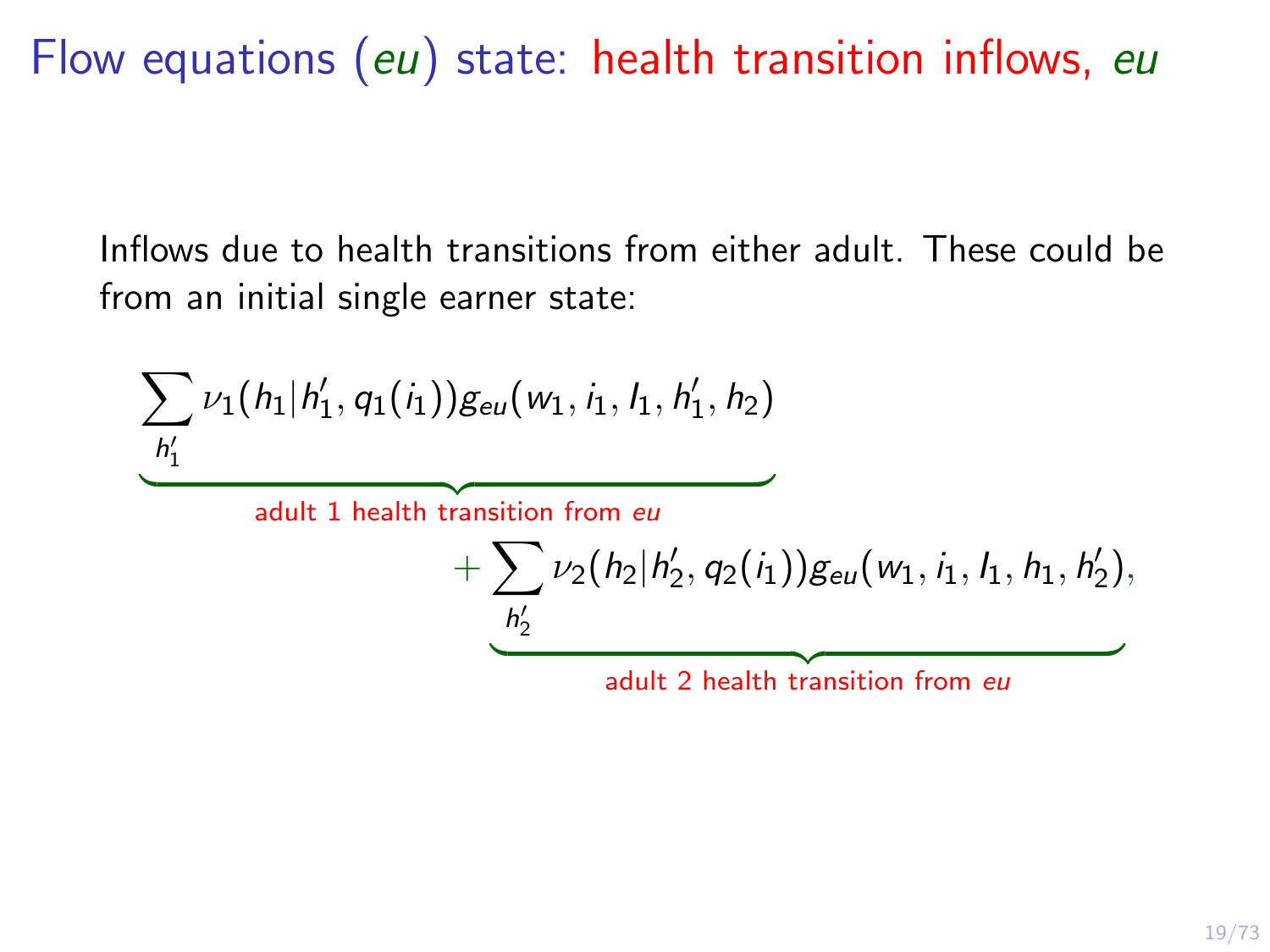Flow equations (eu) state: health transition inflows, ee

Or from a dual earner state that results in an endogenous quit:

$$
\left[\underbrace{\sum_{h'_1}\sum_{l'_2}\sum_{i'_2\in l'_2}\sum_{i'_1\in I_1}\int_{\Omega_{eu}^{5+}(w_1,i',l_1,l'_2,h)}\int_{\text{Bee}}(w_1,w'_2,i',l_1,l'_2,h'_1,h_2)\,dw'_2}{\frac{adult 1\,health\,transition\,from\,ee,\,adult 2\,quits}{\frac{adult 2\,quits}{\frac{h'_2}{2}}\sum_{i'_2\in I'_2}\sum_{i'_1\in I_1}\int_{\Omega_{eu}^{5+}(w_1,i',l_1,l'_2,h)}\int_{\text{Bee}}(w_1,w'_2,i',l_1,l'_2,h_1,h'_2)\,dw'_2}\right]}
$$

adult 2 health transition from ee, adult 2 quits

$$
\times \; v_{\text{eu}}^*(w_1, \textbf{\textit{i}}_1, \textbf{\textit{l}}_1, \textbf{\textit{h}}).
$$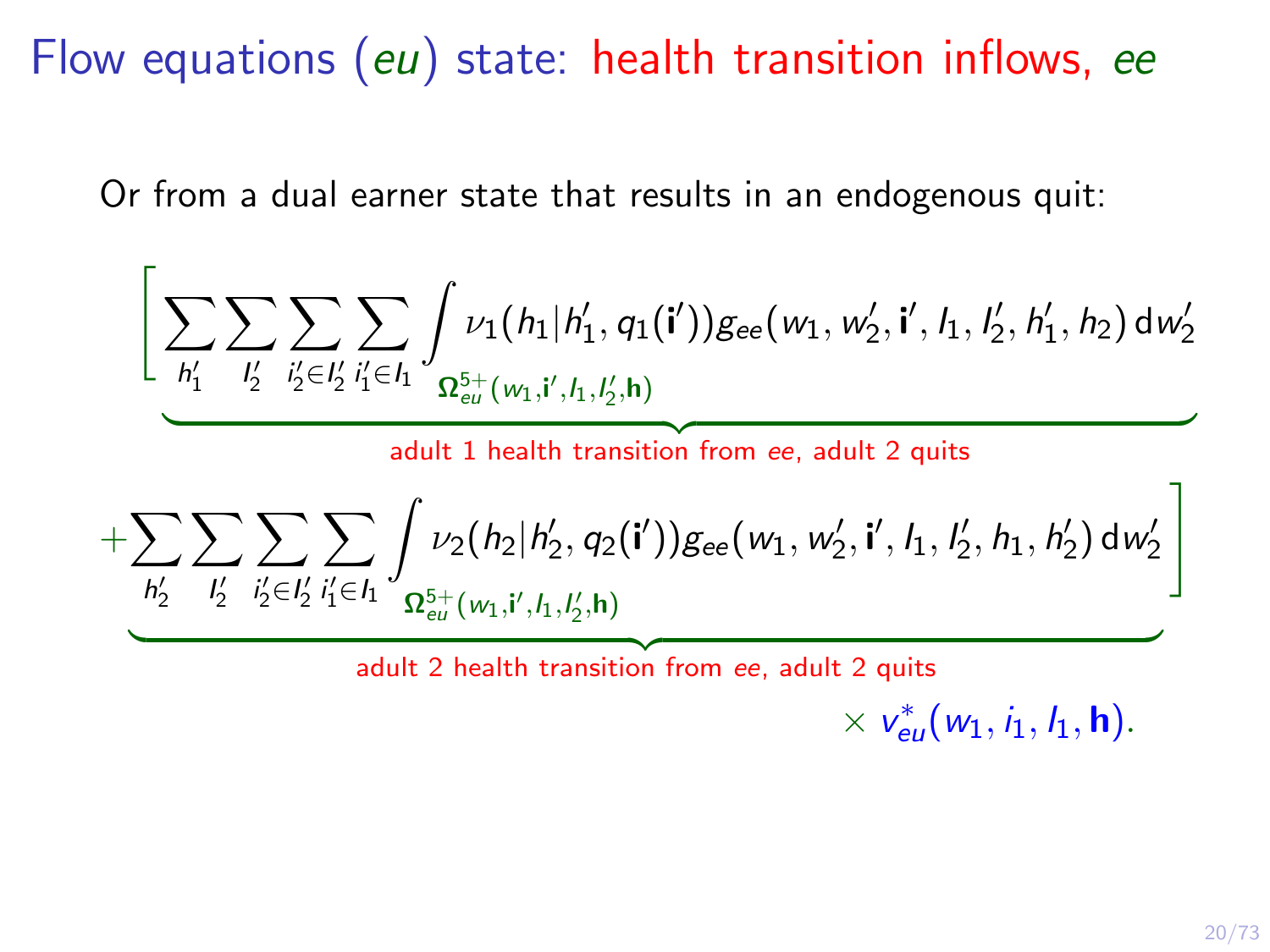Flow equations (eu) state: open enrolment inflows

Finally, we also have positive inflows when an open enrolment event occurs and  $i_1 \in I_1$  is optimal given  $\langle w_1, I_1, \mathbf{h} \rangle$ :

$$
v_{eu}^*(w_1,i_1,l_1,\mathbf{h})\times \eta \times \sum_{i_1^{\prime}\in I_1} g_{eu}(w_1,i_1^{\prime},l_1,\mathbf{h}).
$$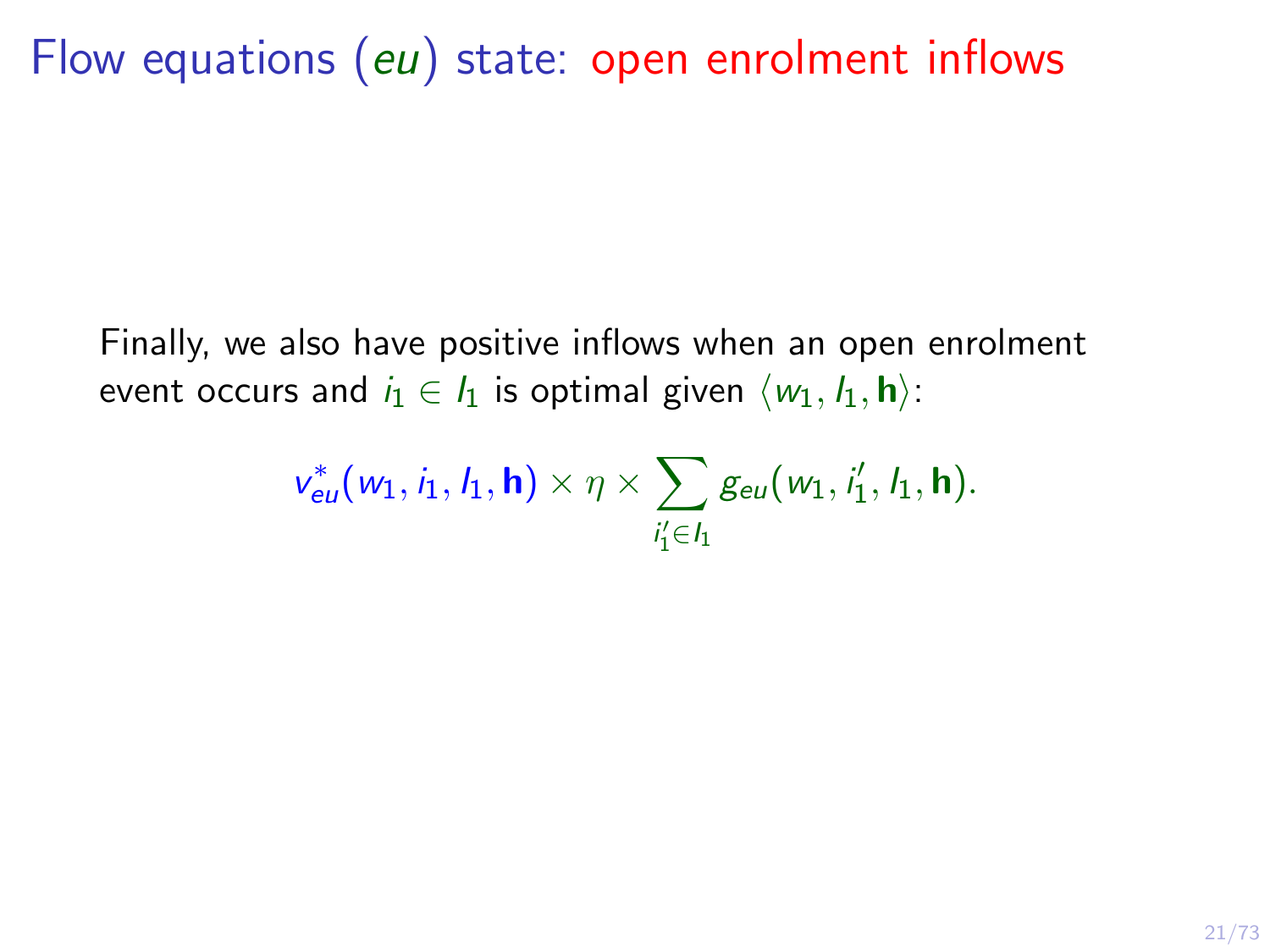<span id="page-27-0"></span>Firms are heterogeneous with respect to their productivity  $p \sim \Gamma$ and their costs of  $\epsilon$  of providing different insurance contracts

- $\triangleright$  As in Burdett and Mortensen (1998) there is compensation posting: firms post  $\langle w, I \rangle$  which households accept or reject
- $\triangleright$  Choice of  $\langle w, l \rangle$  maximizes profits taking as given the optimal strategies of households and the aggregate distribution  $F(w, l)$
- Insurance premiums  $r(w; i, l)$  are not a firm choice, but determined by an equilibrium self-insurance condition.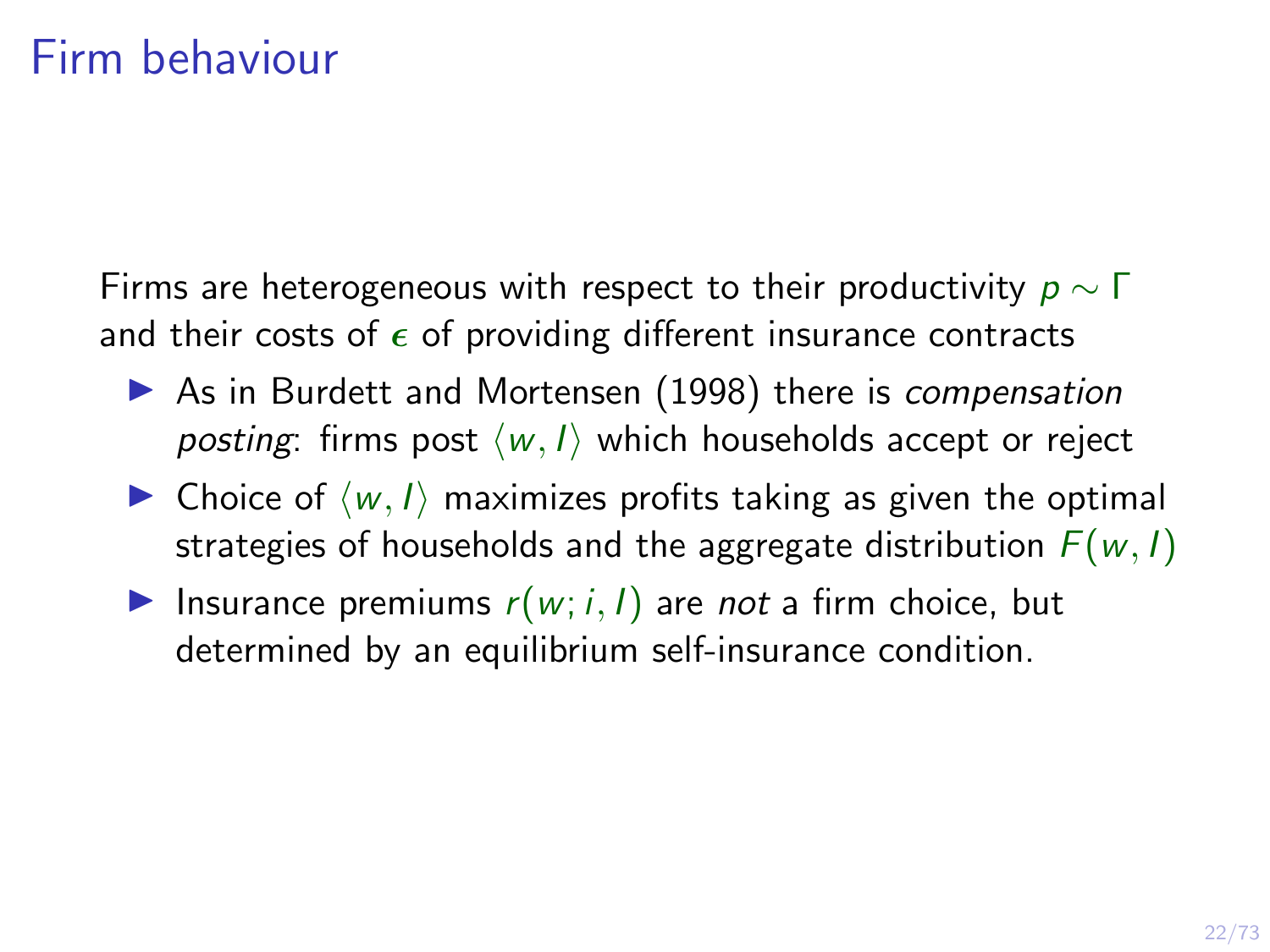### Firm profits

 $\blacktriangleright$  Health is a *productivity factor*: worker flow marginal product given by  $p \times a(h)$ , with  $a(h^H) = 1$ , and endogenous  $A(w, I)$ the average health productivity at firm with contract  $(w, l)$ 

 $\triangleright$  Conditional on *I*, firm profits (exclusive of any fixed costs) are

$$
\pi(w, I; p) = \left[p \cdot \widetilde{A}(w, I) - w\right] \times \ell(w, I),
$$

where  $\ell(w, l)$  is the total firm size  $\Delta$ 

Let  $\pi_I(p) = \max_w \pi(w, I; p)$ , with the insurance offering

$$
I(p; \epsilon) = \arg \max_{I \in \mathcal{I}} \{ \pi_I(p) - \overline{\epsilon}_I + \varepsilon_I \}.
$$

**I** Assume generalized extreme value distribution for  $\varepsilon_1$  to allow for correlation in value of providing different insurance types.  $[$  Market equilibrium  $\triangleright$   $]$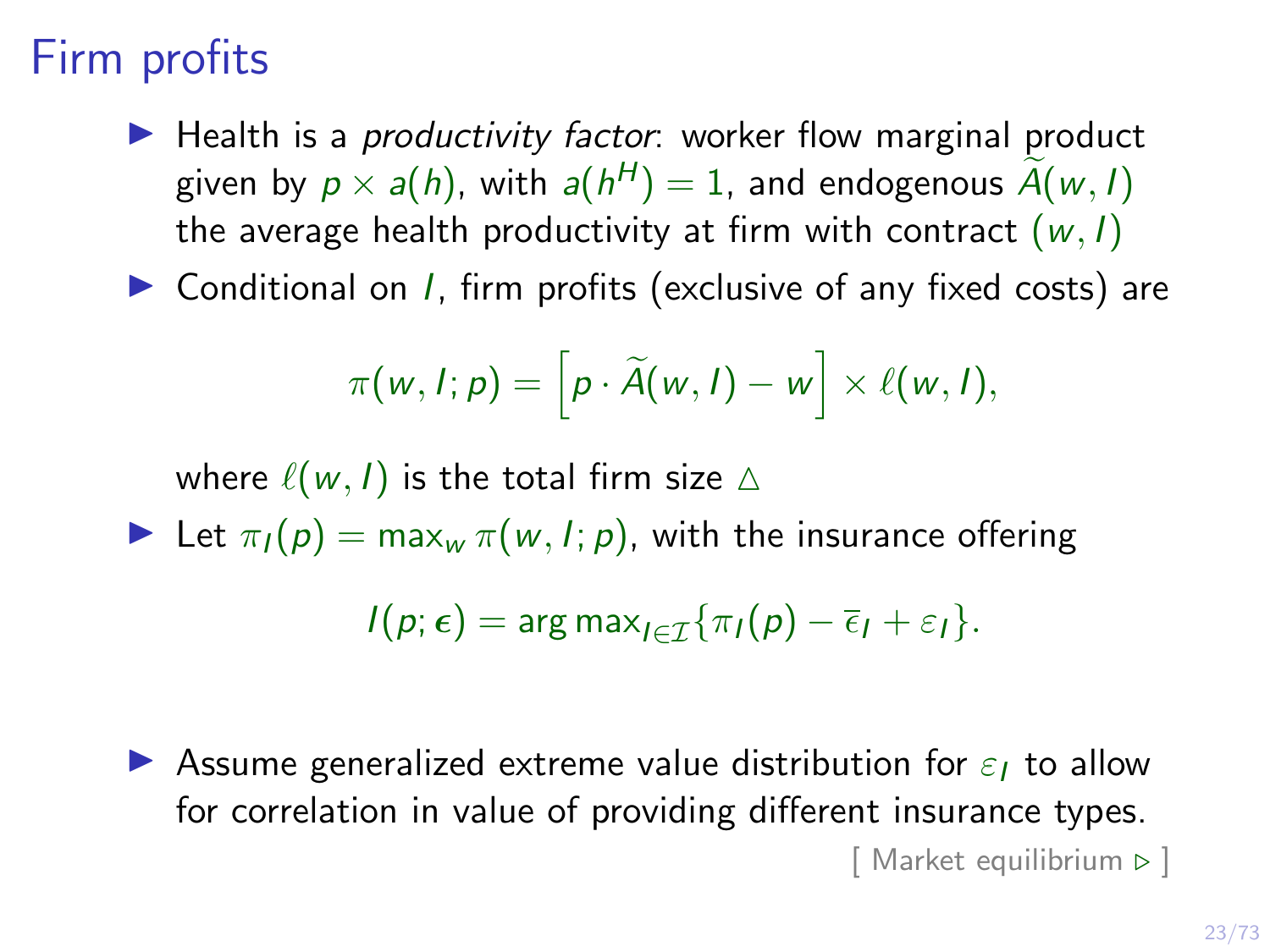II. Estimation, identification, and model fit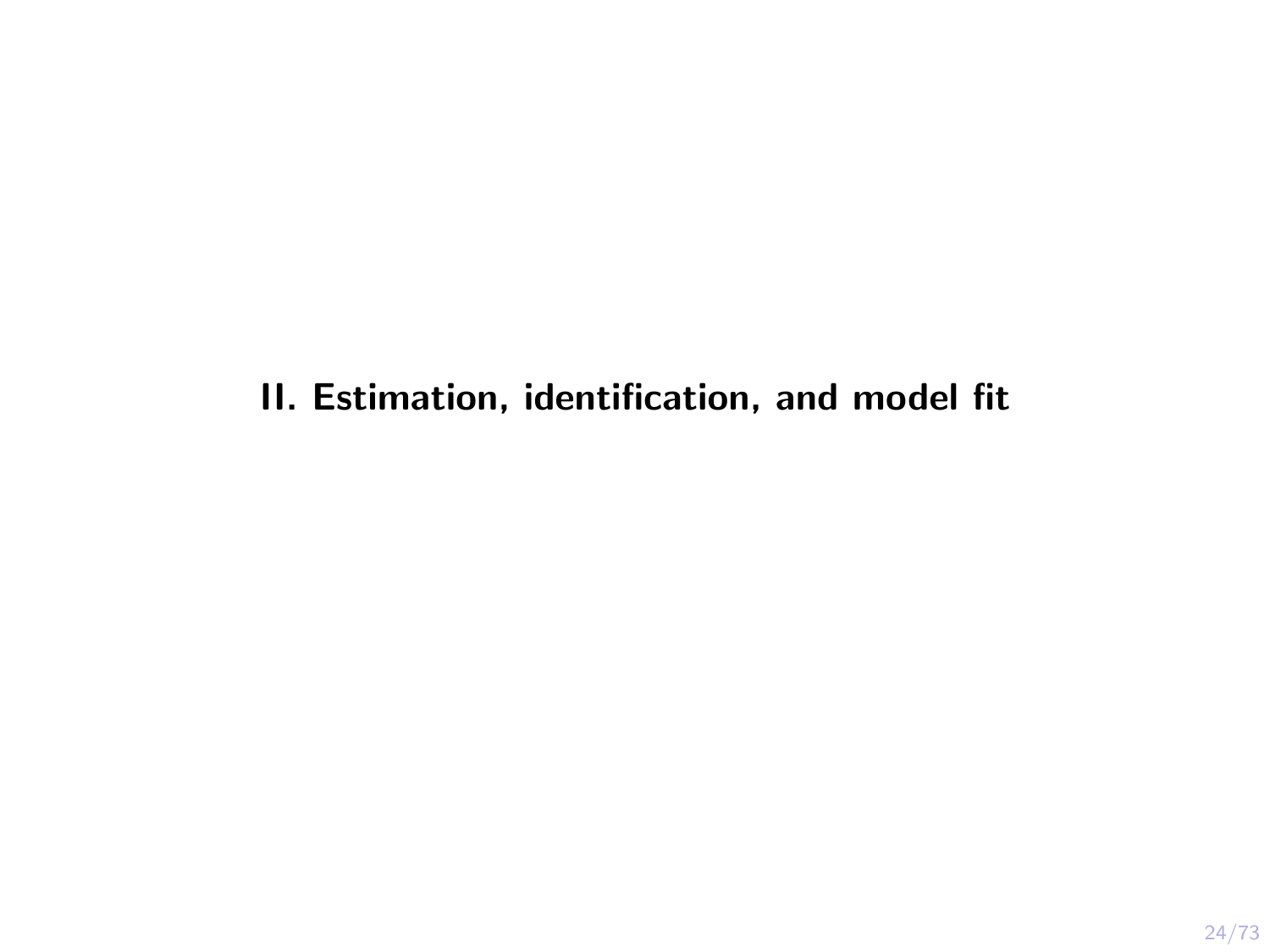#### Estimation and identification

Equilibrium of the model is complicated. Implement a multistep estimator that doesn't require the equilibrium to be computed:

- 1. Assume  $F_I(w)$  known up to finite parameter vector. Estimate this, sector sizes  $\Delta_I$ , and worker-side parameters
- 2. Given estimates from (1), solve for the steady state worker flows and the implied firm size objects. Assuming  $a(h)$  is known obtain  $A(w, l)$ , and using the firms' FOC

$$
p \equiv w_l^{-1}(w) = \frac{w\ell'(w,l) + \ell(w,l)}{\widetilde{A}(w,l)\ell'(w,l) + \ell(w,l)\widetilde{A}'(w,l)},
$$

where all partial derivatives are w.r.t. the wage  $w$ .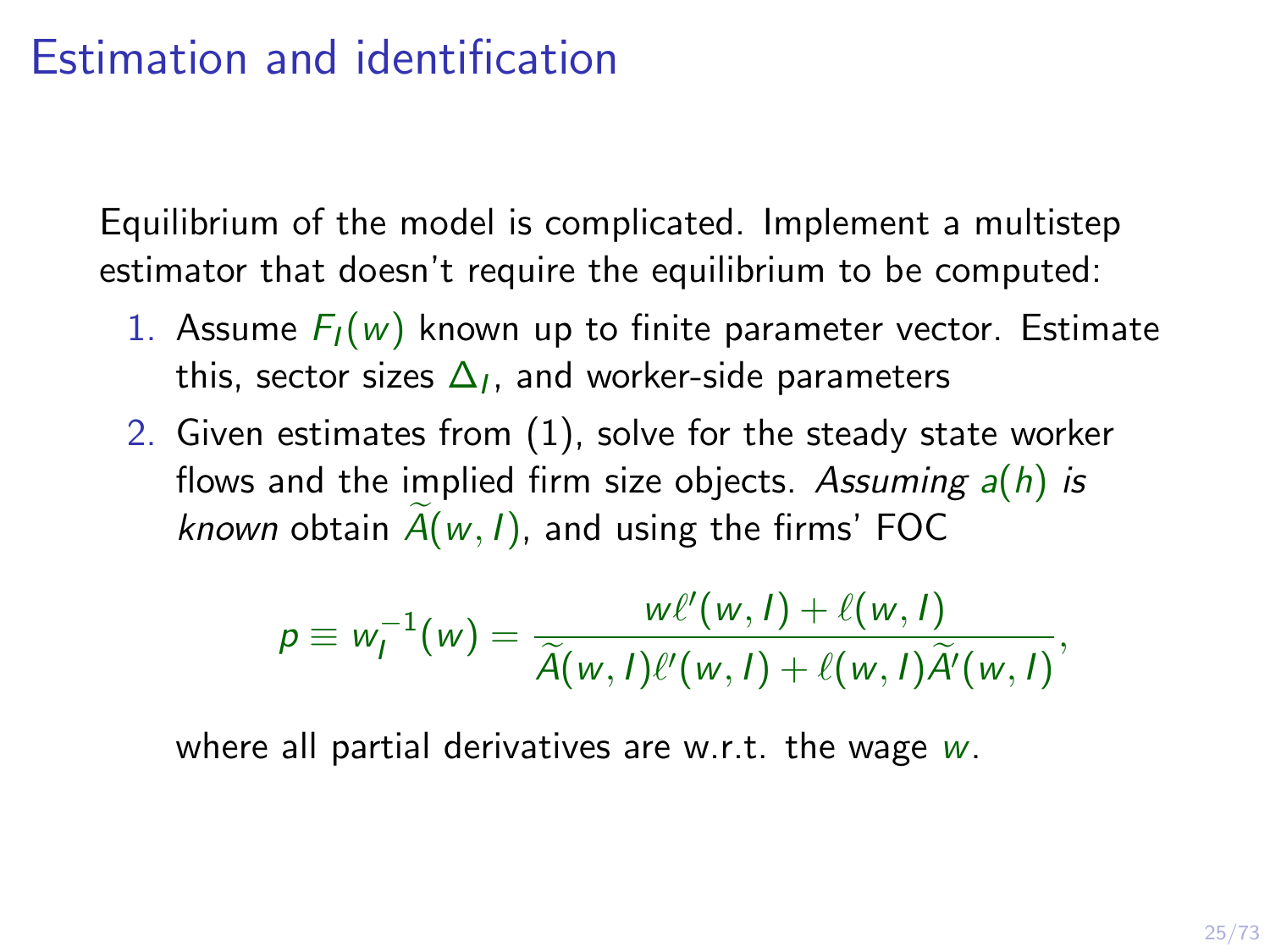### Estimation and identification (2)

3. The firm productivity distribution is identified by noting that the conditional wage offer distributions must satisfy

$$
F_I(w_I(p)) = \frac{1}{\Delta_I} \int_{\underline{p}}^p \Delta(I;p) d\Gamma(p).
$$

From which we obtain identification of the productivity

$$
\gamma(p) = \sum_l \Delta_l \times f_l(w_l(p)) \times w'_l(p).
$$

4. Non-parametric estimates of the sector probabilities given by

$$
\widehat{\Delta}(I;p) = \frac{\Delta_I \times f_I(w_I(p)) \times w'_I(p)}{\gamma(p)}.
$$

5. Identification of sector cost distribution follows from implied  $\pi_I(p)$  and distributional assumptions on  $\epsilon_I.$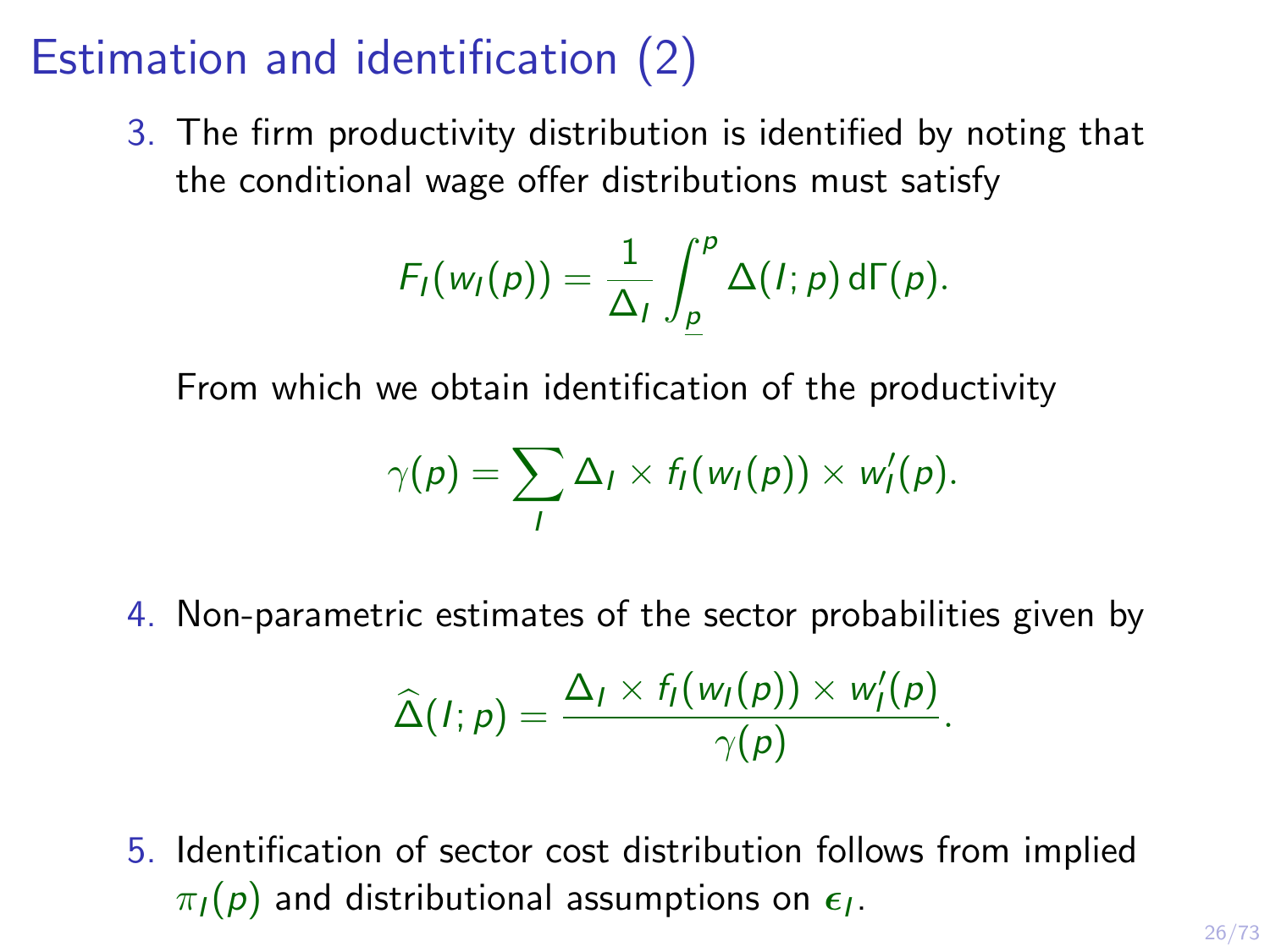#### Empirical specification

- $\triangleright$  Method of simulated moments using SIPP data for worker labour moments, MEPS data for medical expenditure, Kaiser Family Foundation Survey for firm size/offering
- **EXECUTE:** Assume leisure flows  $\alpha$  normally distributed and statistically independent in household, and first step conditional wage offer distributions  $F_I(w)$  follow beta distribution on  $[\underline{w}_I,\overline{w}_I]$
- $\triangleright$  Accurate tax schedules calculated with TAXSIM; replaced with [differentiable function](#page-71-0)  $\triangleright$  (see MaCurdy et al., 1990)
- $\triangleright$  Demographic types: couples with children / couples no children / single men / single women with children / single women no children;  $H = 2$  health types (healthy/unhealthy).

In baseline, very few firms offer employee only insurance; estimate as two sector model and show this is true in equilibrium.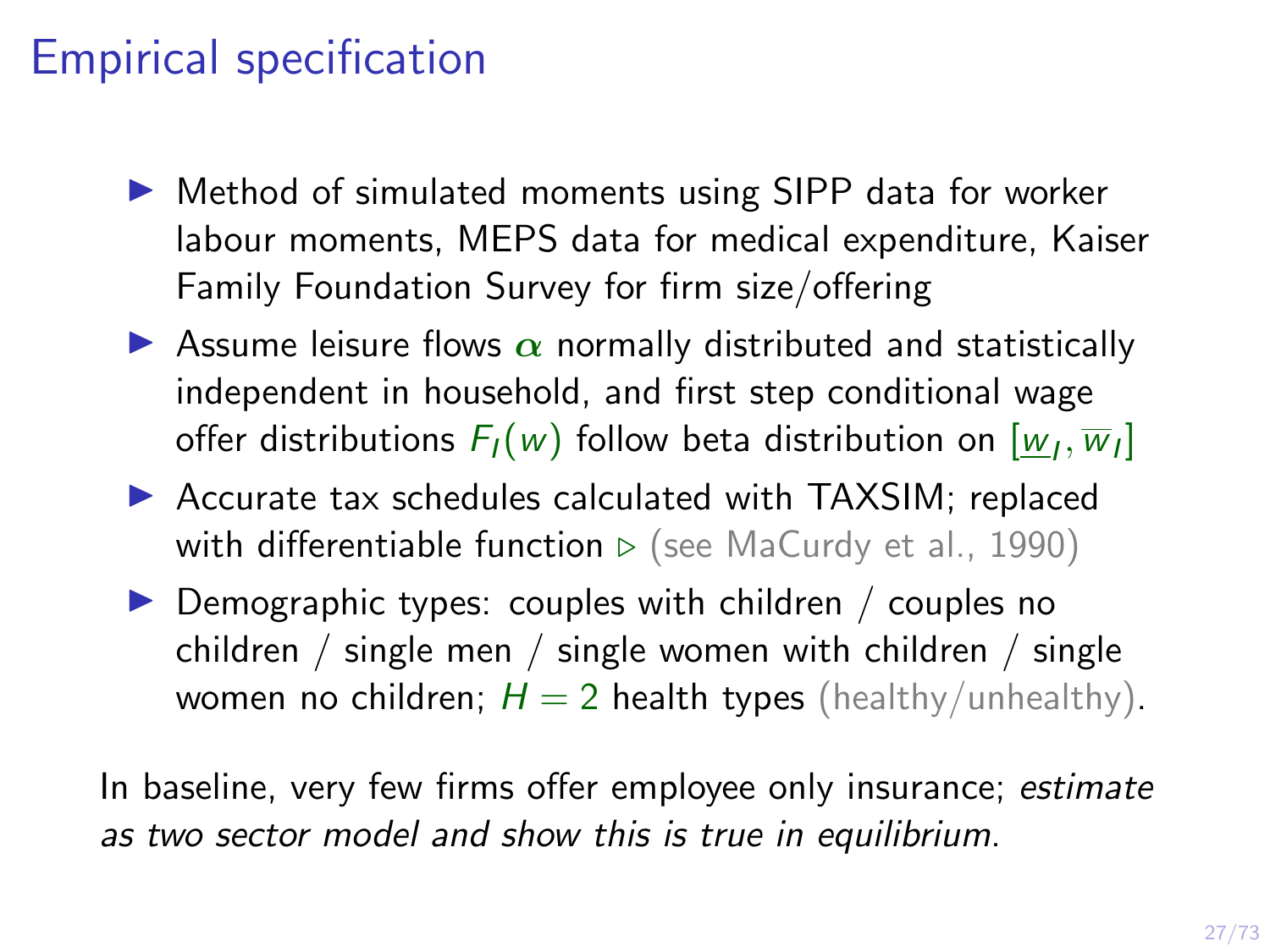#### Wage distribution: married men with children

<span id="page-33-0"></span>

 $\left[\right]$  Wages  $\left[\right]$  [\[ Medical \]](#page-40-0)  $\left[\right]$  Job trans.  $\left[\right]$  [ Health trans.  $\left[\right]$  [\[ Insurance \]](#page-49-0)  $\left[\right]$  Firms  $\left[\right]$   $\blacktriangleright$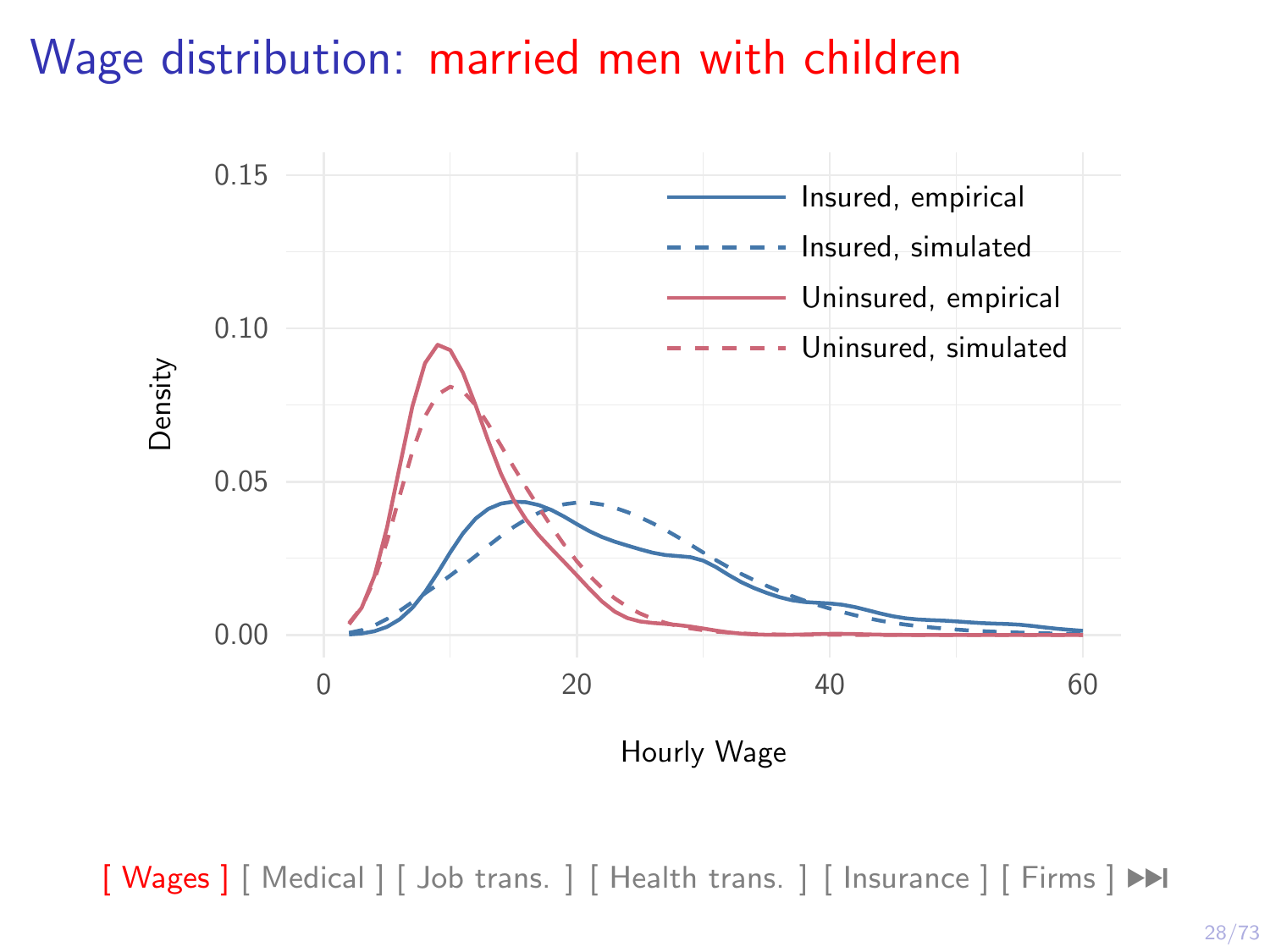#### Wage distribution: married men no children



 $\left[\right]$  Wages  $\left[\right]$  [\[ Medical \]](#page-40-0)  $\left[\right]$  Job trans.  $\left[\right]$  [ Health trans.  $\left[\right]$  [\[ Insurance \]](#page-49-0)  $\left[\right]$  Firms  $\left[\right]$   $\blacktriangleright$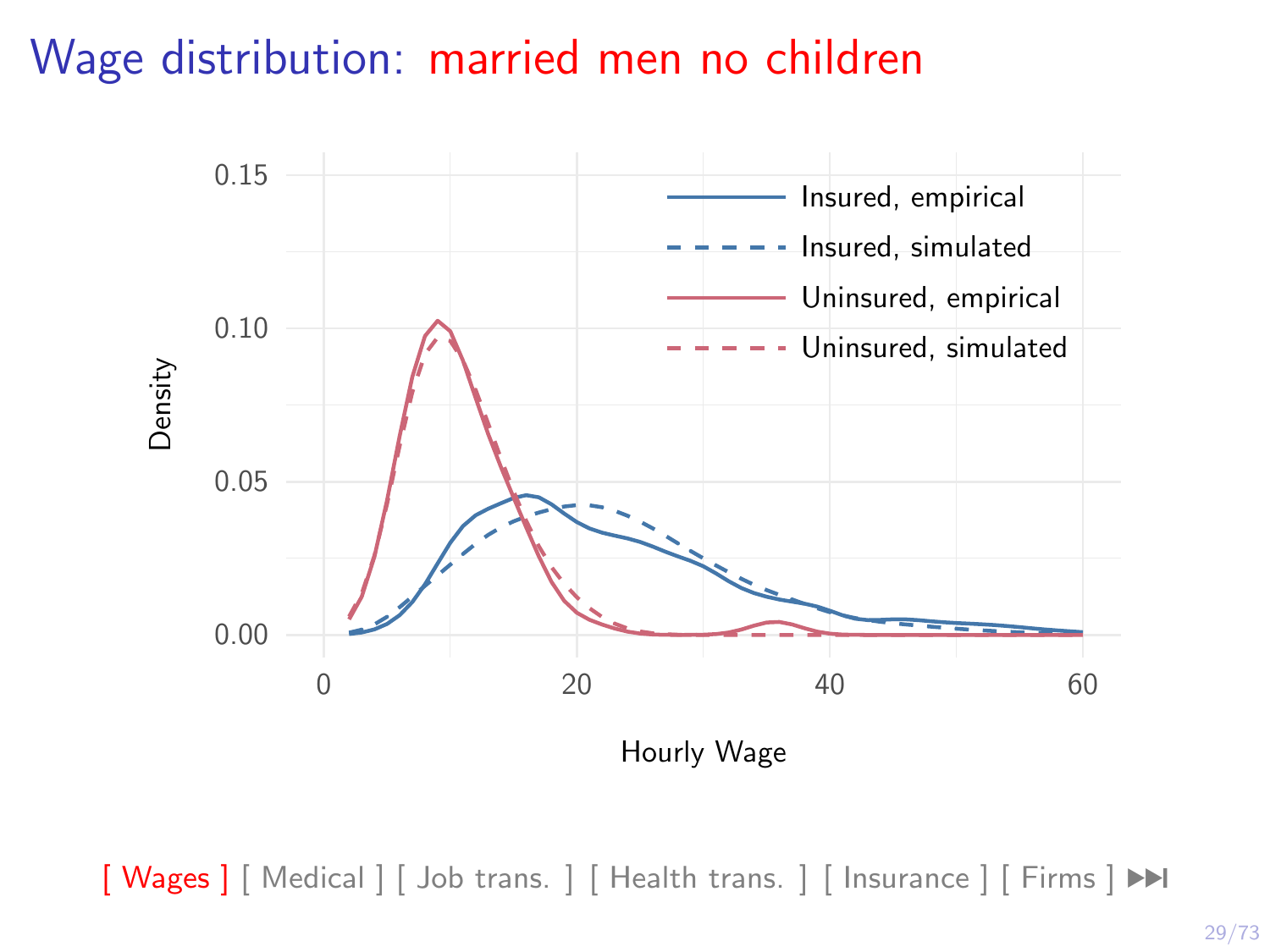#### Wage distribution: single men no children



 $\left[\right]$  Wages  $\left[\right]$  [\[ Medical \]](#page-40-0)  $\left[\right]$  Job trans.  $\left[\right]$  [ Health trans.  $\left[\right]$  [\[ Insurance \]](#page-49-0)  $\left[\right]$  Firms  $\left[\right]$   $\blacktriangleright$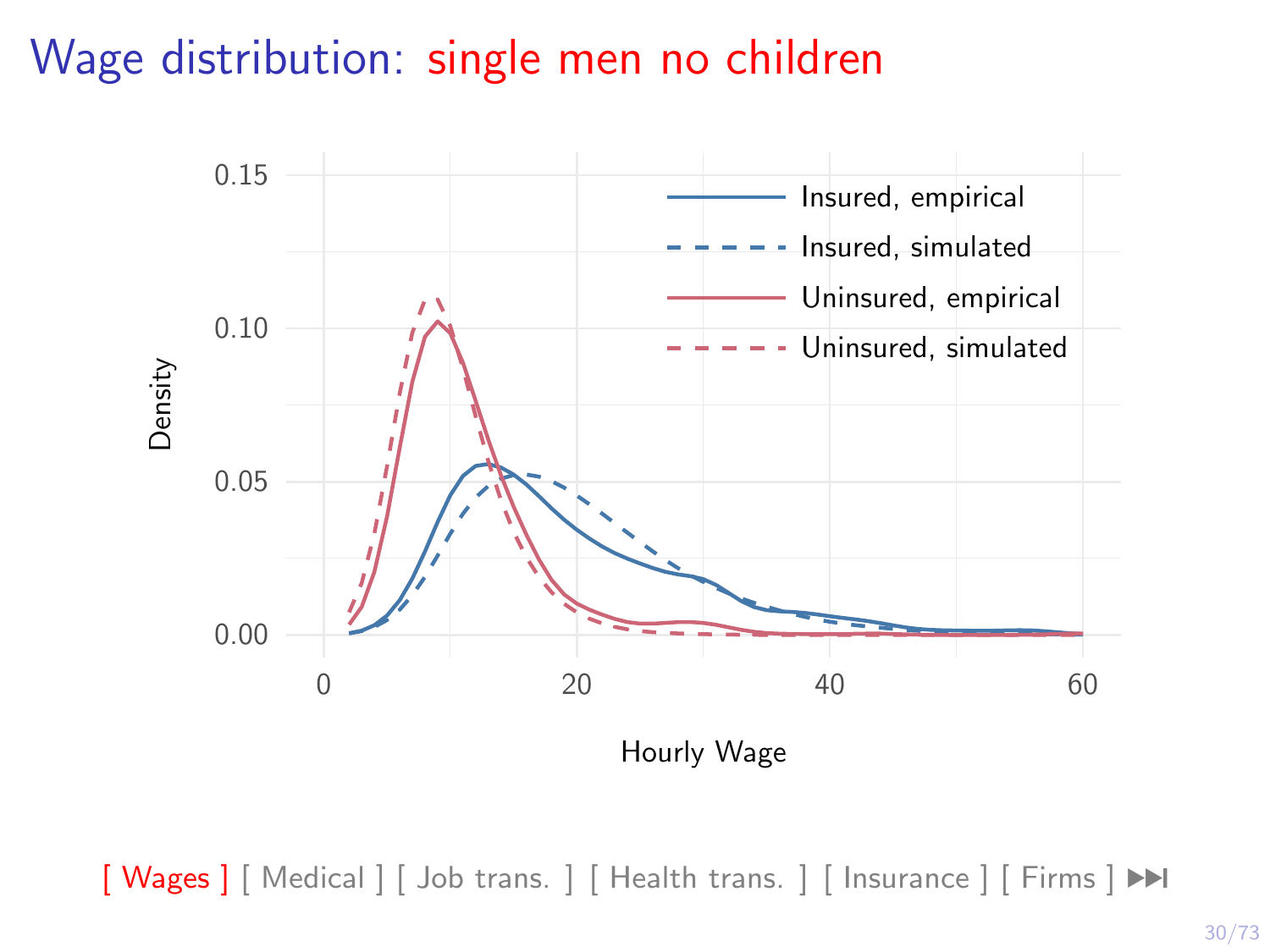# Wage distribution: married women with children

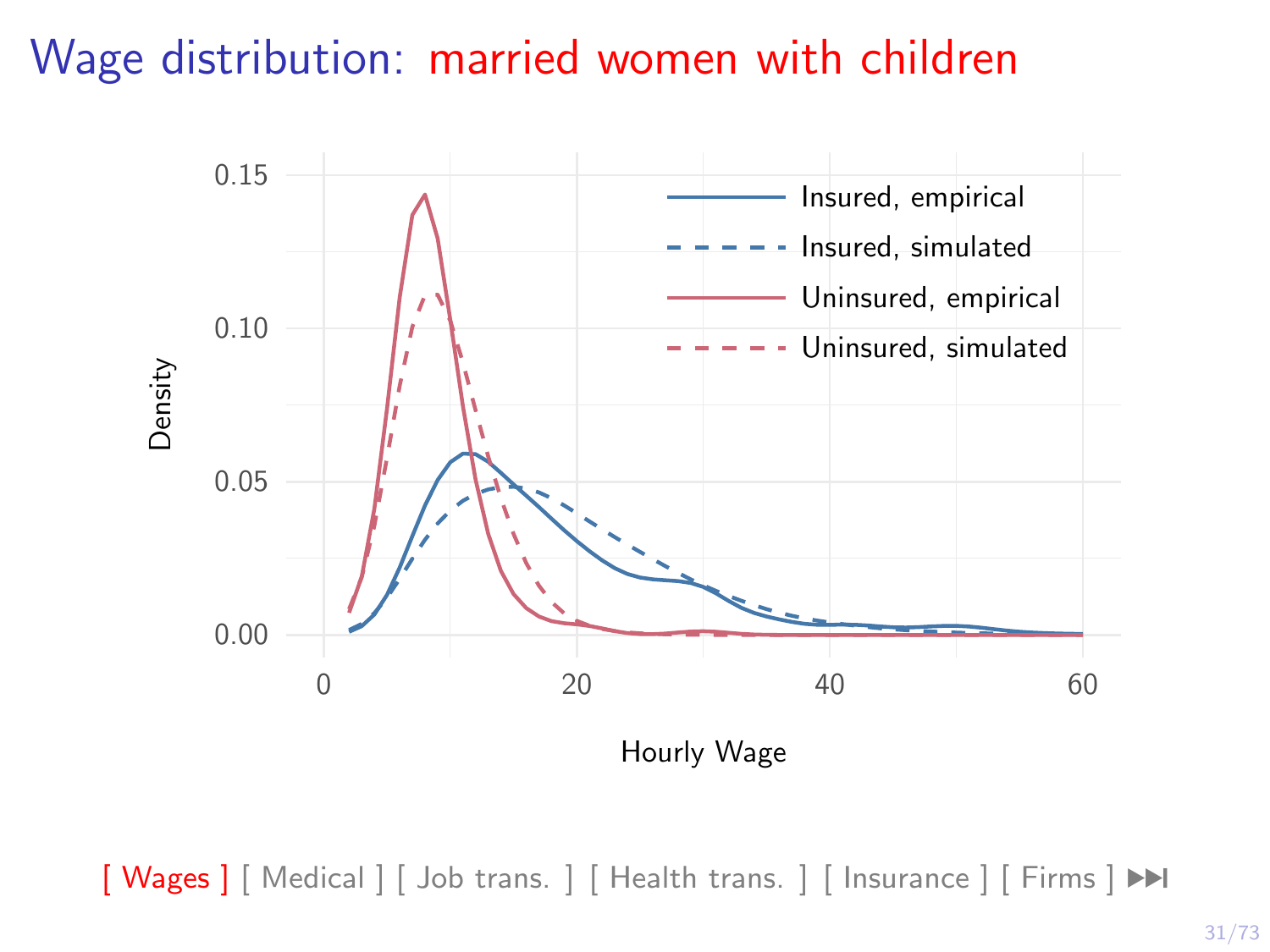# Wage distribution: married women no children

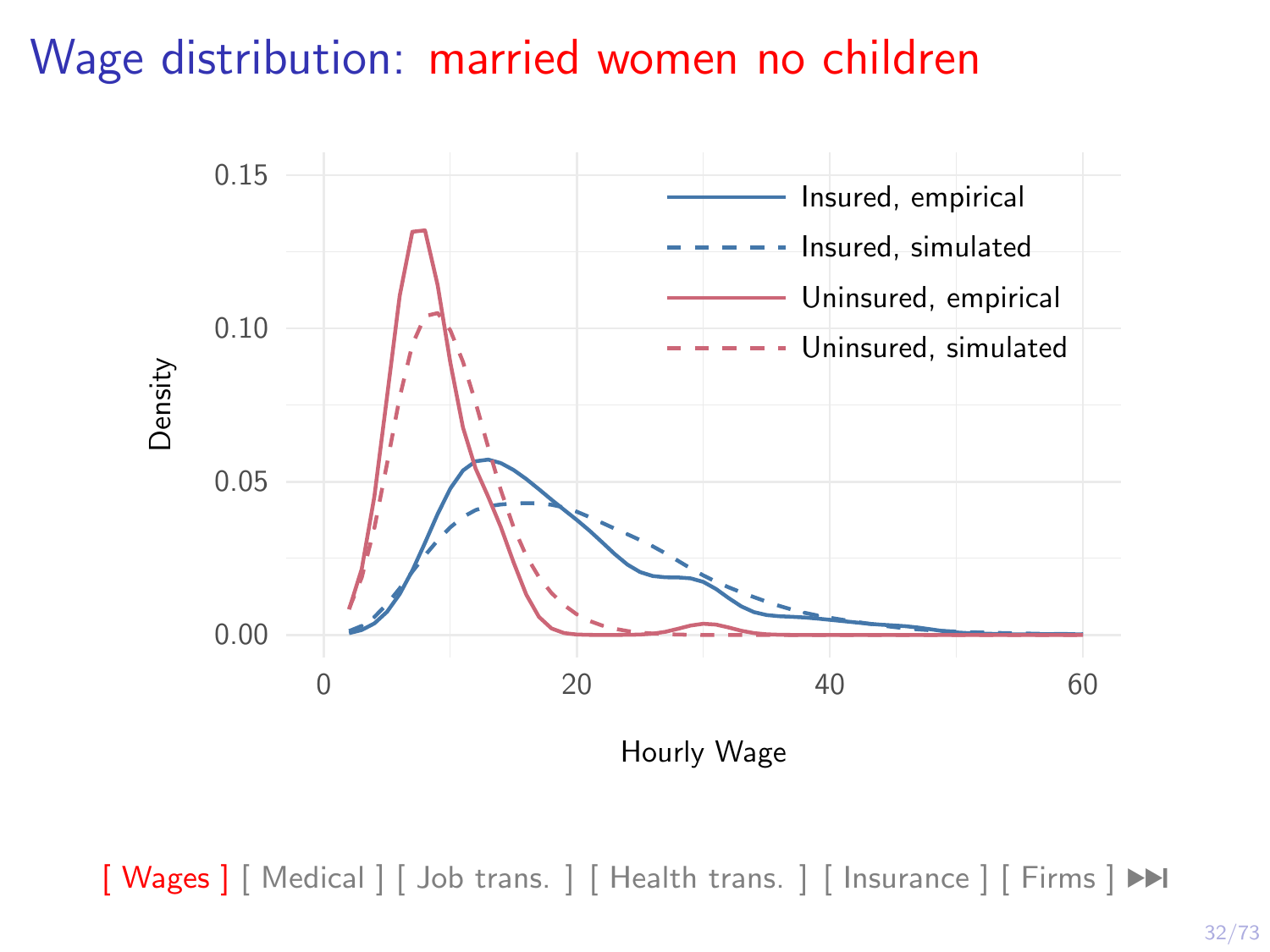# Wage distribution: single women with children

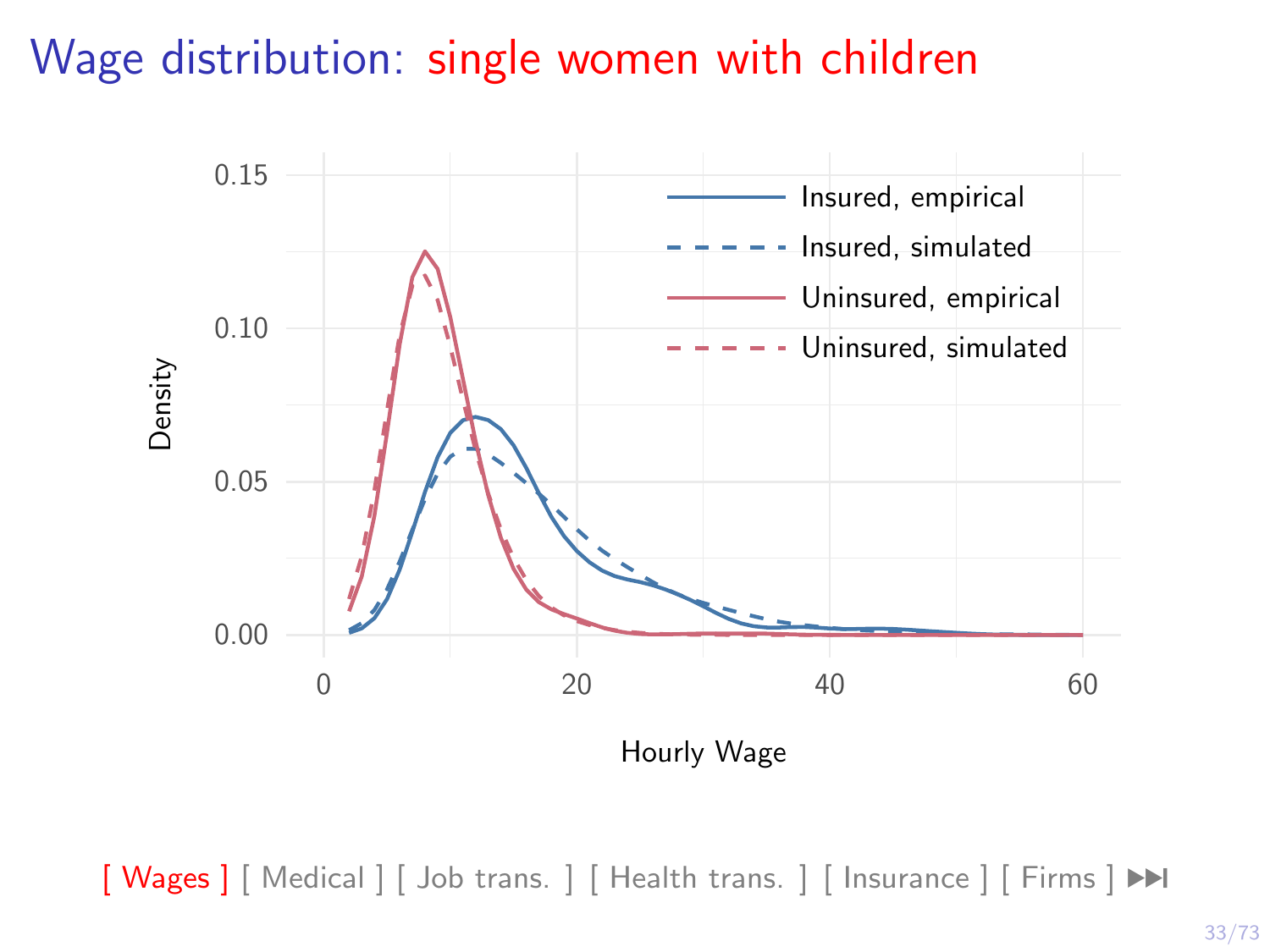# Wage distribution: single women no children

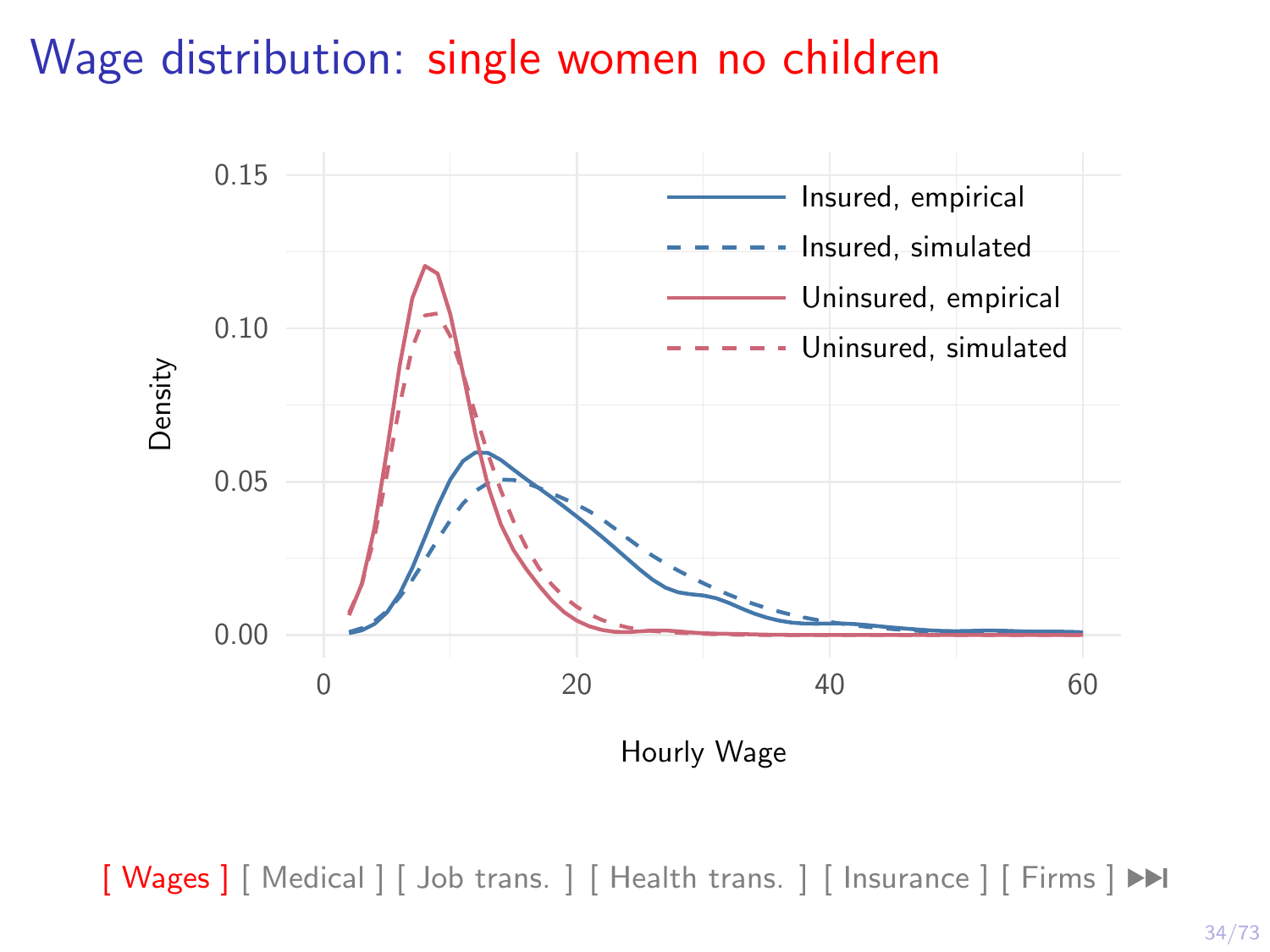### Medical expenditure distribution: healthy women

<span id="page-40-0"></span>

Annual Medical Expenditure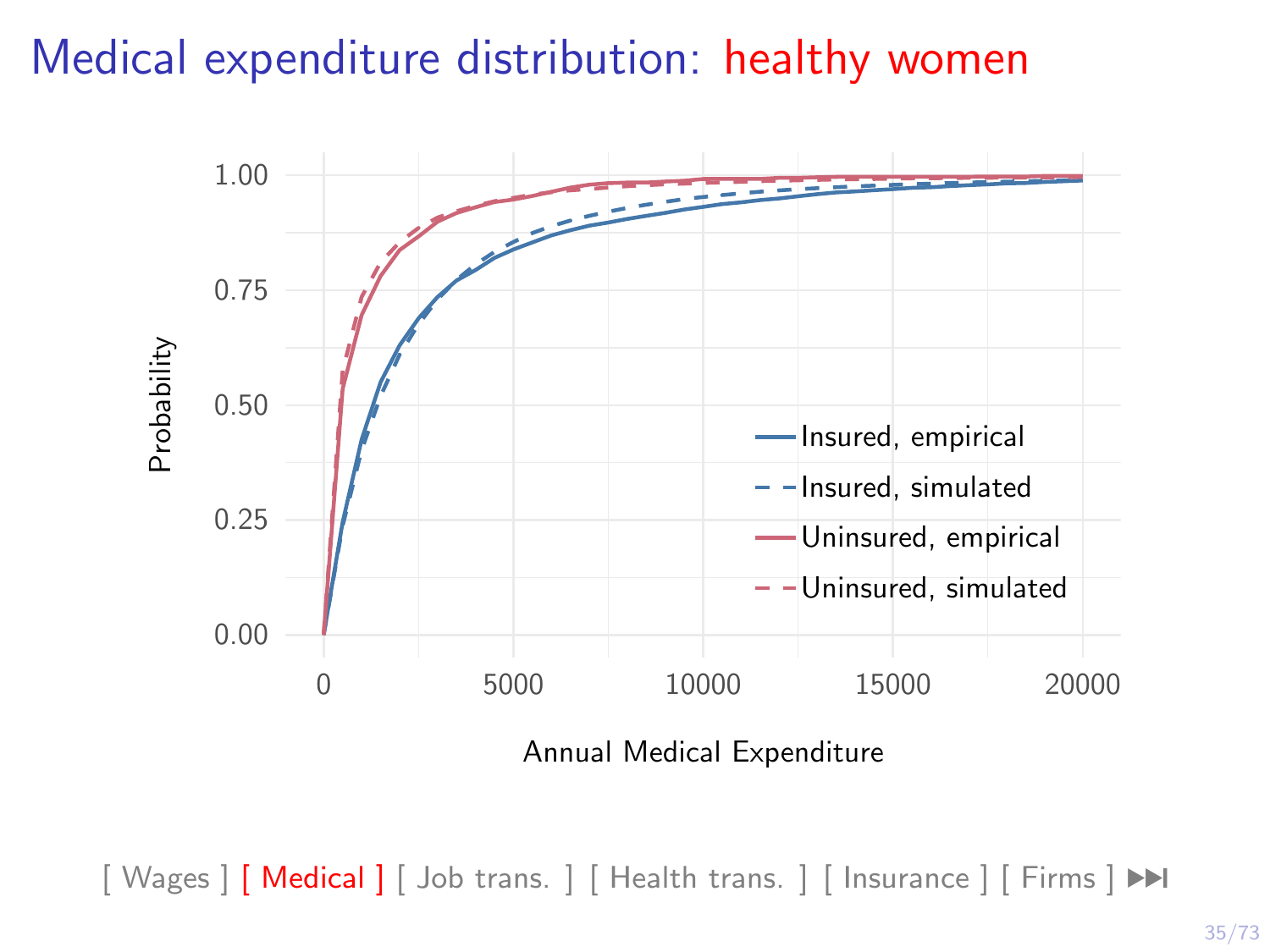## Medical expenditure distribution: unhealthy women



Annual Medical Expenditure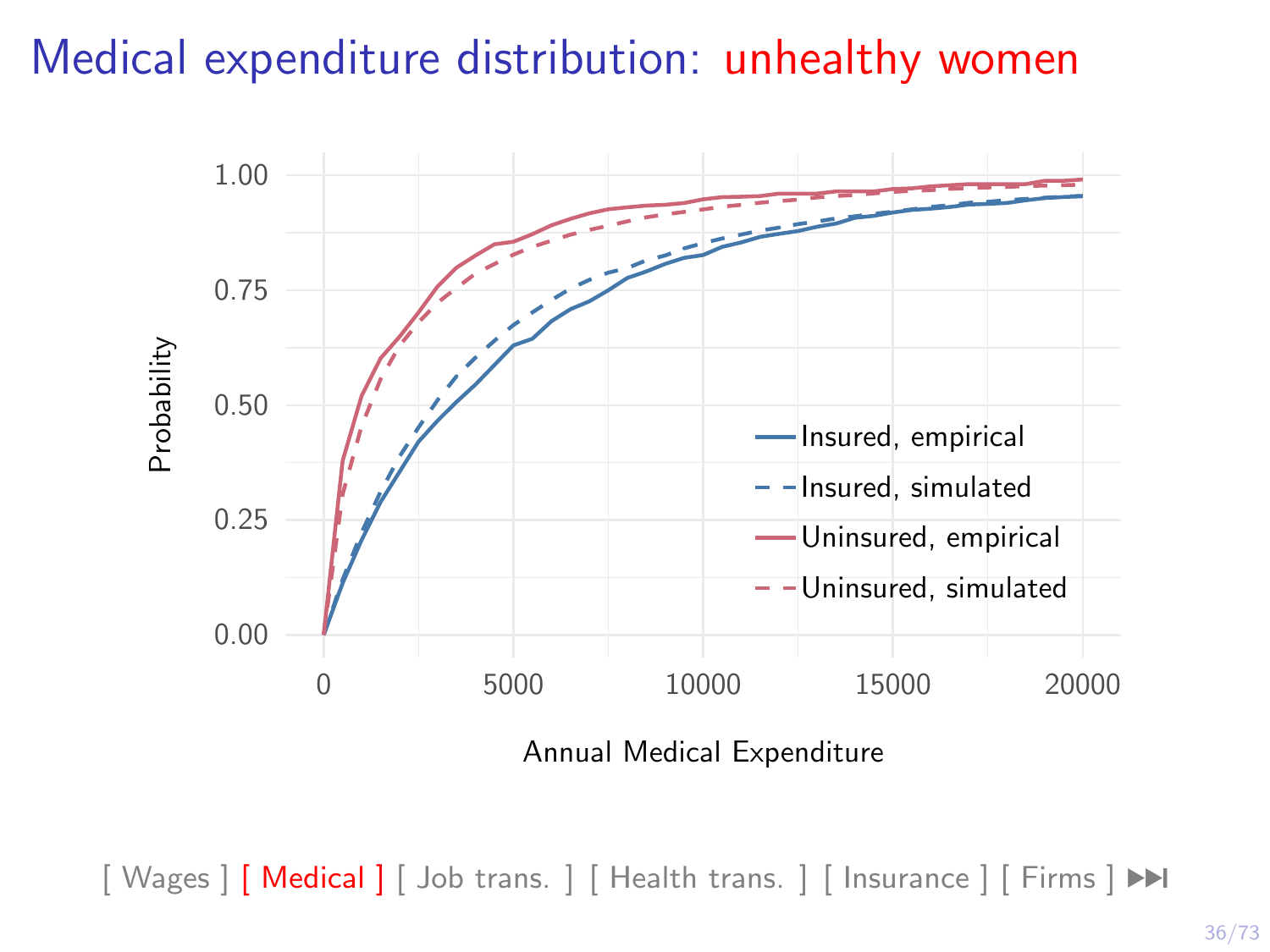## Medical expenditure distribution: healthy men



Annual Medical Expenditure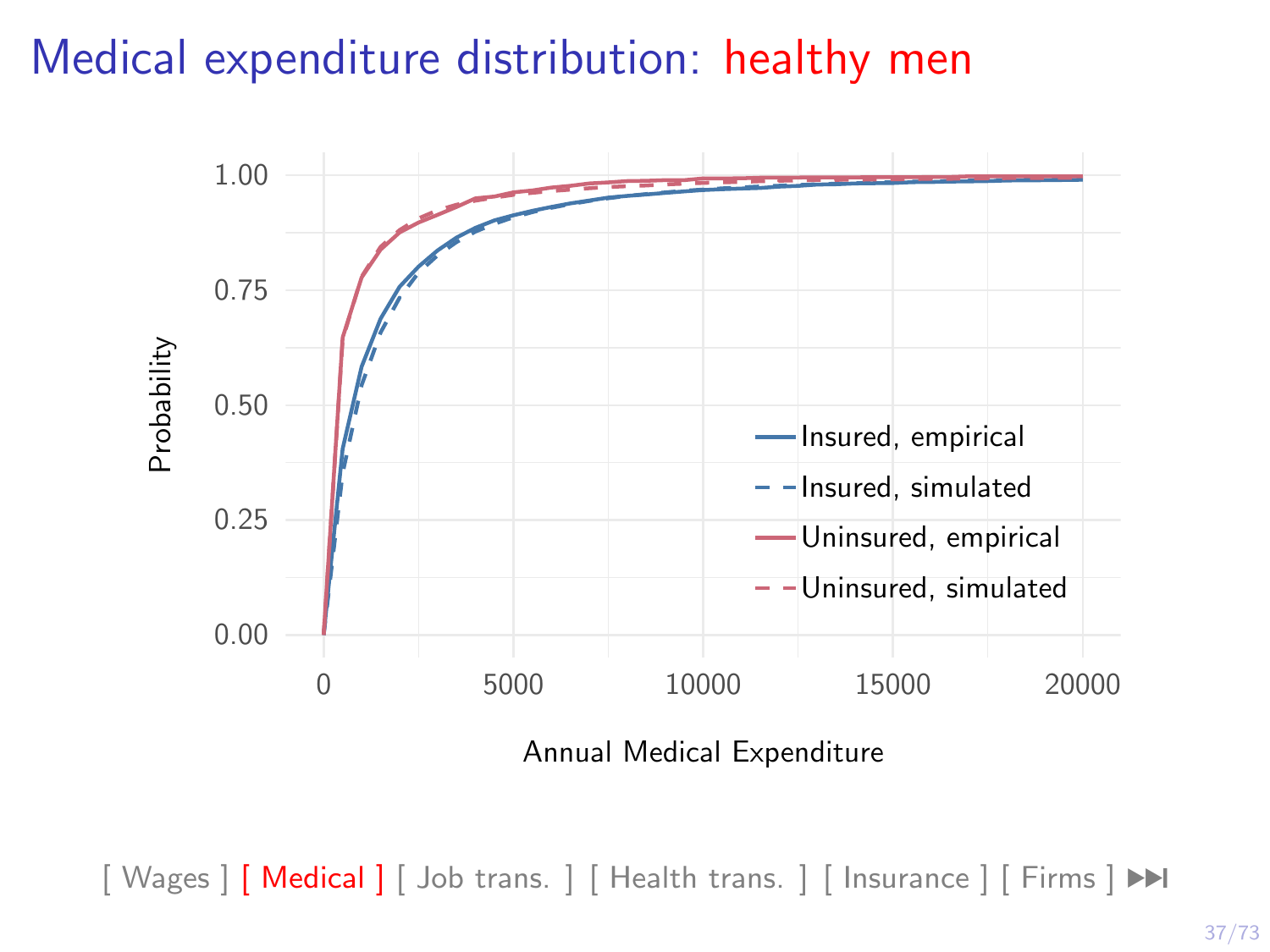## Medical expenditure distribution: unhealthy men



Annual Medical Expenditure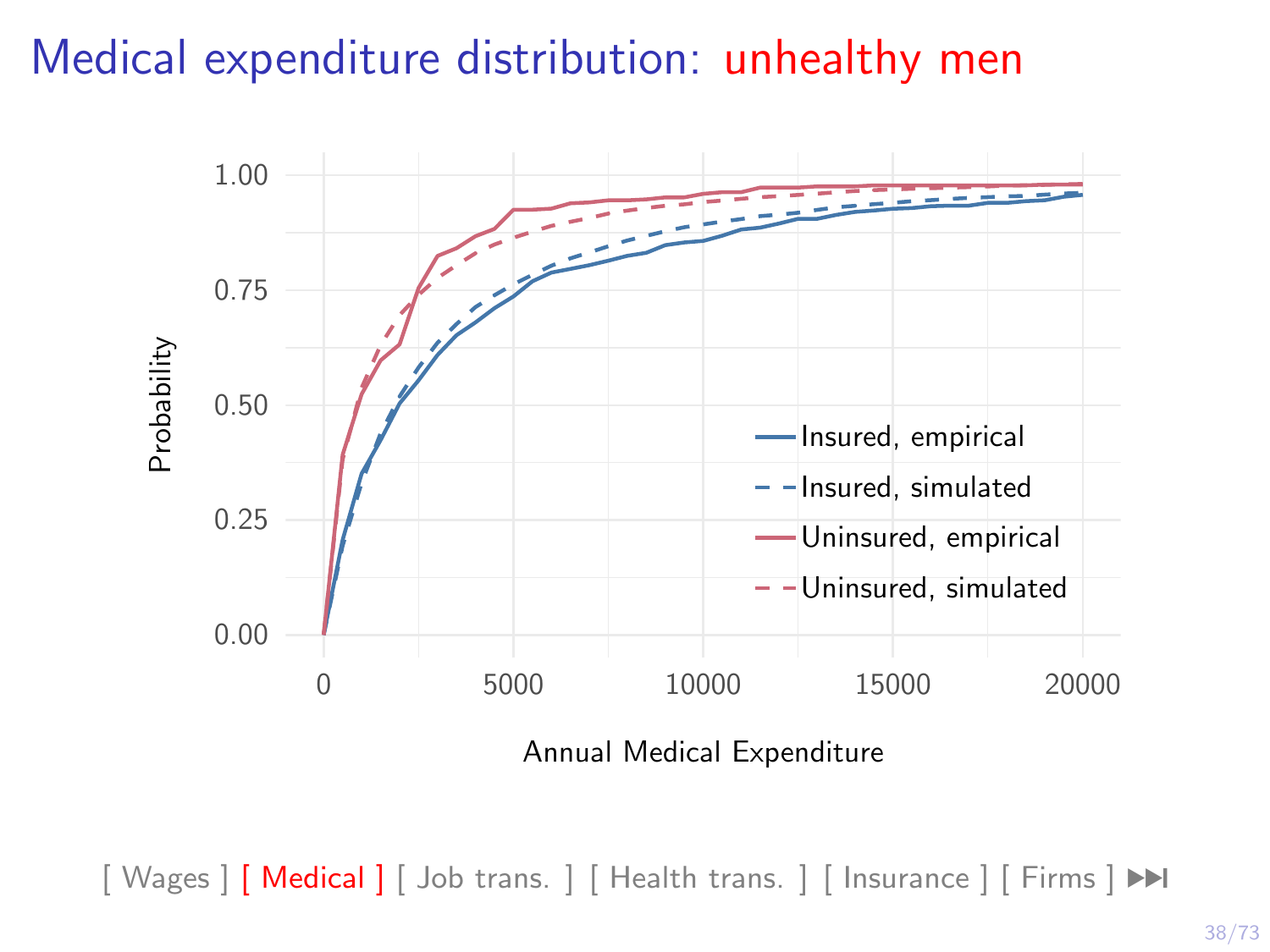#### Medical expenditure distribution: children



Annual Medical Expenditure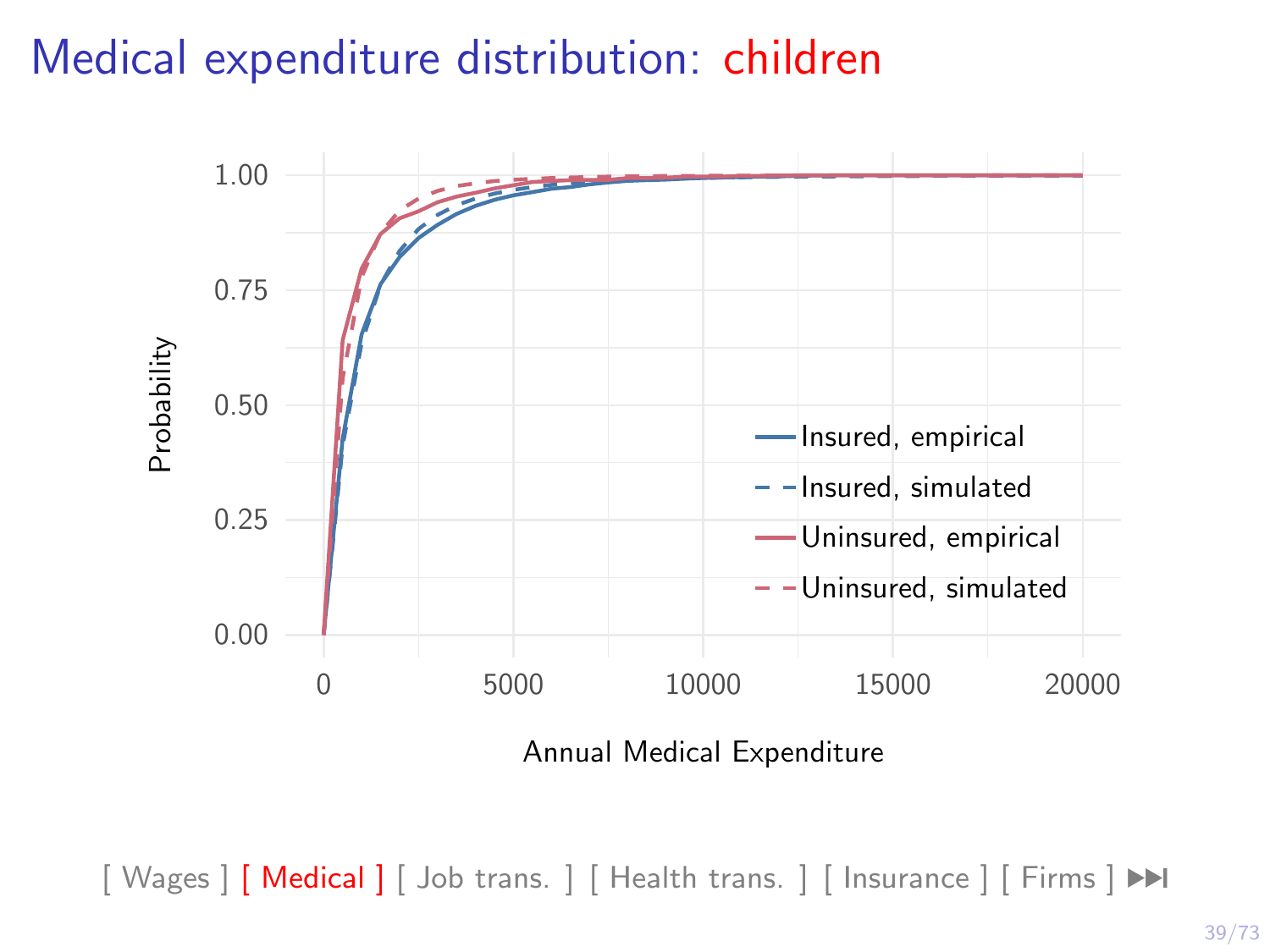# Annual employment transitions: married

<span id="page-45-0"></span>

|                                                                           |                      | Children             |                      | No Children          |
|---------------------------------------------------------------------------|----------------------|----------------------|----------------------|----------------------|
|                                                                           | Data                 | Model                | Data                 | Model                |
| Transitions from employment                                               |                      |                      |                      |                      |
| $\dots$ to non-emp.<br>$\dots$ to emp. (ins.)<br>$\dots$ to emp. (unins.) | 0.08<br>0.08<br>0.02 | 0.12<br>0.17<br>0.03 | 0.03<br>0.11<br>0.01 | 0.06<br>0.13<br>0.01 |
| Transitions from non-employment                                           |                      |                      |                      |                      |
| $\dots$ to emp. (ins.)<br>to emp. (unins.)                                | 0.11<br>0.06         | 0.16<br>0.06         | 0.19<br>0.04         | 0.17<br>0.04         |

[\[ Wages \]](#page-33-0) [\[ Medical \]](#page-40-0) [\[ Job trans. \]](#page-45-0) [\[ Health trans. \]](#page-47-0) [\[ Insurance \]](#page-49-0) [\[ Firms \]](#page-50-0) ▶▶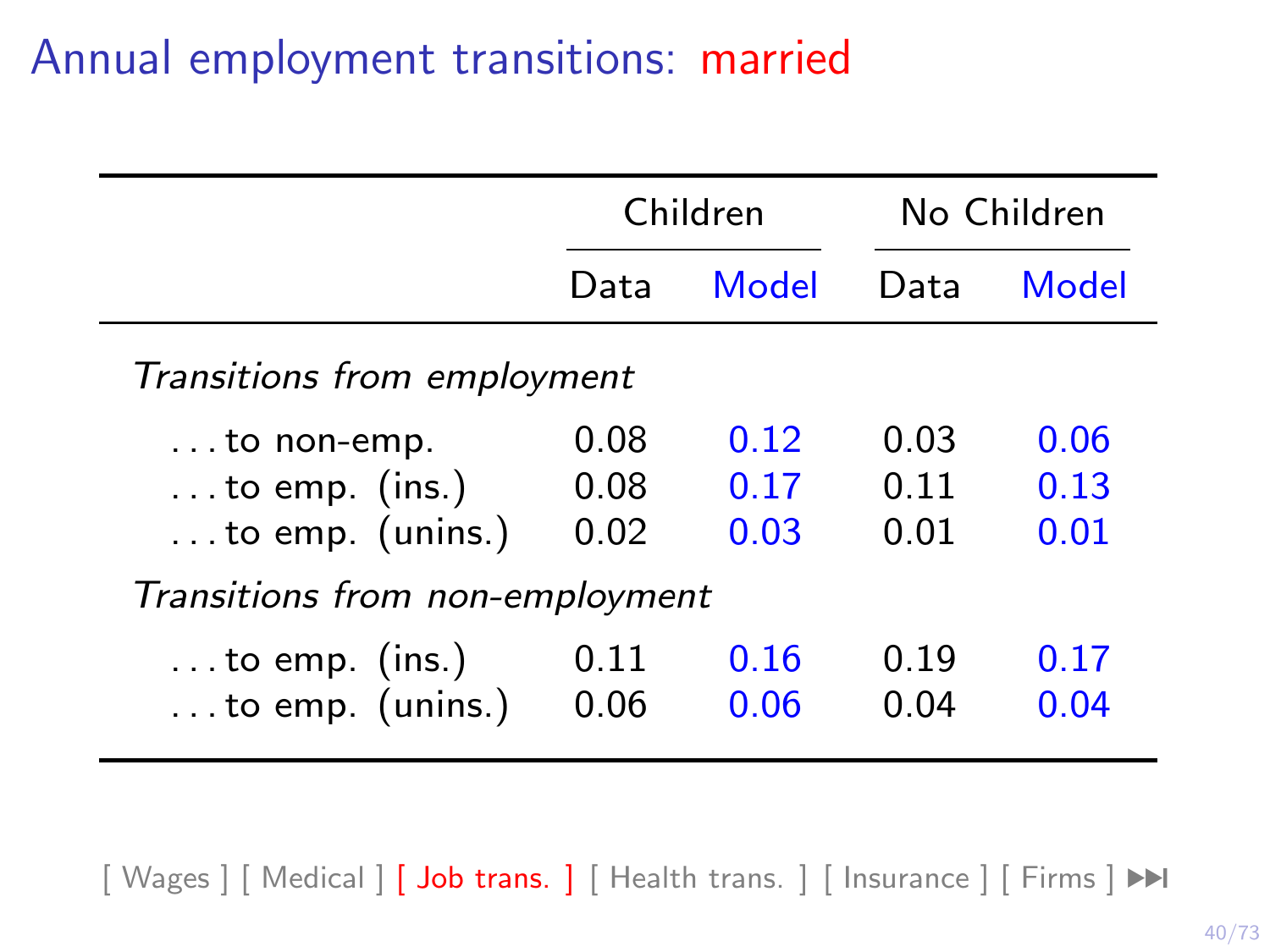# Annual employment transitions: single

|                                 | Single Men |             |      |          | Single Women |       |  |  |
|---------------------------------|------------|-------------|------|----------|--------------|-------|--|--|
|                                 |            | No Children |      | Children | No Children  |       |  |  |
|                                 | Data       | Model       | Data | Model    | Data         | Model |  |  |
| Transitions from employment     |            |             |      |          |              |       |  |  |
| $\dots$ to non-emp.             | 0.05       | 0.06        | 0.10 | 0.08     | 0.04         | 0.07  |  |  |
| $\ldots$ to emp. (ins.)         | 0.08       | 0.05        | 0.07 | 0.03     | 0.07         | 0.06  |  |  |
| $\dots$ to emp. (unins.)        | 0.06       | 0.03        | 0.07 | 0.02     | 0.05         | 0.02  |  |  |
| Transitions from non-employment |            |             |      |          |              |       |  |  |
| $\dots$ to emp. (ins.)          | 0.12       | 0.11        | 0.05 | 0.09     | 0.07         | 0.11  |  |  |
| $\dots$ to emp. (unins.)        | 0.15       | 0.05        | 0.19 | 0.06     | 0.09         | 0.04  |  |  |

[\[ Wages \]](#page-33-0) [\[ Medical \]](#page-40-0) [\[ Job trans. \]](#page-45-0) [\[ Health trans. \]](#page-47-0) [\[ Insurance \]](#page-49-0) [\[ Firms \]](#page-50-0) ▶▶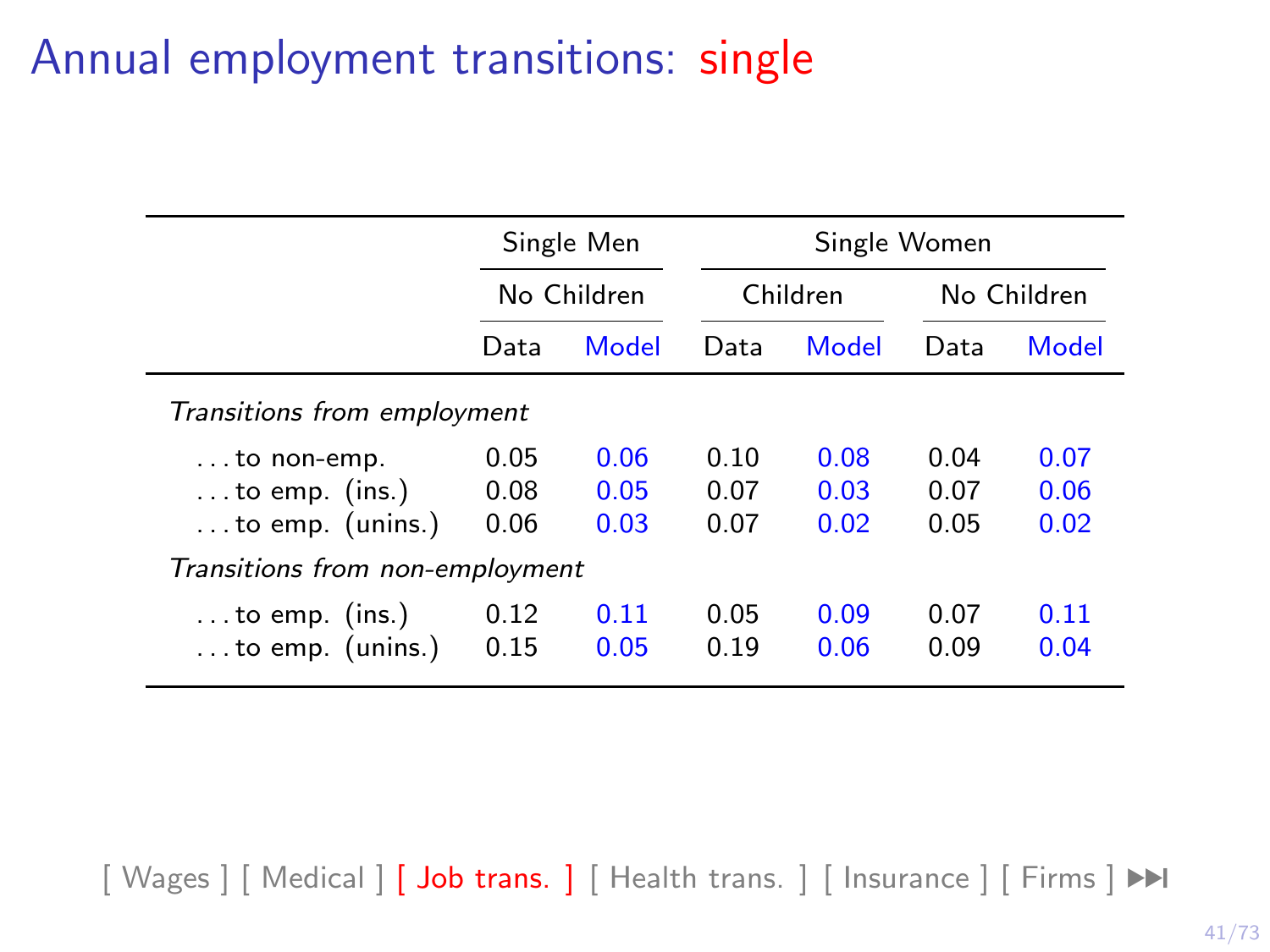# <span id="page-47-0"></span>Annual health transitions: married

|                                            |              | Married Men  |              |              | Married Women |              |              |              |
|--------------------------------------------|--------------|--------------|--------------|--------------|---------------|--------------|--------------|--------------|
|                                            |              | Insured      |              | Uninsured    |               | Insured      |              | Uninsured    |
|                                            | Data         | Model        | Data         | Model        | Data          | Model        | Data         | Model        |
| Transitions from healthy                   |              |              |              |              |               |              |              |              |
| $\dots$ to healthy<br>$\dots$ to unhealthy | 0.98<br>0.02 | 0.97<br>0.03 | 0.92<br>0.08 | 0.88<br>0.12 | 0.97<br>0.03  | 0.98<br>0.02 | 0.92<br>0.08 | 0.87<br>0.13 |
| Transitions from unhealthy                 |              |              |              |              |               |              |              |              |
| $\dots$ to healthy<br>$\dots$ to unhealthy | 0.65<br>0.35 | 0.60<br>0.40 | 0.41<br>0.59 | 0.32<br>0.68 | 0.56<br>0.44  | 0.65<br>0.35 | 0.45<br>0.55 | 0.33<br>0.67 |

[\[ Wages \]](#page-33-0) [\[ Medical \]](#page-40-0) [\[ Job trans. \]](#page-45-0) [\[ Health trans. \]](#page-47-0) [\[ Insurance \]](#page-49-0) [\[ Firms \]](#page-50-0) ▶▶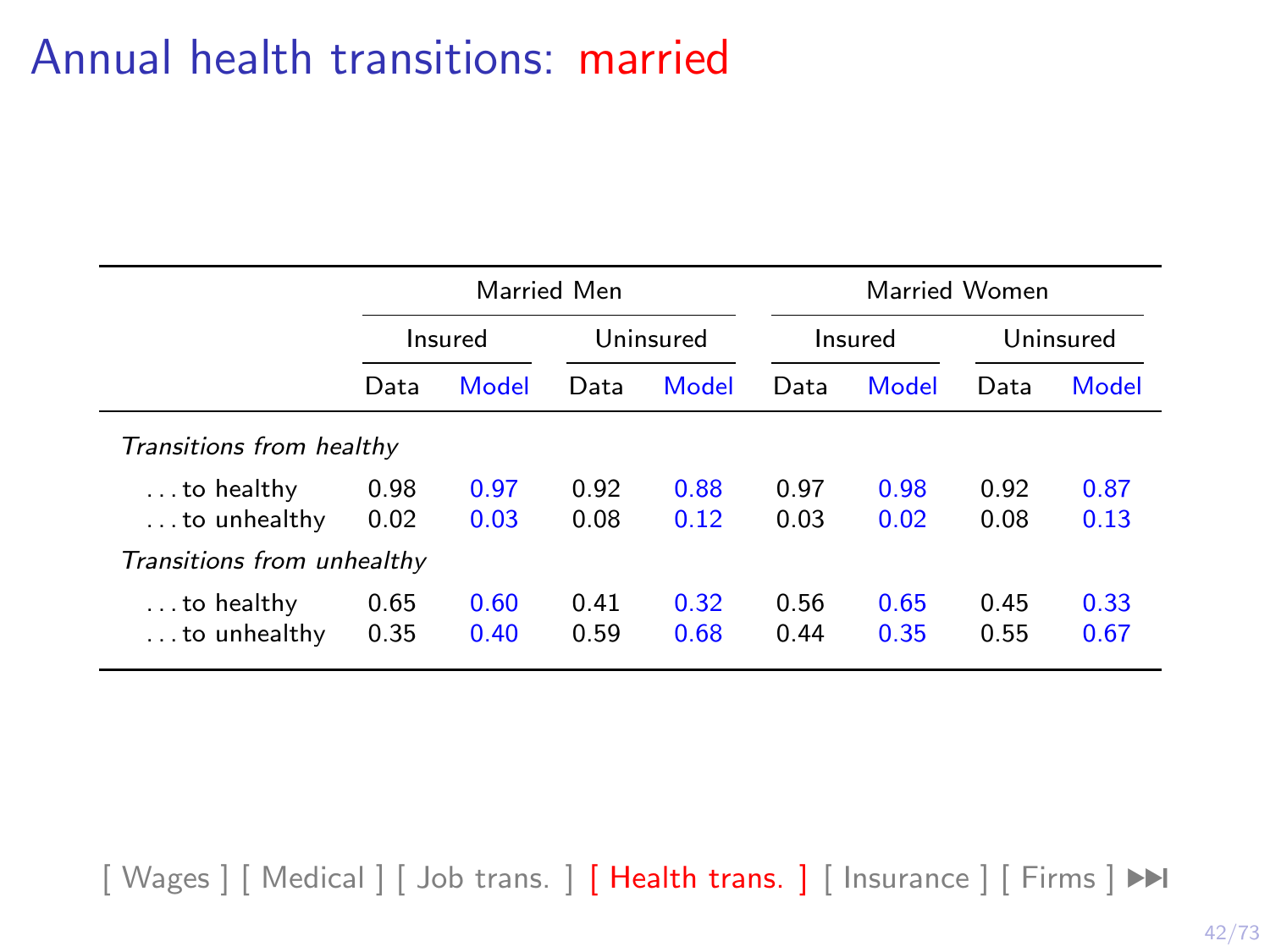## Annual health transitions: single

|                                            |              | Single Men   |              |              |              | Single Women |              |              |  |
|--------------------------------------------|--------------|--------------|--------------|--------------|--------------|--------------|--------------|--------------|--|
|                                            |              | Insured      |              | Uninsured    | Insured      |              | Uninsured    |              |  |
|                                            | Data         | Model        | Data         | Model        | Data         | Model        | Data         | Model        |  |
| Transitions from healthy                   |              |              |              |              |              |              |              |              |  |
| $\dots$ to healthy<br>$\dots$ to unhealthy | 0.98<br>0.02 | 0.97<br>0.03 | 0.92<br>0.08 | 0.88<br>0.12 | 0.97<br>0.03 | 0.98<br>0.02 | 0.92<br>0.08 | 0.87<br>0.13 |  |
| Transitions from unhealthy                 |              |              |              |              |              |              |              |              |  |
| $\dots$ to healthy<br>$\dots$ to unhealthy | 0.65<br>0.35 | 0.60<br>0.40 | 0.41<br>0.59 | 0.32<br>0.68 | 0.56<br>0.44 | 0.65<br>0.35 | 0.45<br>0.55 | 0.33<br>0.67 |  |

[\[ Wages \]](#page-33-0) [\[ Medical \]](#page-40-0) [\[ Job trans. \]](#page-45-0) [\[ Health trans. \]](#page-47-0) [\[ Insurance \]](#page-49-0) [\[ Firms \]](#page-50-0) ▶▶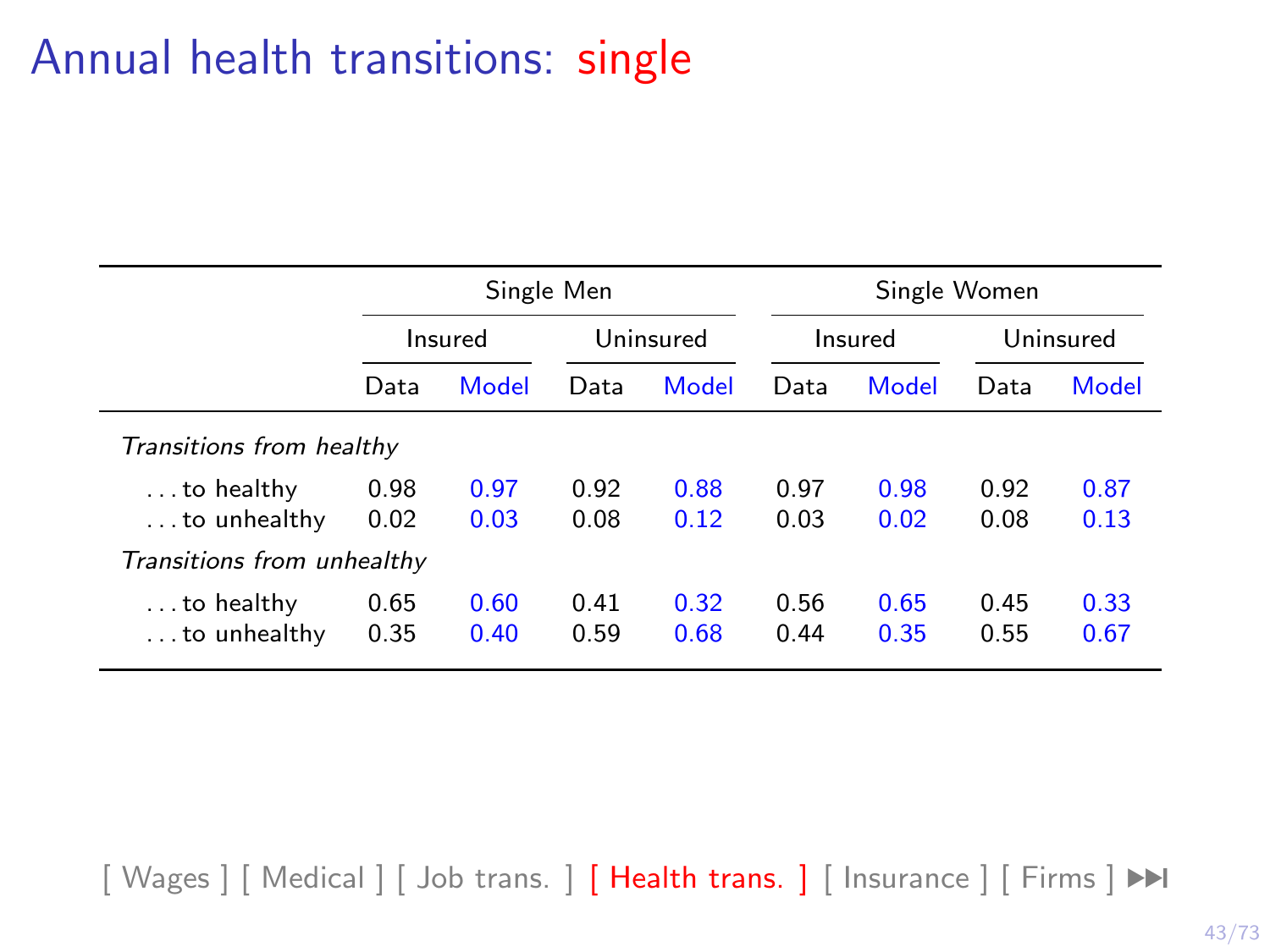## <span id="page-49-0"></span>Joint employment status and insurance coverage

|      |                                                                         |                      | Female               |                              |              |                |       |              |              |
|------|-------------------------------------------------------------------------|----------------------|----------------------|------------------------------|--------------|----------------|-------|--------------|--------------|
|      |                                                                         | $e = 1, q = 1$       |                      | $e = 1, q = 0$<br>$e=0, a=1$ |              | $e = 0, q = 0$ |       |              |              |
|      |                                                                         | Data                 | Model                | Data                         | Model        | Data           | Model | Data         | Model        |
| Male | $(e_1, q_1) = (1, 1)$<br>$(e_1, q_1) = (1, 0)$<br>$(e_1, q_1) = (0, 1)$ | 0.68<br>0.01<br>0.05 | 0.60<br>0.01<br>0.10 | 0.01<br>0.04                 | 0.01<br>0.02 | 0.12           | 0.17  | 0.02<br>0.02 | 0.01<br>0.03 |
|      | $(e_1, q_1) = (0, 0)$                                                   | 0.01                 | 0.01                 | 0.02                         | 0.02         |                |       | 0.03         | 0.02         |

[\[ Wages \]](#page-33-0) [\[ Medical \]](#page-40-0) [\[ Job trans. \]](#page-45-0) [\[ Health trans. \]](#page-47-0) [\[ Insurance \]](#page-49-0) [\[ Firms \]](#page-50-0) ▶▶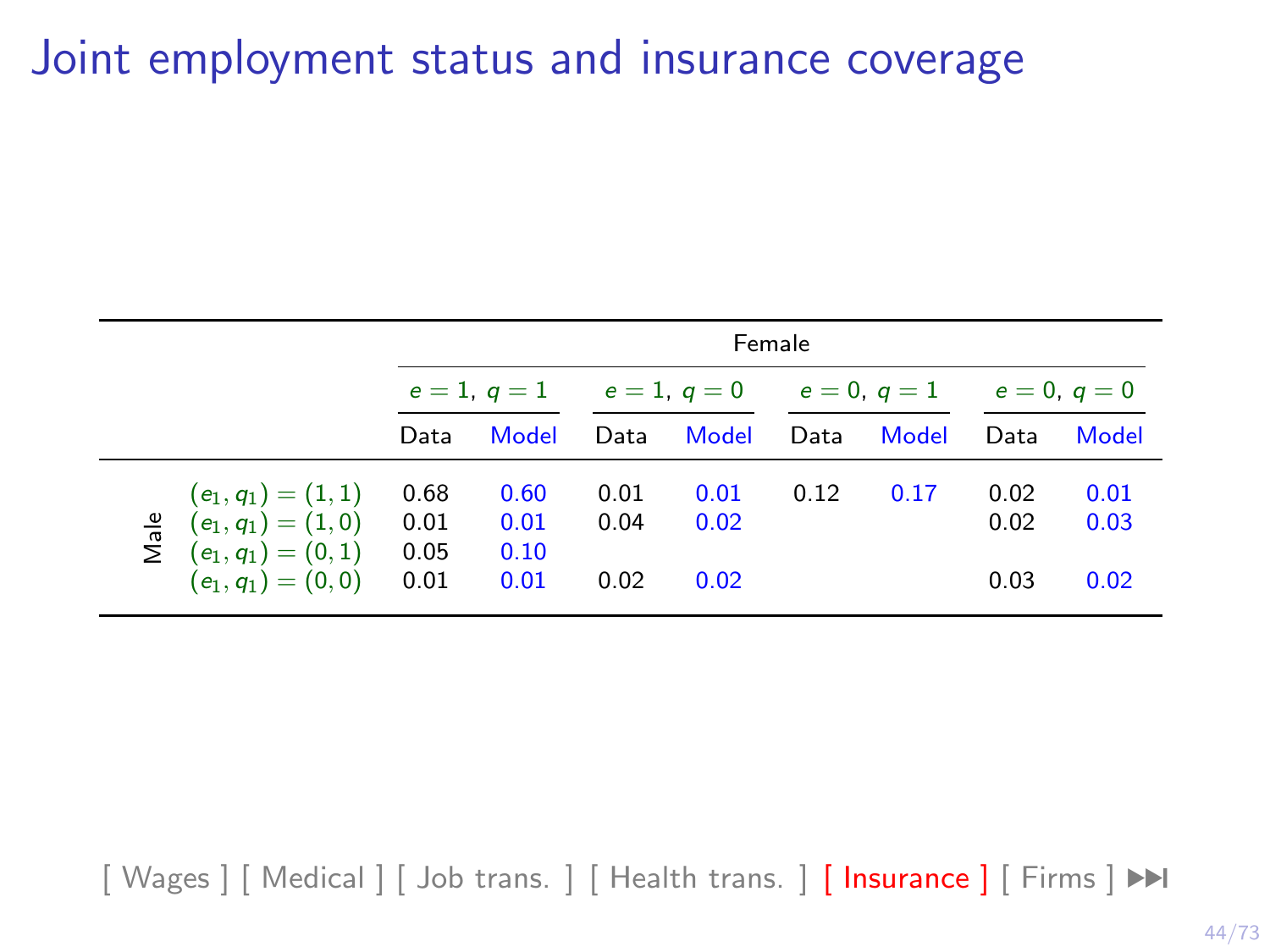## <span id="page-50-0"></span>Firm size

|            |      | Firm Size |      | Offer ESHI |
|------------|------|-----------|------|------------|
|            | Data | Model     | Data | Model      |
| $0 - 10$   | 0.65 | 0.59      | በ 49 | 0.35       |
| $10 - 25$  | 0.21 | 0.21      | 0.78 | 0.73       |
| $25 - 50$  | 0.08 | 0.11      | 0.87 | 0.95       |
| $50 - 100$ | 0.03 | 0.07      | 0.90 | 1.00       |
| $100+$     | 0.04 | 0.02      | 0.98 | 1.00       |

[\[ Wages \]](#page-33-0) [\[ Medical \]](#page-40-0) [\[ Job trans. \]](#page-45-0) [\[ Health trans. \]](#page-47-0) [\[ Insurance \]](#page-49-0) [\[ Firms \]](#page-50-0) ▶▶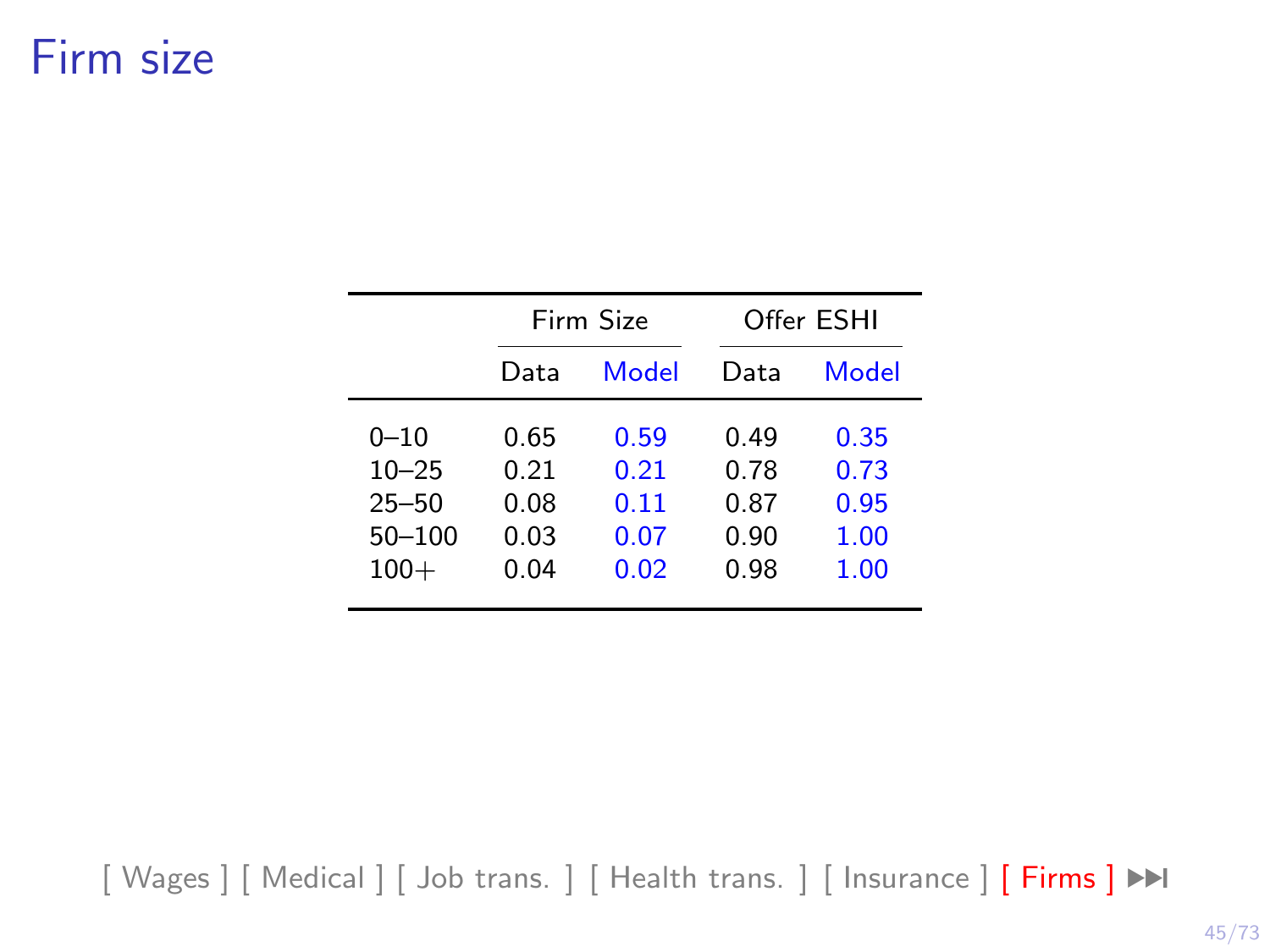#### <span id="page-51-0"></span>III. Implementing the Affordable Care Act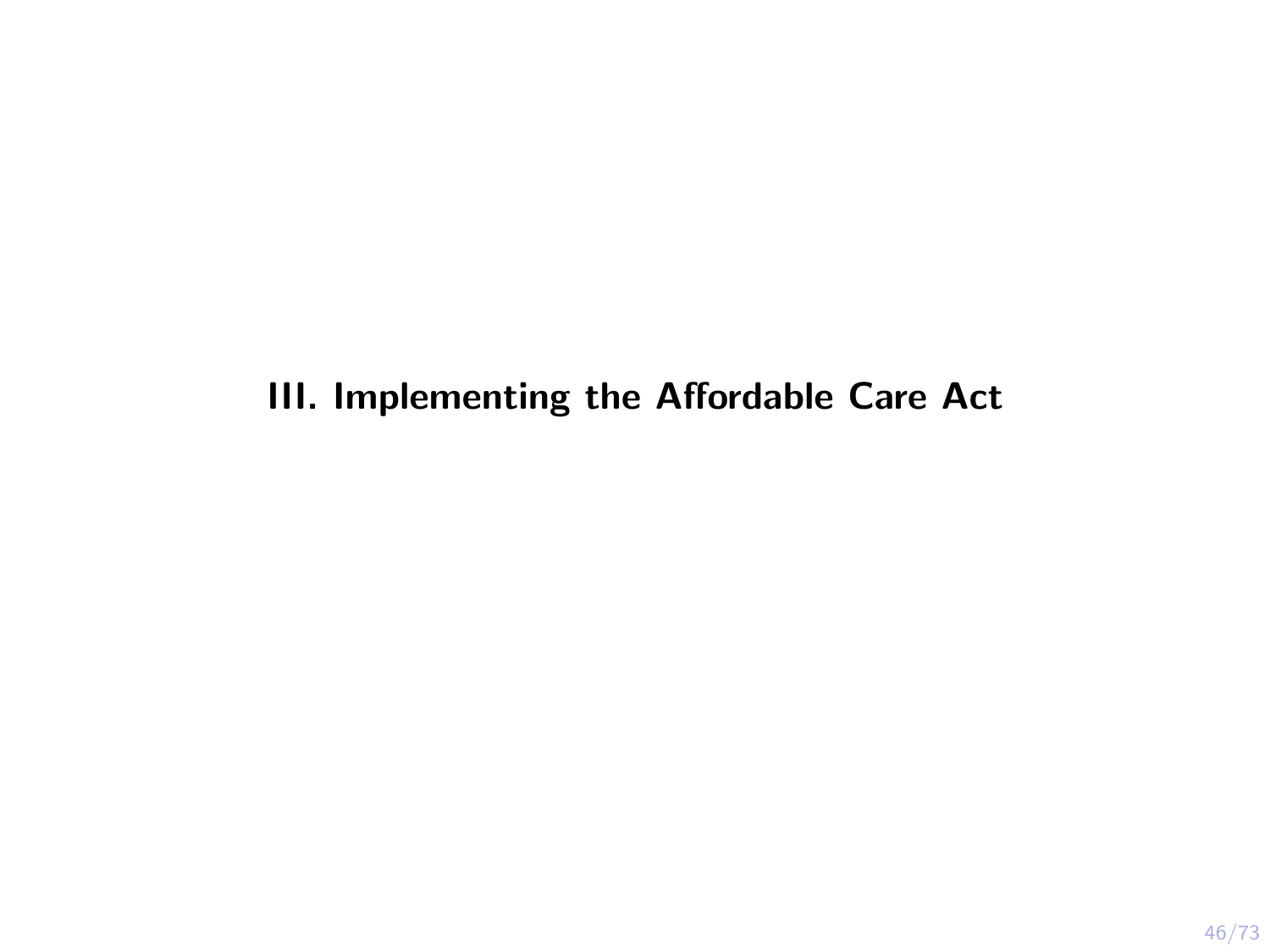## The Affordable Care Act

- 1. Health Insurance Exchanges. Exchanges allow individuals without ESHI to purchase community rated insurance
- 2. **Premium Subsidies**. Individuals who do not have access to ESHI, either through their own of their spouses' employer, are eligible to receive income-contingent subsidies toward the purchase of health insurance from the exchanges.
- 3. Individual Mandate. All individuals must have health insurance or face an income-contingent tax penalty
- 4. **Employer Mandate**. Employers with 50 or more employees must provide health insurance to full-time workers and their dependents (note: does not include spouses) or pay a fine

 $[ HIX ] [ Subsidies ] [ Individual mandate ] [ Employer mandate ]$  $[ HIX ] [ Subsidies ] [ Individual mandate ] [ Employer mandate ]$  $[ HIX ] [ Subsidies ] [ Individual mandate ] [ Employer mandate ]$  $[ HIX ] [ Subsidies ] [ Individual mandate ] [ Employer mandate ]$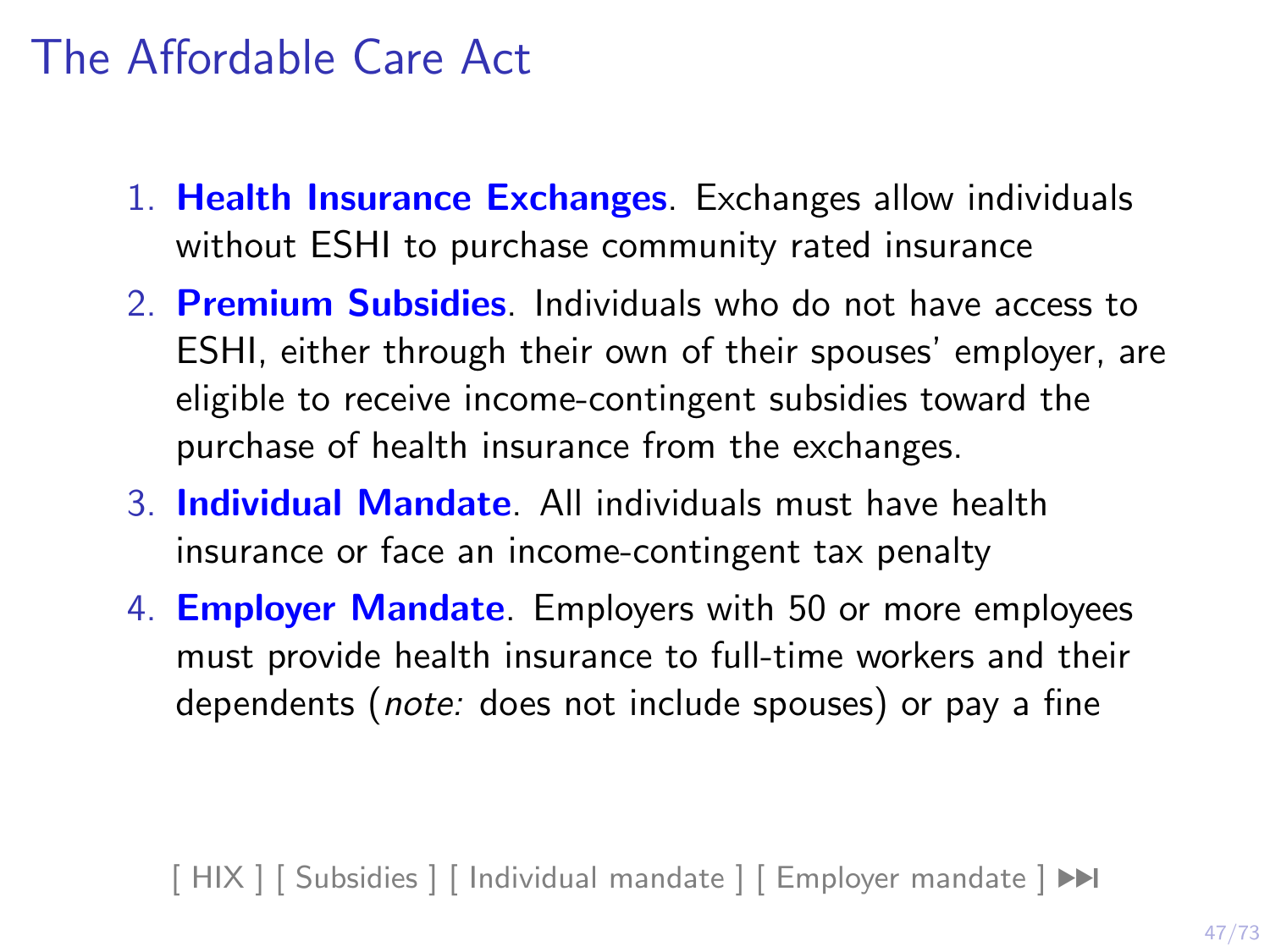# <span id="page-53-0"></span>The Affordable Care Act: health insurance exchanges

- $\triangleright$  Marketplace insurance has the same impact on health as does ESHI, but provides less coverage, as given by the factor  $\nu \leq 1$
- $\blacktriangleright$  Incorporate non-employer insurance by extending choice set for all employed and non-employed workers  $(i = -1)$ : optimise over set at open-enrolment or qualifying event
- $\blacktriangleright$  The equilibrium insurance premium  $r_{HIX}$  is equal to insurer expected medical payments, multiplied by  $(1 + \zeta)$ , where  $\zeta$  is determined by a medical loss requirement in the ACA.

 $[ HIX ] [ Subsidies ] [ Individual mandate ] [ Employer mandate ]  $\rightarrow$  $[ HIX ] [ Subsidies ] [ Individual mandate ] [ Employer mandate ]  $\rightarrow$  $[ HIX ] [ Subsidies ] [ Individual mandate ] [ Employer mandate ]  $\rightarrow$  $[ HIX ] [ Subsidies ] [ Individual mandate ] [ Employer mandate ]  $\rightarrow$  $[ HIX ] [ Subsidies ] [ Individual mandate ] [ Employer mandate ]  $\rightarrow$  $[ HIX ] [ Subsidies ] [ Individual mandate ] [ Employer mandate ]  $\rightarrow$$$$$$$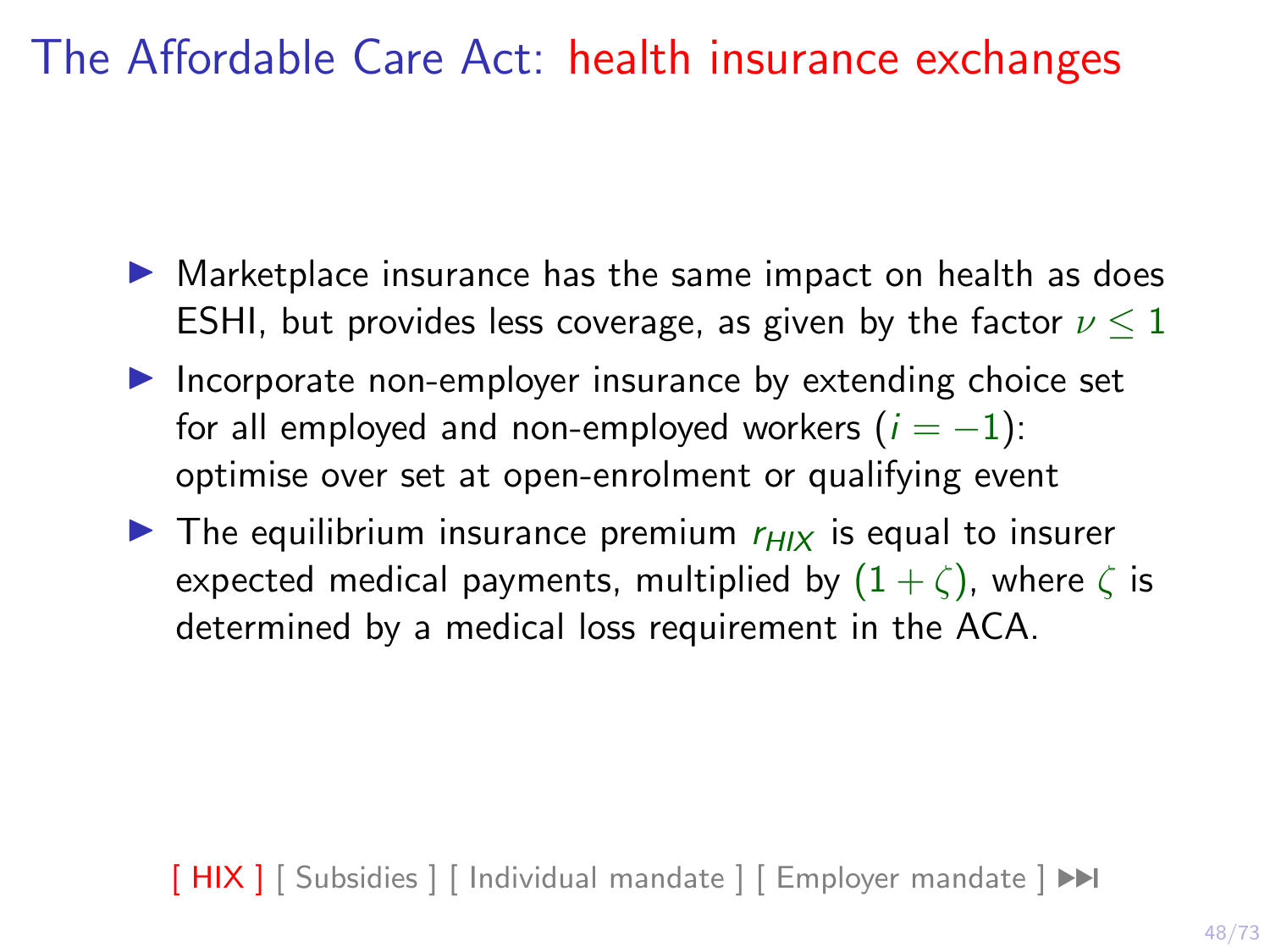# The Affordable Care Act: premium subsidies

- <span id="page-54-0"></span> $\triangleright$  Adult *i* eligible for subsidy if i) they purchase from exchange ii) don't have access to ESHI through own or spouse's employer
- $\triangleright$  Subsidy amount depends on  $r_{HIX}$  and household income and structure, generating post-subsidy price  $\widehat{r_{HIX}}$



 $[$  HIX  $]$   $[$  Subsidies  $]$   $[$  Individual mandate  $]$   $[$  Employer mandate  $]$   $\blacktriangleright$   $\blacktriangleright$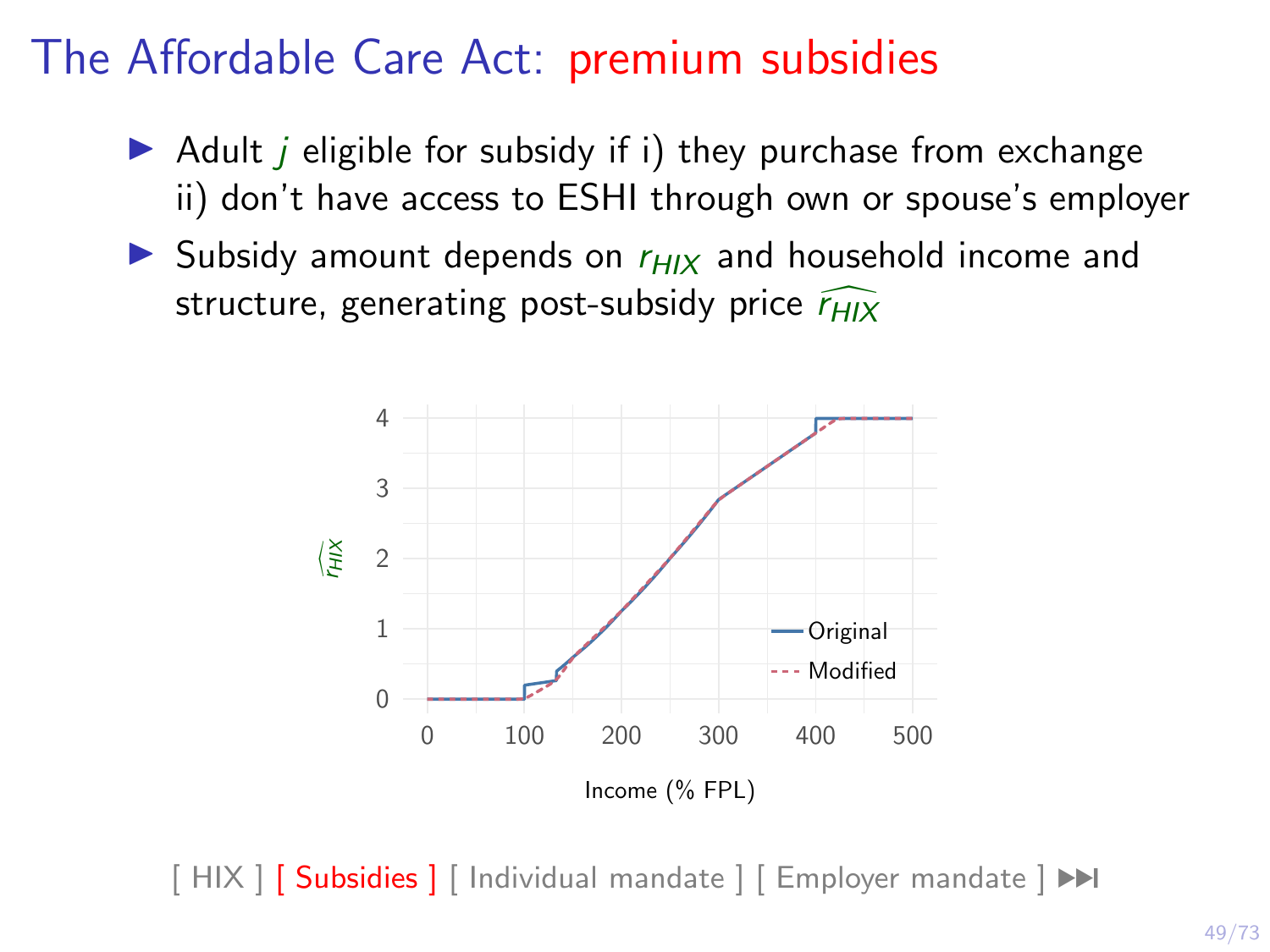# <span id="page-55-0"></span>The Affordable Care Act: individual mandate

- $\blacktriangleright$  Household members who are not insured from any source face a tax penalty
- $\blacktriangleright$  This is the maximum of a per-person penalty (\$695) and an income-based (2.5%) penalty that depends upon household modified gross income (less the applicable tax filing threshold)
- $\triangleright$  Again, the penalty function is smoothed in the neighbourhood of the effective marginal tax rate changes.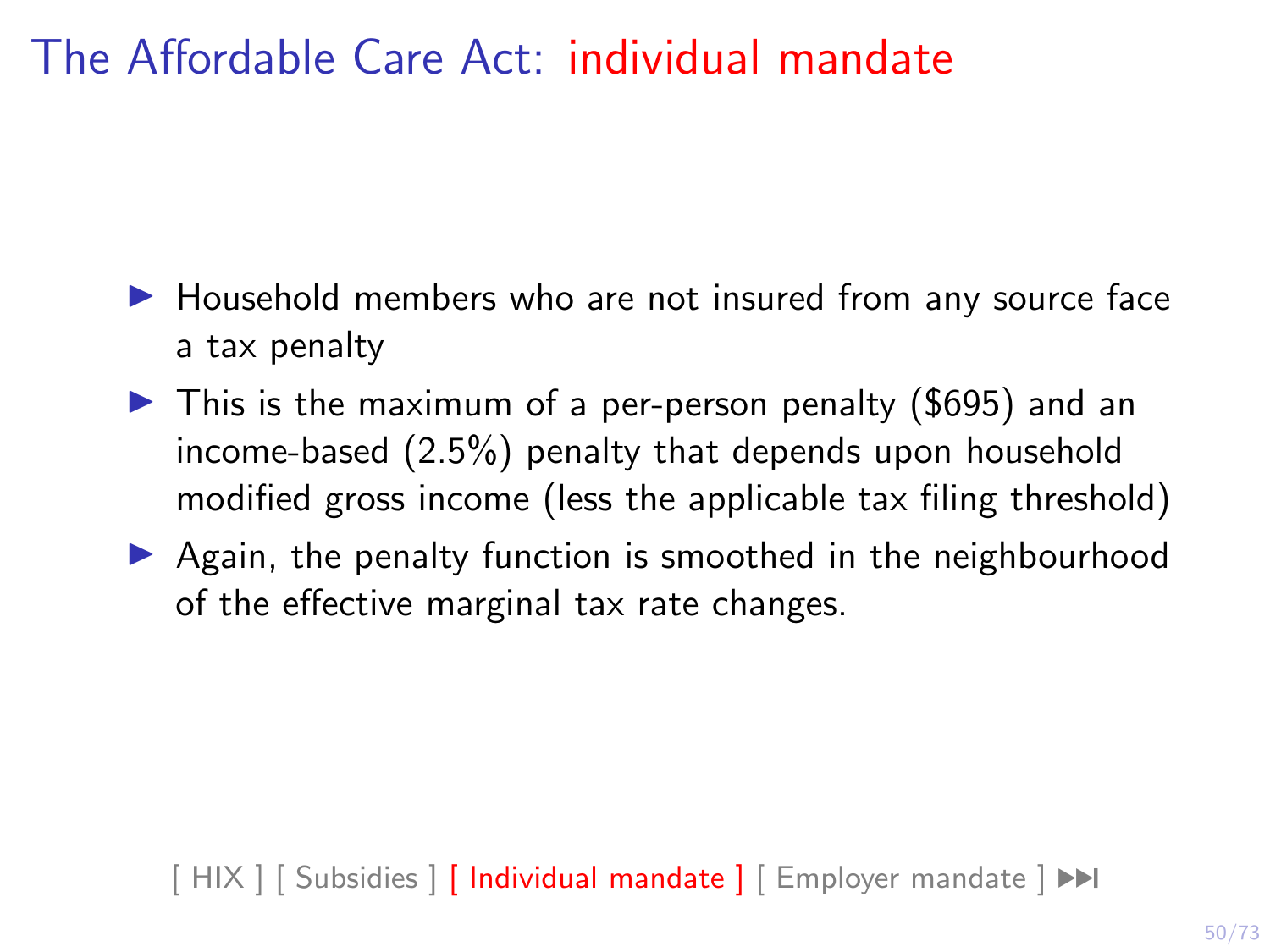<span id="page-56-0"></span>The Affordable Care Act: employer mandate

- $\blacktriangleright$  The ACA requires firms with 50+ full-time employees to provide ESHI to workers and dependents or pay a fine. (The definition of dependents does not include employee's spouse.)
- ► Employer penalty not a pre-tax deduction: scale by  $(1 \tau_b)^{-1}$ , where  $\tau_b$  is combined federal and state business income tax
- $\blacktriangleright$  The per-employee penalty for large non-complying firms (\$2904 in 2016), applies to all workers less the first 30
- Firm penalty function  $\mathcal{O}(\ell, I)$  is replaced with sufficiently smooth differentiable function of firm size  $\ell(w, I)$  for  $I = 0$ .

 $[$  HIX  $]$   $[$  Subsidies  $]$   $[$  Individual mandate  $]$   $[$  Employer mandate  $]$   $\blacktriangleright$   $\blacktriangleright$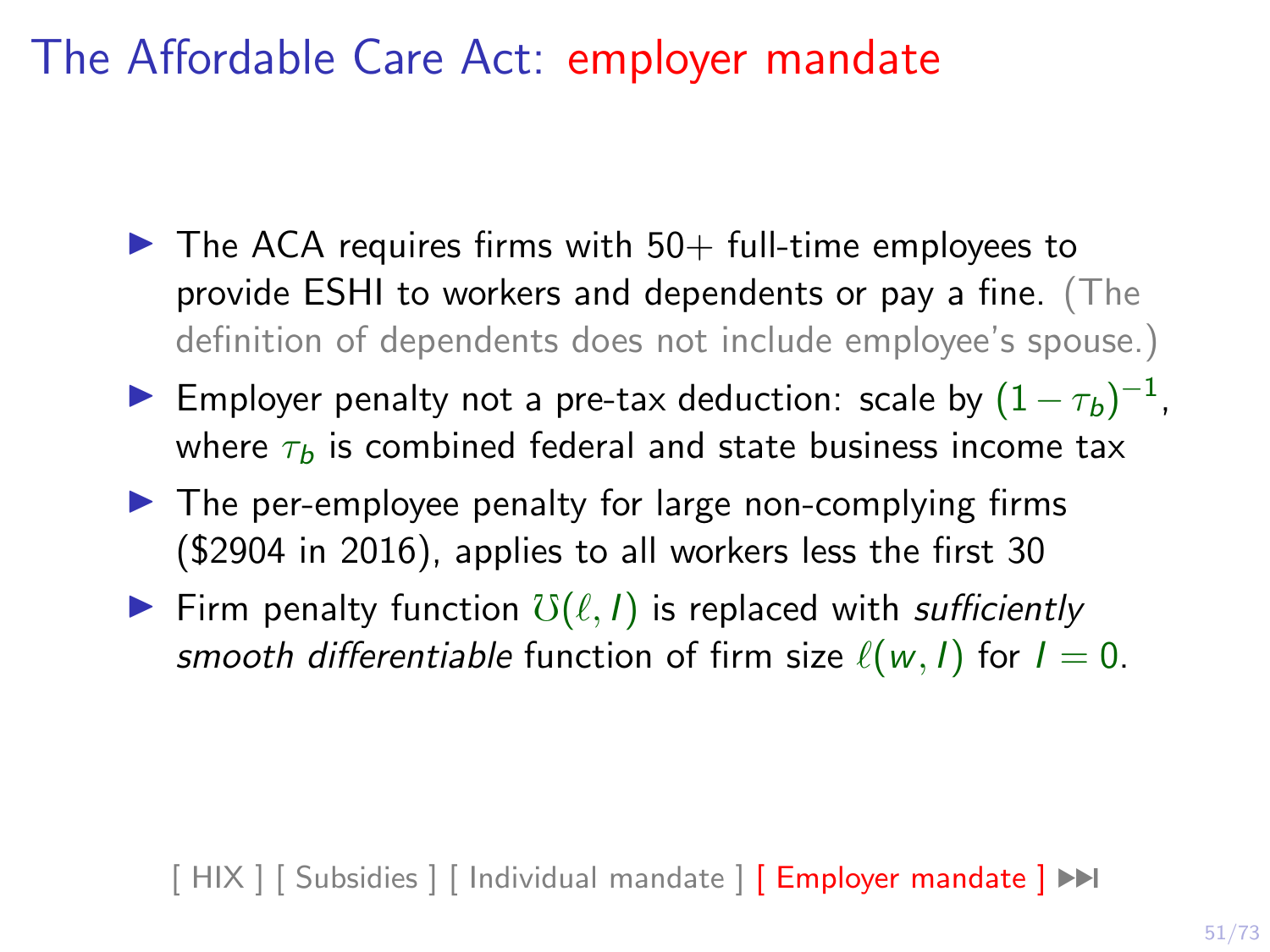#### The Affordable Care Act: employer mandate



[\[ HIX \]](#page-53-0) [\[ Subsidies \]](#page-54-0) [\[ Individual mandate \]](#page-55-0) [\[ Employer mandate \]](#page-56-0) ▶▶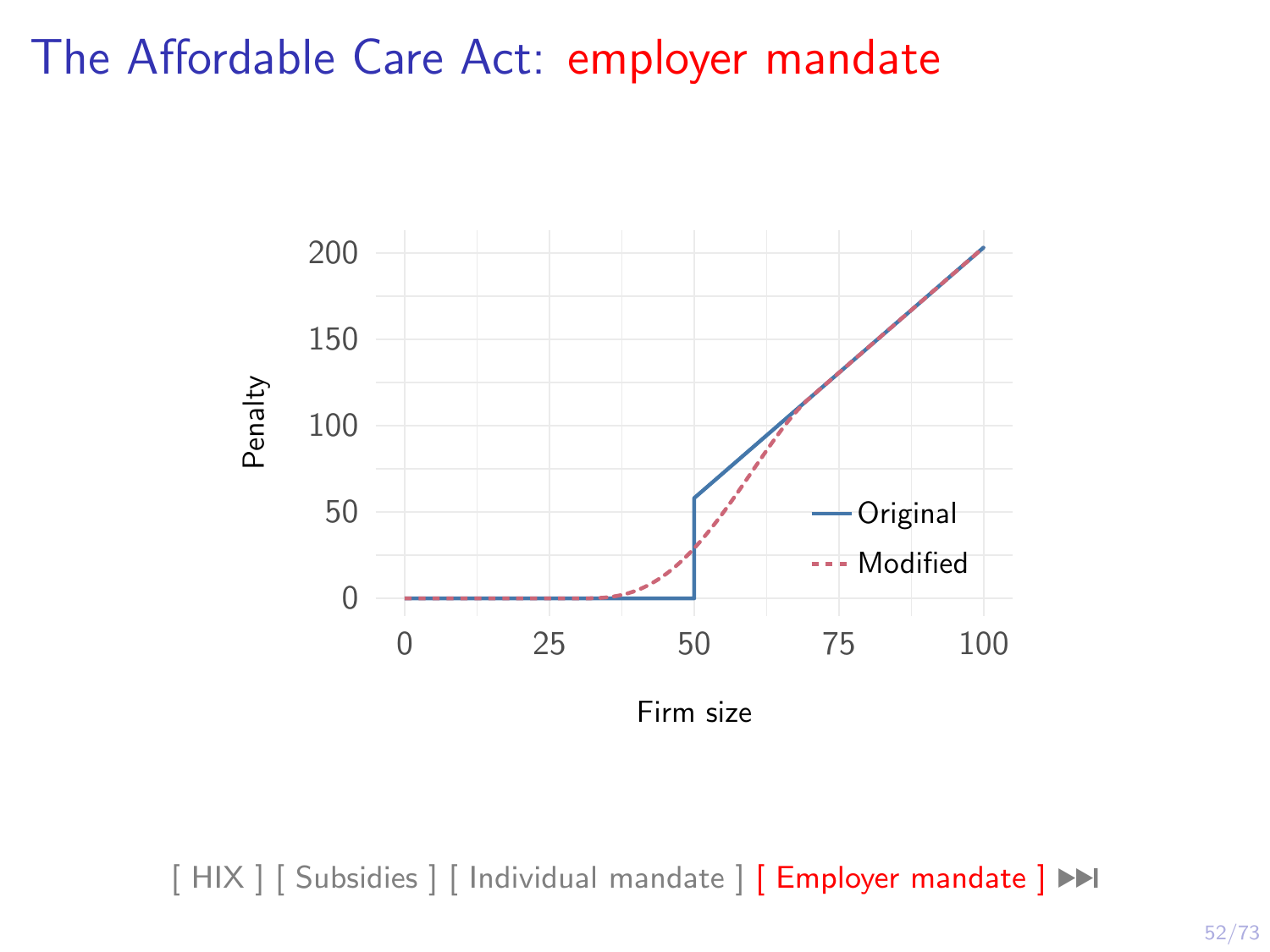# Impact of the ACA

#### <span id="page-58-0"></span>Key results:

- $\triangleright$  Significant changes in firms' insurance offering decisions: overall offering rate decreases, "employee-only" contract emerges among low productivity firms
- $\triangleright$  Changes households' sources of insurance coverage, reduces uninsurance rate and improves health outcomes
- $\triangleright$  Reduces households' valuation of spousal insurance, and the link between insurance coverage and job-mobility.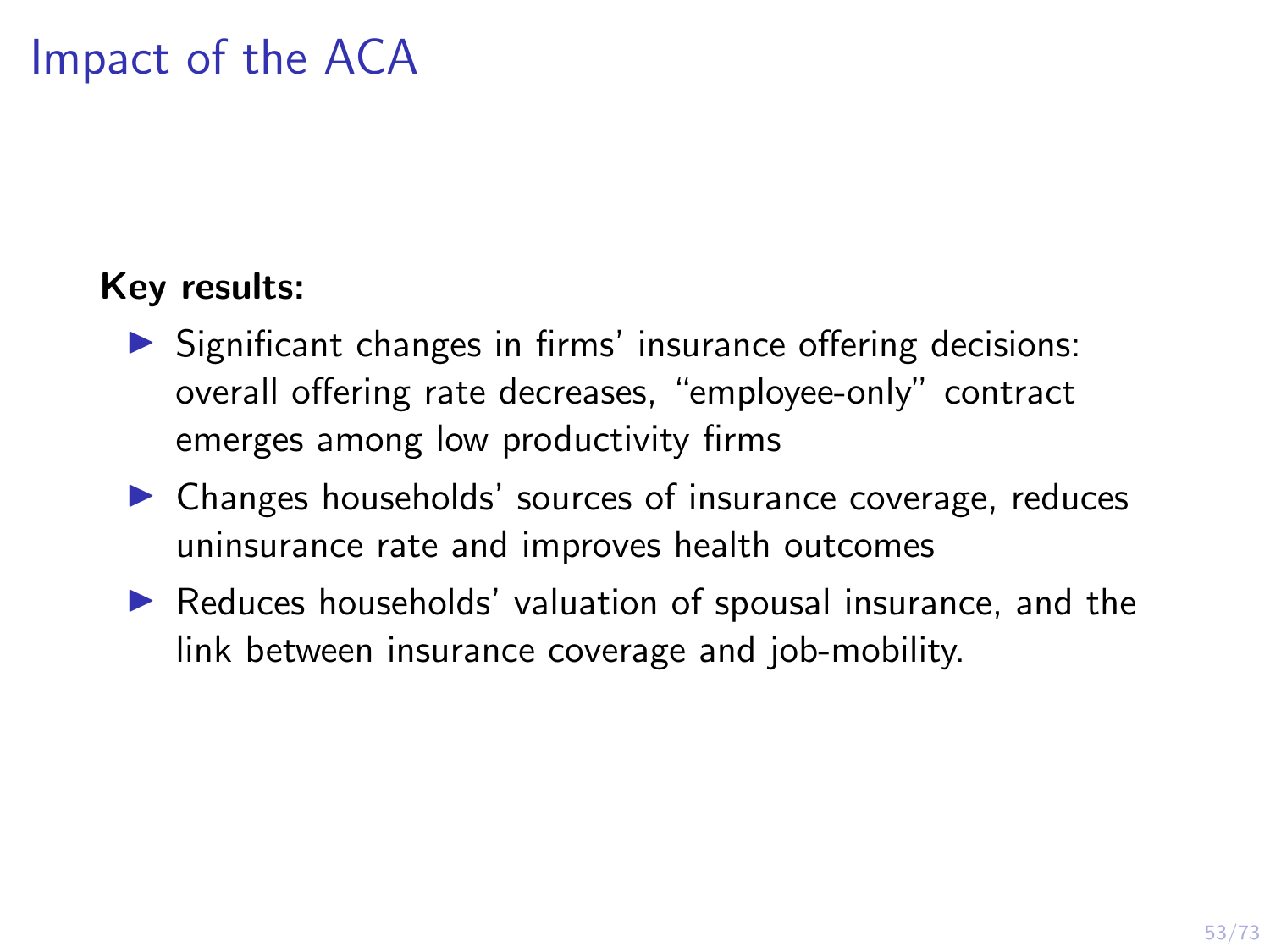# Insurance offering decision: pre-ACA



 $\Delta_1 = 0.43$  (No ins.),  $\Delta_2 = 0.01$  (Emp. ins.),  $\Delta_3 = 0.56$  (Emp/sp. ins.)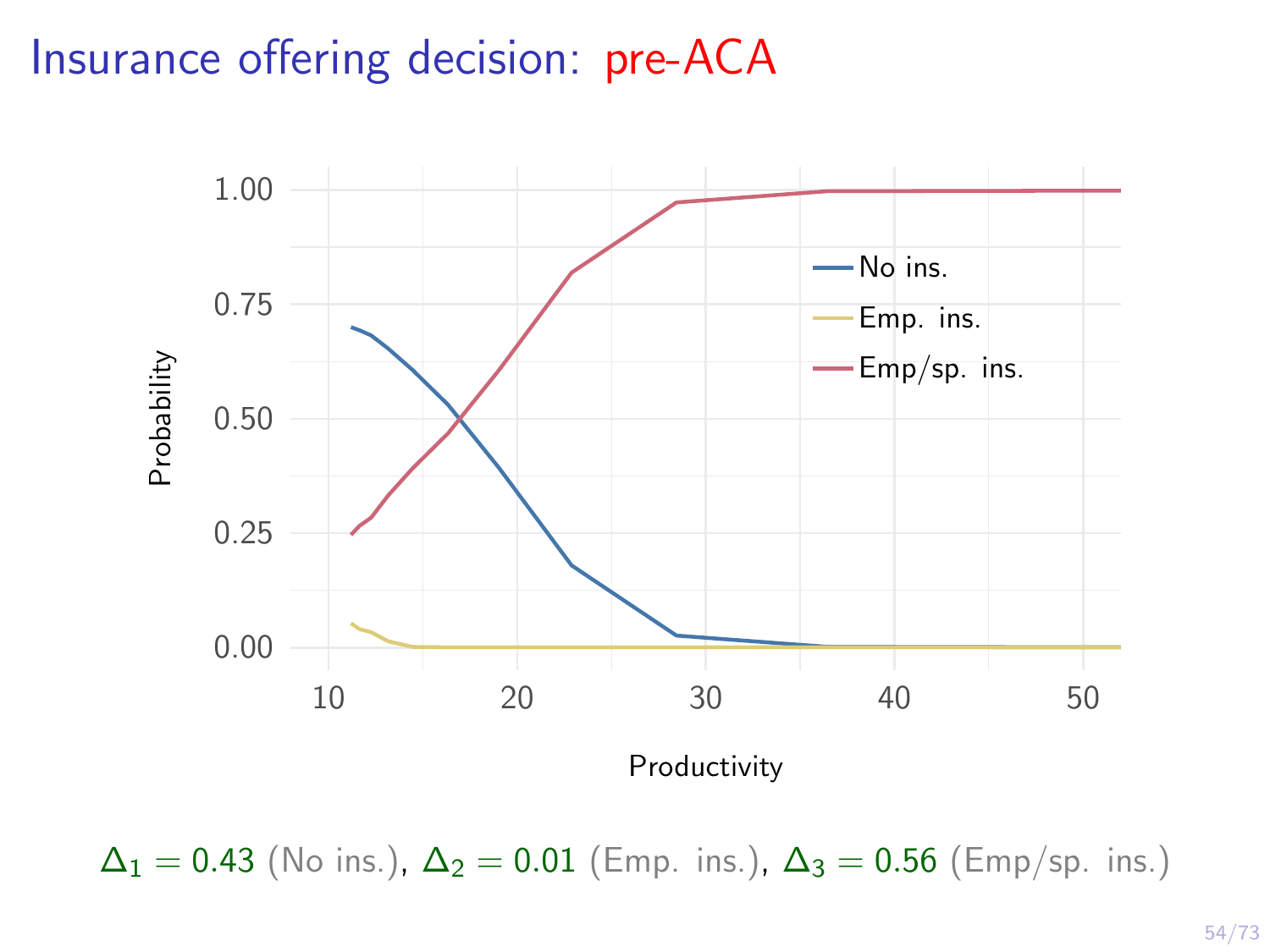## Insurance offering decision: post-ACA



 $\Delta_1 = 0.60$  (No ins.),  $\Delta_2 = 0.06$  (Emp. ins.),  $\Delta_3 = 0.34$  (Emp/sp. ins.)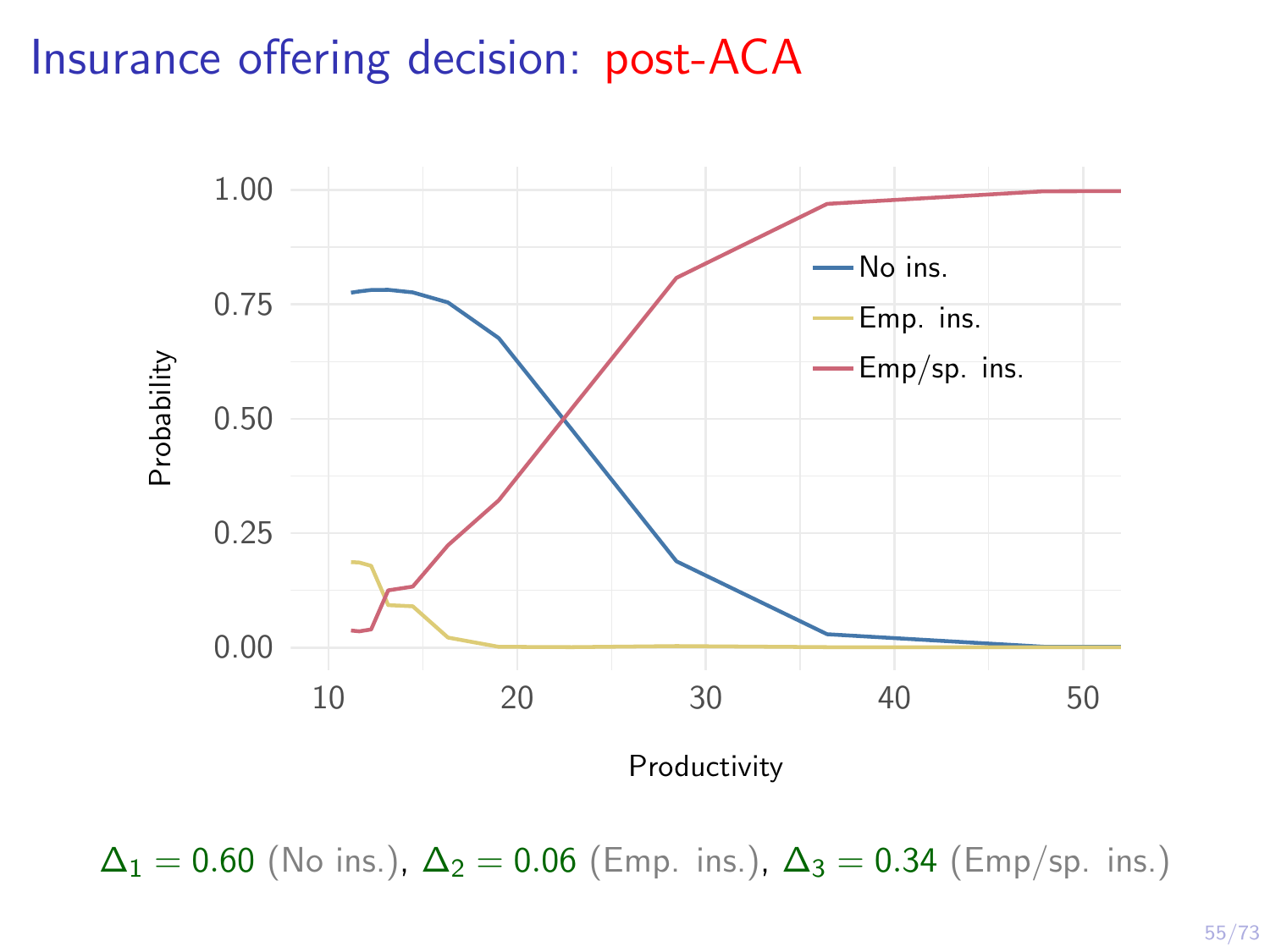# Insurance offering decision: modified-ACA

Access to spousal health insurance does not restrict subsidy eligibility



 $\Delta_1 = 0.60$  (No ins.),  $\Delta_2 = 0.02$  (Emp. ins.),  $\Delta_3 = 0.38$  (Emp/sp. ins.)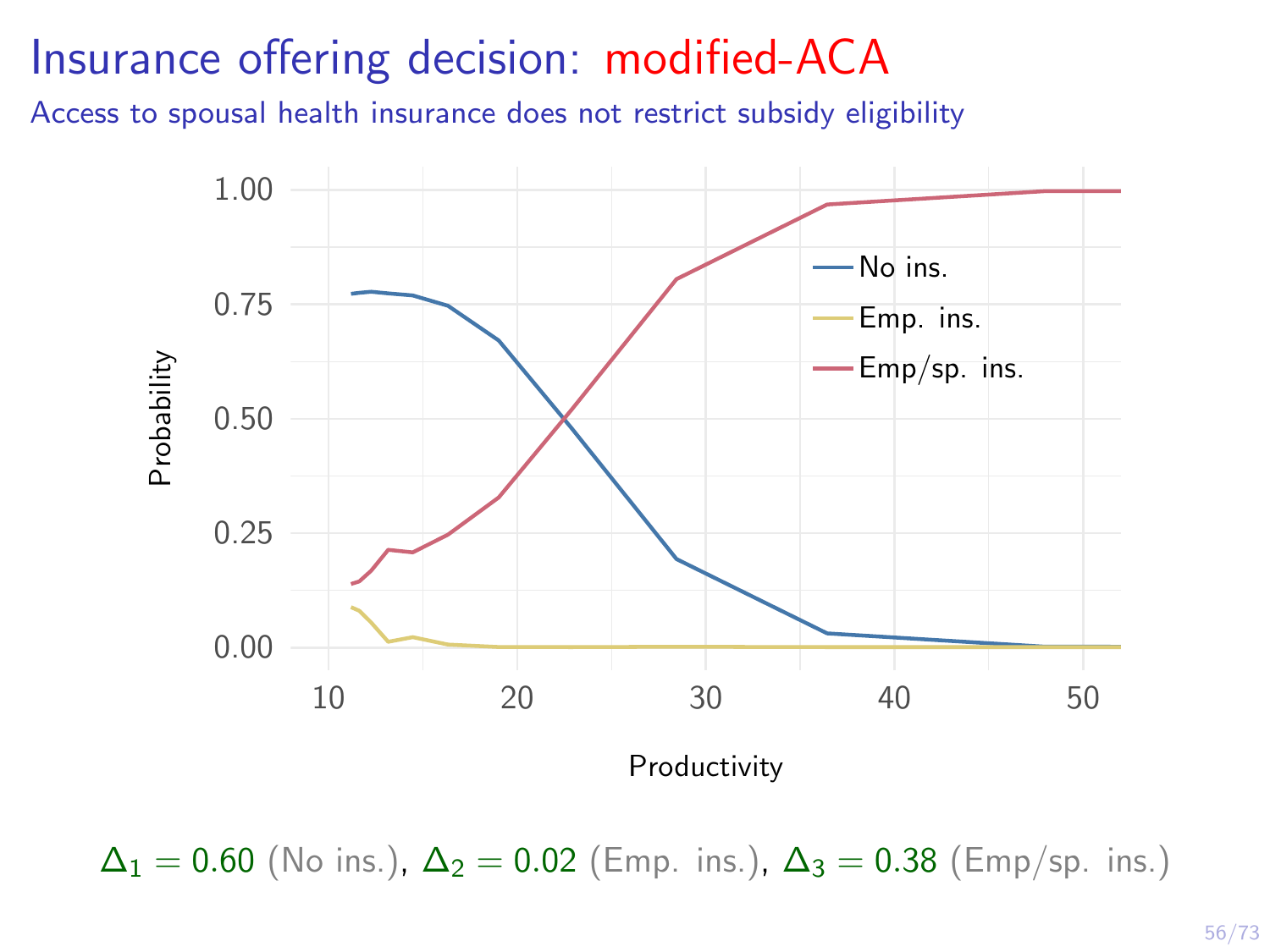|                                                                           |                                                                         | Female                                                   |                                                                          |                                                           |  |  |  |
|---------------------------------------------------------------------------|-------------------------------------------------------------------------|----------------------------------------------------------|--------------------------------------------------------------------------|-----------------------------------------------------------|--|--|--|
|                                                                           | Own ESHI                                                                | Spousal ESHI                                             | <b>HIX</b>                                                               | Uncovered                                                 |  |  |  |
| Own ESHI<br>$\frac{9}{8}$ Spousal ESHI<br>$\sum$ HIX<br>HIX.<br>Uncovered | 0.17 / 0.10<br>0.23 / 0.17<br>$/$ 0.05<br>0.00<br>$\sqrt{0.03}$<br>0.05 | 0.39 / 0.34<br>0.00 / 0.00<br>0.00 / 0.00<br>0.00 / 0.00 | $/$ 0.08<br>0.00<br>$/$ 0.00<br>0.00<br>$/$ 0.07<br>0.00<br>0.02<br>0.00 | 0.07 / 0.06<br>0.00 / 0.00<br>0.00 / 0.02<br>0.09<br>0.05 |  |  |  |

Notes: Pre-ACA / Post-ACA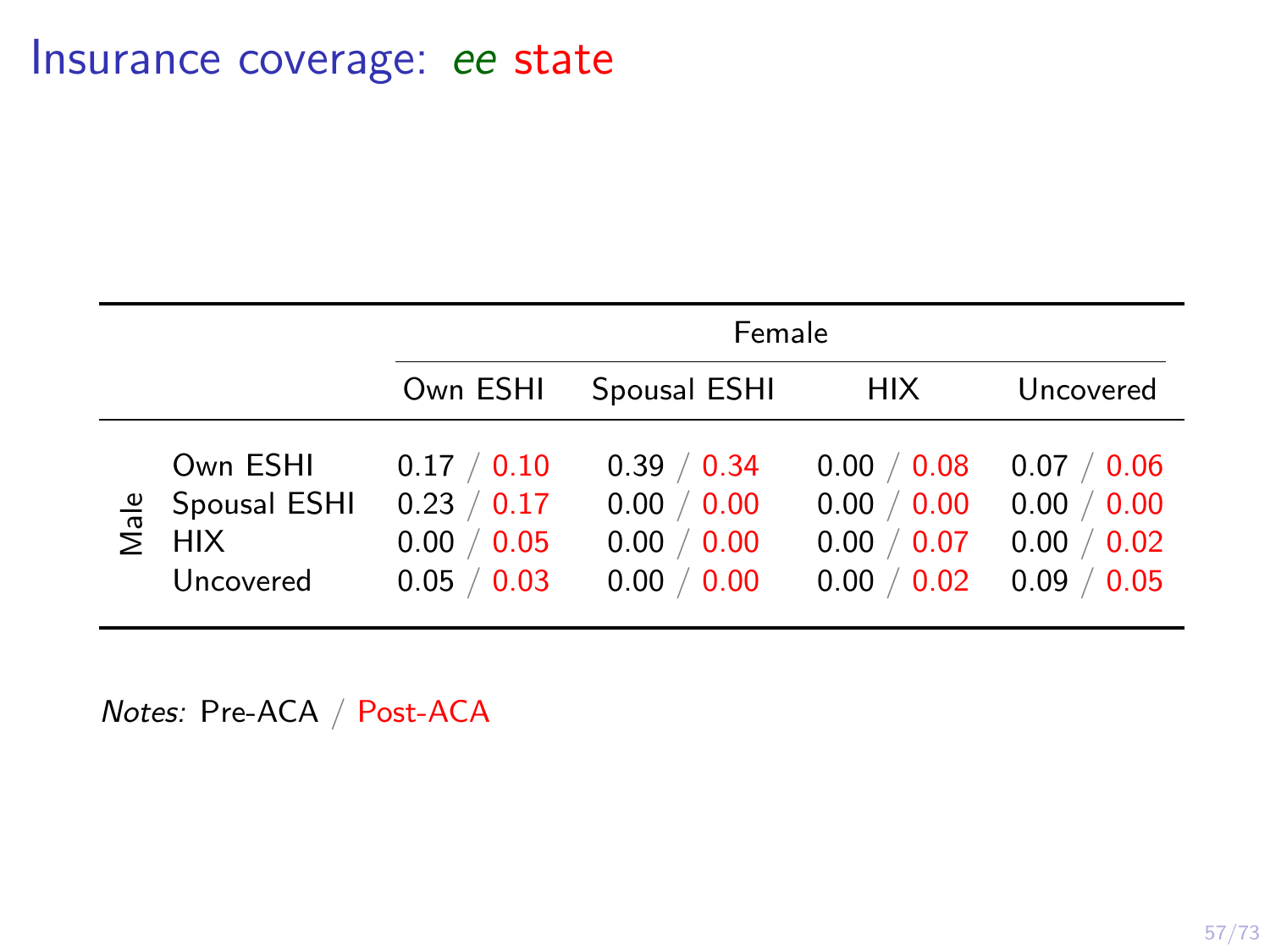|                                                                            |                                                                               | Female                                                   |                                                                                   |                                                           |  |  |  |
|----------------------------------------------------------------------------|-------------------------------------------------------------------------------|----------------------------------------------------------|-----------------------------------------------------------------------------------|-----------------------------------------------------------|--|--|--|
|                                                                            | Own ESHI                                                                      | Spousal ESHI                                             | <b>HIX</b>                                                                        | Uncovered                                                 |  |  |  |
| Own ESHI<br>$\frac{9}{8}$ Spousal ESHI<br>$\sum$ HIX<br>HIX .<br>Uncovered | $/$ 0.00<br>0.00<br>$/$ 0.00<br>0.00<br>$\sqrt{0.00}$<br>0.00<br>0.00<br>0.00 | 0.72 / 0.69<br>0.00 / 0.00<br>0.00 / 0.00<br>0.00 / 0.00 | $/$ 0.06<br>0.00<br>$/$ 0.00<br>0.00<br>$/$ 0.19<br>0.00<br>$\sqrt{0.01}$<br>0.00 | 0.06 / 0.04<br>0.00 / 0.00<br>0.00 / 0.00<br>0.21<br>0.01 |  |  |  |

Notes: Pre-ACA / Post-ACA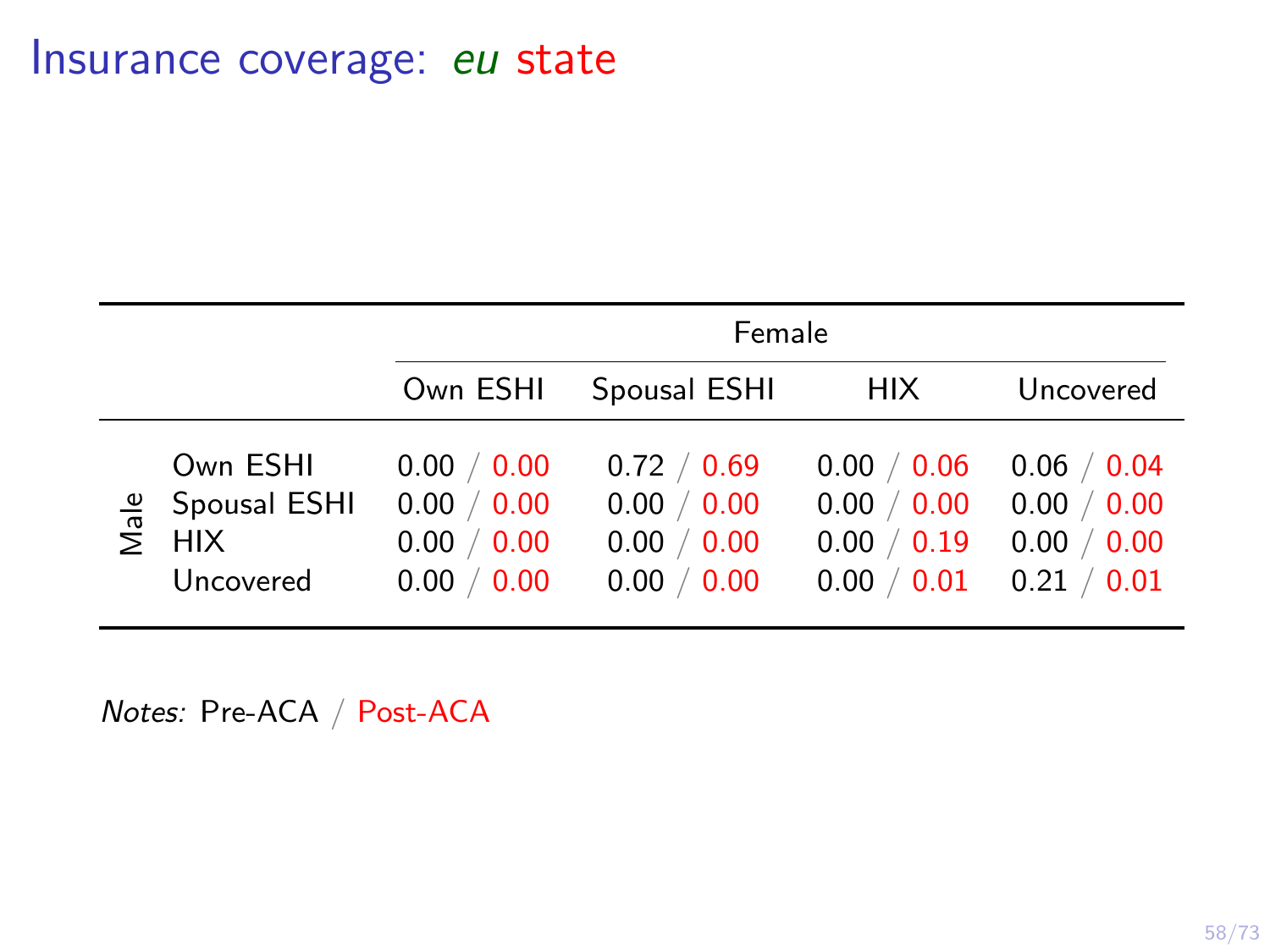# Household outcomes

|                                                                                                                                                                                                  | Base                                                 | ACA                                                  |
|--------------------------------------------------------------------------------------------------------------------------------------------------------------------------------------------------|------------------------------------------------------|------------------------------------------------------|
| <b>Married Couples</b>                                                                                                                                                                           |                                                      |                                                      |
| Male employed, female employed<br>Male employed, female non-employed<br>Male non-employed, female employed<br>Insurance rate<br>Spousal insurance rate<br>Male good health<br>Female good health | 0.75<br>0.16<br>0.08<br>0.82<br>0.64<br>0.93<br>0.93 | 0.73<br>0.18<br>0.08<br>0.90<br>0.54<br>0.95<br>0.95 |
| Single Individuals<br>Employed<br>Insurance rate<br>Good health                                                                                                                                  | 0.70<br>0.55<br>0.88                                 | 0.65<br>0.95<br>0.98                                 |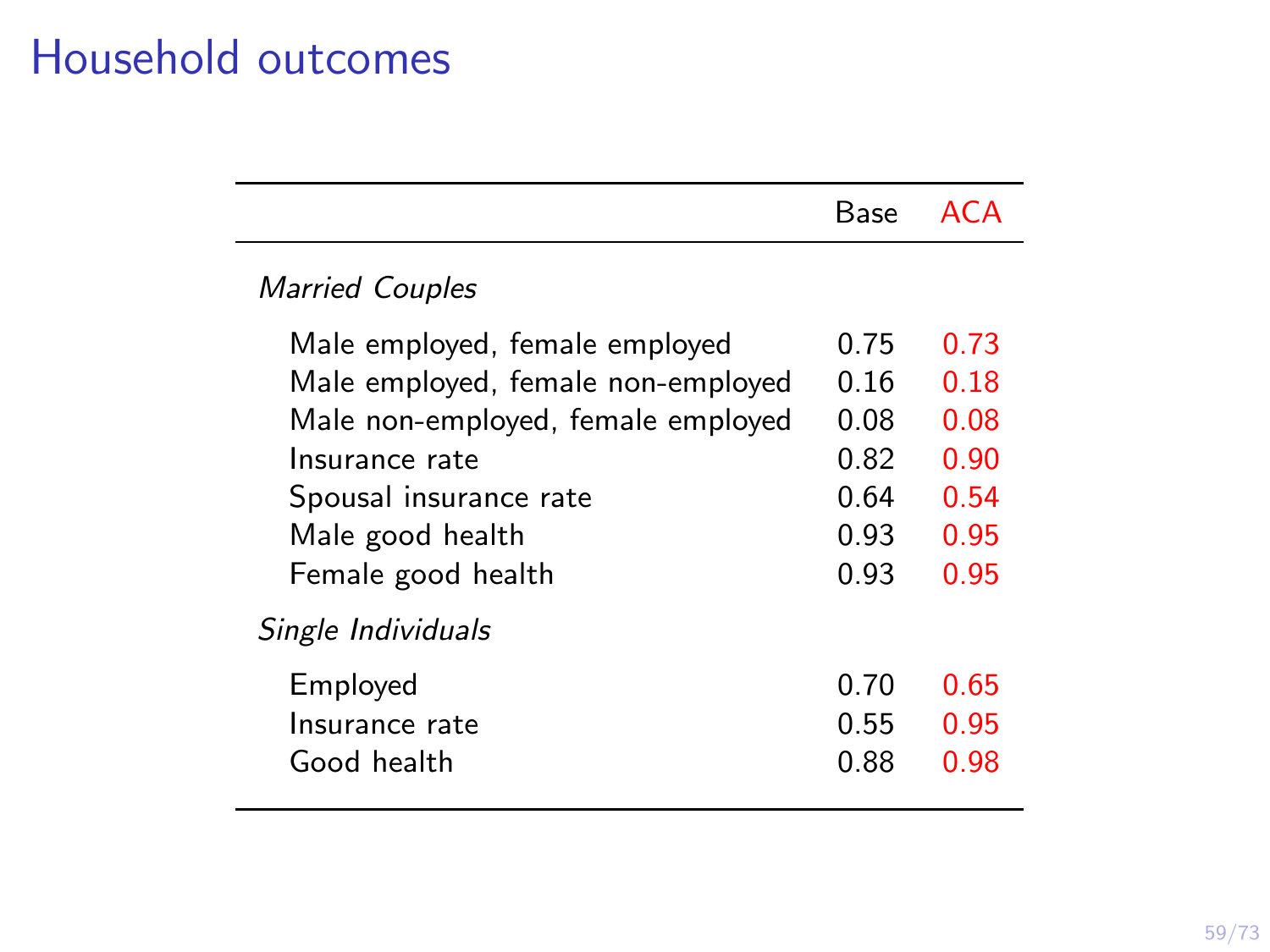# The value of spousal insurance (I)

- $\triangleright$  Quantify how much households' value the availability of spousal ESHI, and how these valuations change post-ACA
- **IDefine welfare**  $W(\alpha, x)$  **of a type-** $(\alpha, x)$  **household to be the** value functions weighted by respective steady-state measures
- $\triangleright$  Then, remove the availability of spousal health insurance, but otherwise leave compensation structure unchanged
- $\blacktriangleright$  Following this, the *direct valuation* of spousal insurance is the change in consumption such that initial welfare is attained.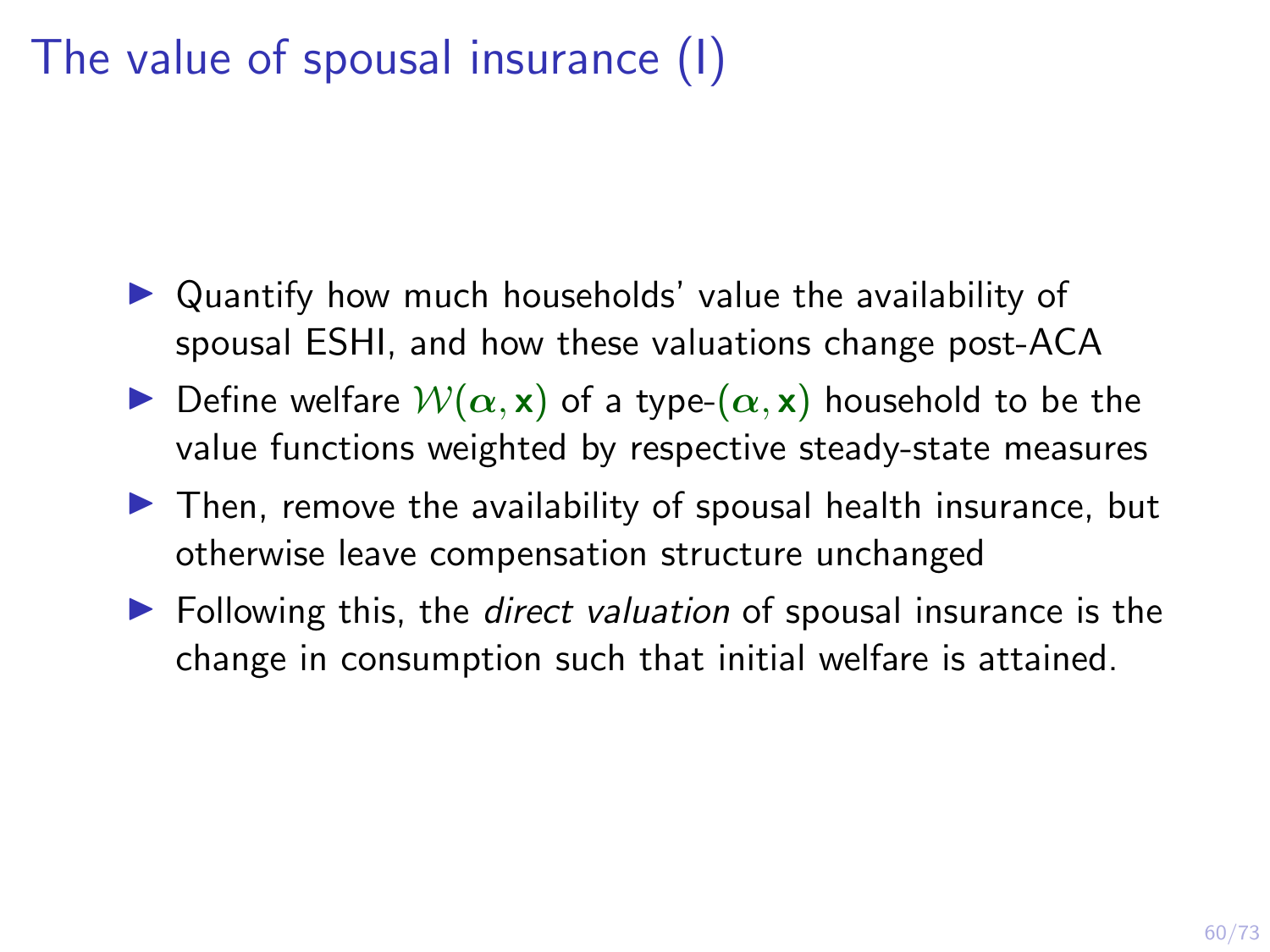The value of spousal insurance (II)

Pre-ACA:

- $\triangleright$  Average (mean) direct valuation is \$1160 (for households with low incidence of joint-employment this is \$2290)
- $\blacktriangleright$  The equilibrium valuation allows firm responses: mean valuation of \$900 (\$1900 if low incidence of joint-employment)
- $\blacktriangleright$  In the new equilibrium, the total insurance offering probability is  $(\Delta_1 + \Delta_2)$  is around 5 ppt higher.

Post-ACA:

- $\triangleright$  ACA changes these values considerably: average direct value falls to \$260 (equilibrium values slightly lower)
- $\blacktriangleright$  If no premium subsidies were offered, the direct valuation increase to \$410.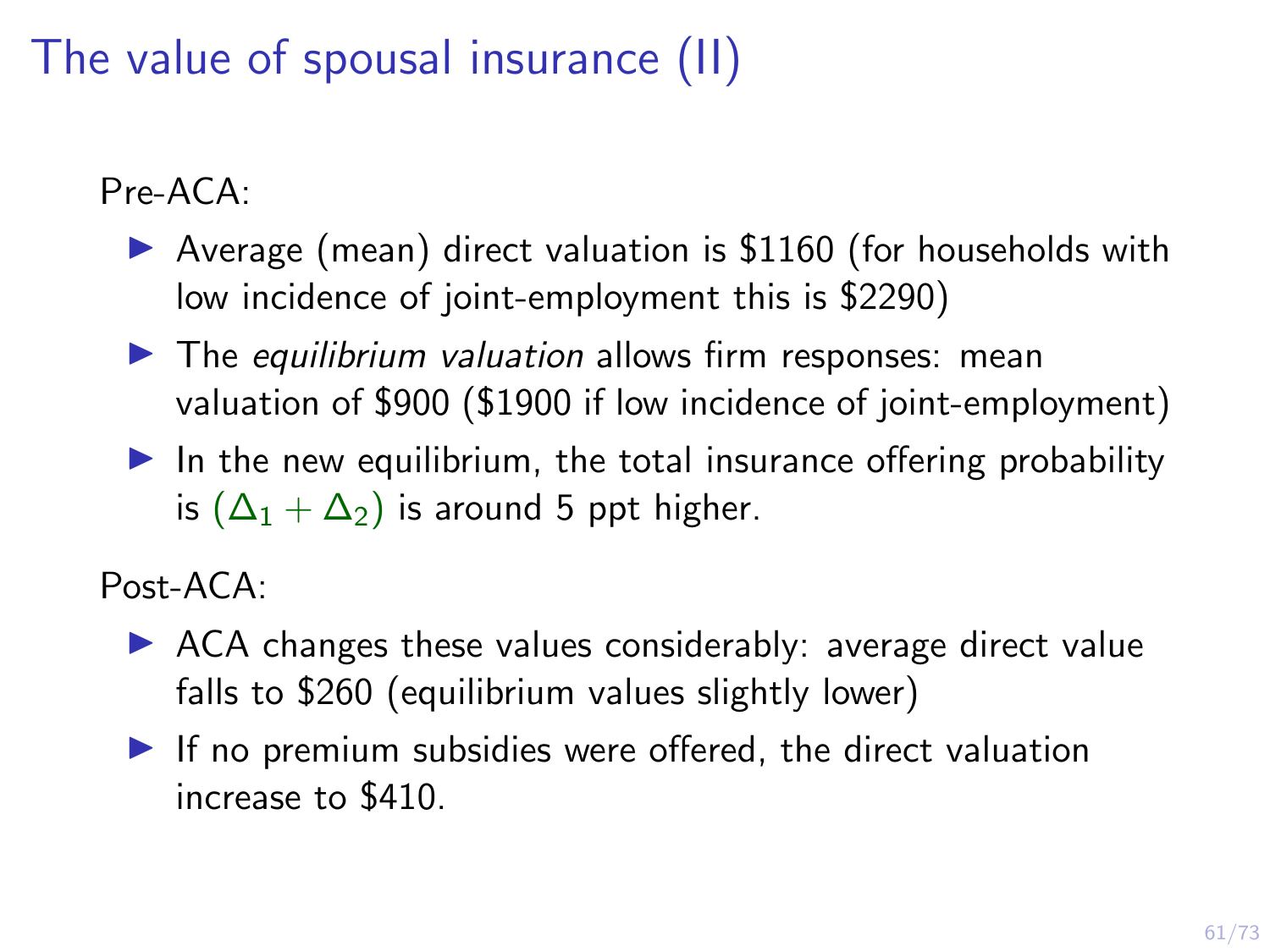# Job mobility

- $\blacktriangleright$  How does spousal health insurance affect job mobility, and how does this change under ACA?
- $\triangleright$  Consider the exit rate from a job as a function of the wage, conditional on own and spouses insurance coverage
- $\triangleright$  Differences (under given equilibrium) are only generated by differences in job-acceptance behaviour.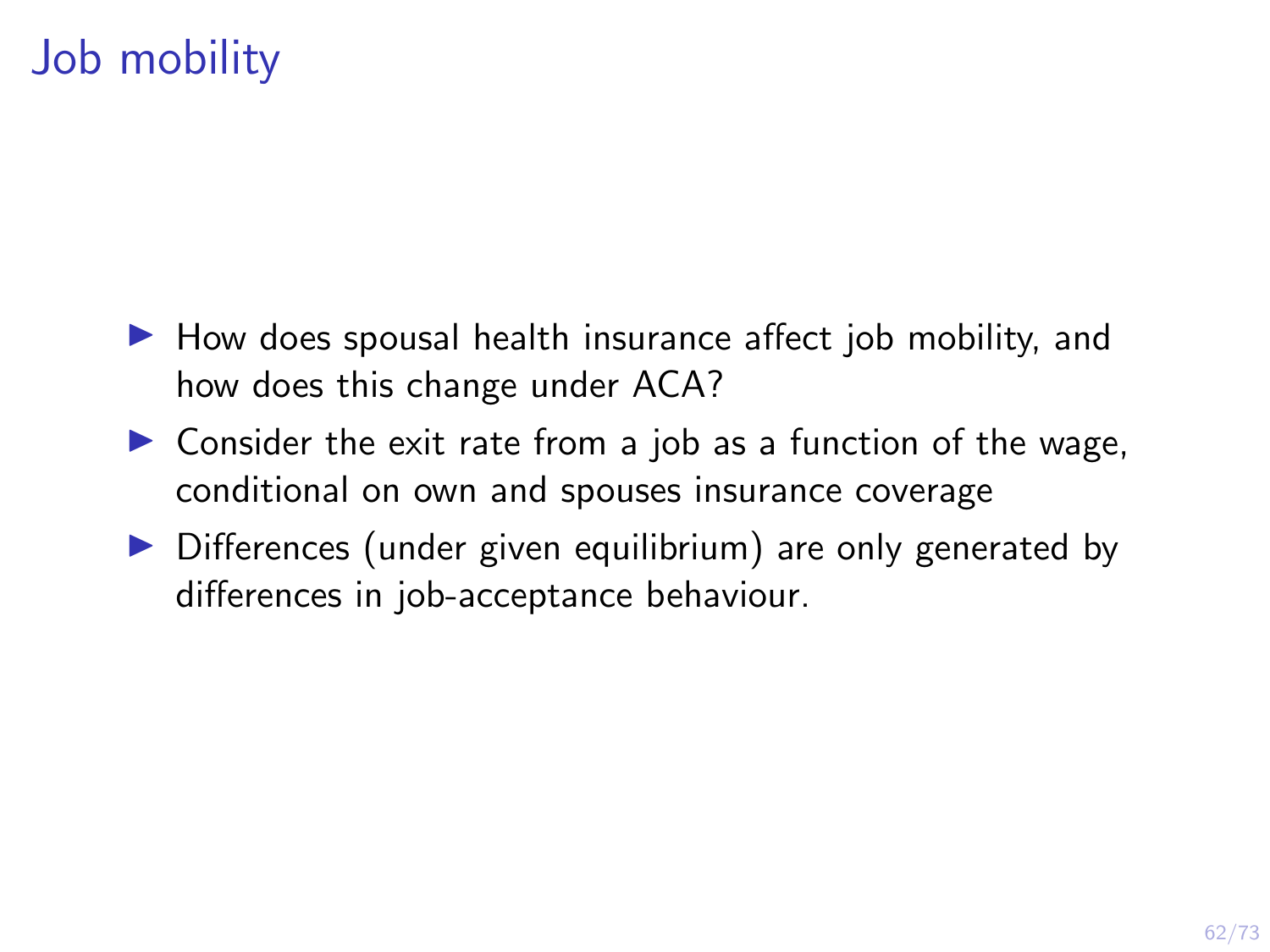#### Married womens' exit rate to another job: pre-ACA



Hourly Wage

Left: wife without emp/sp.  $\Rightarrow$  exit rate higher when husband without emp/sp. Right: wife with emp/sp.  $\Rightarrow$  exit rate higher when husband with emp/sp.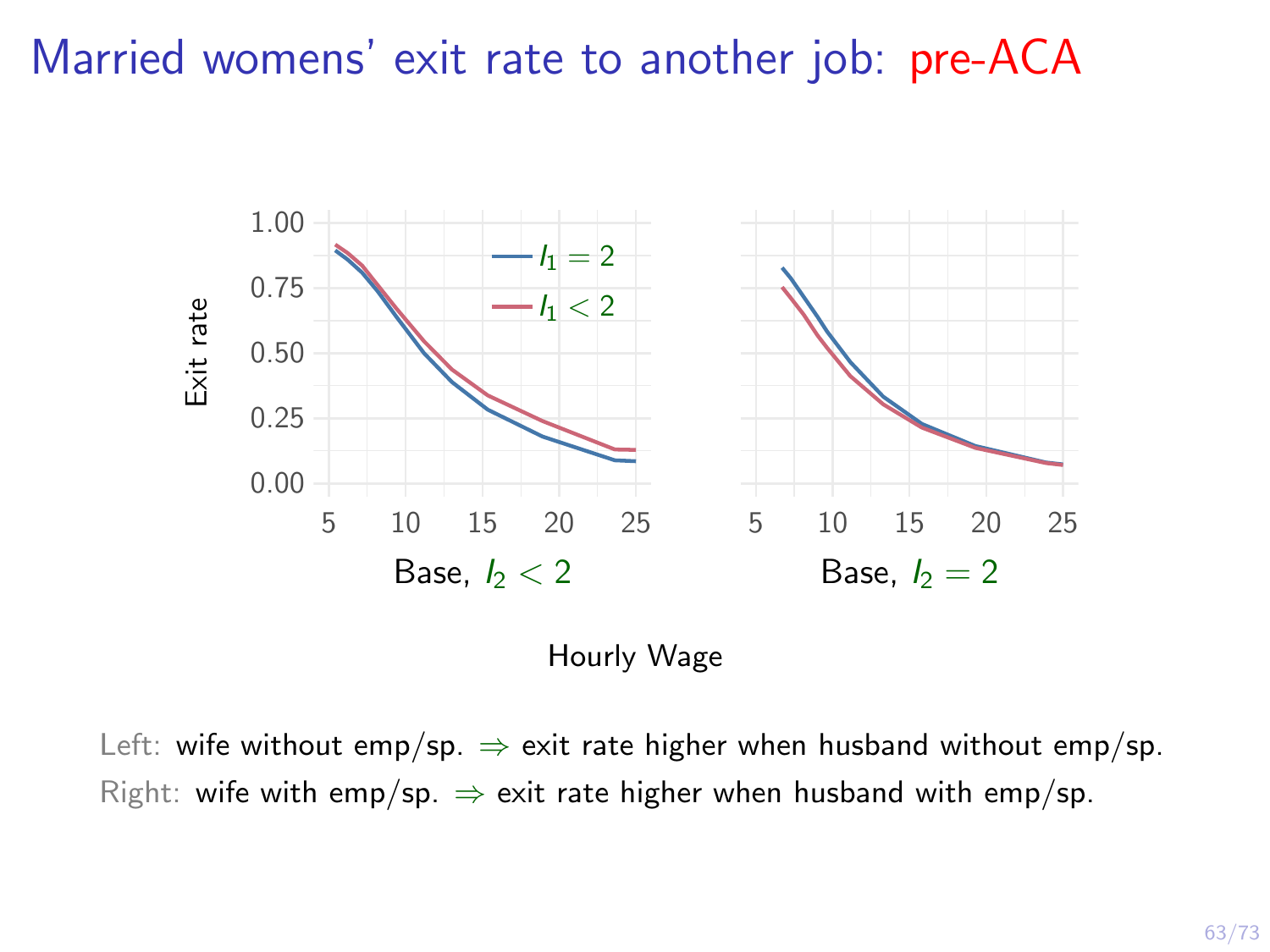#### Married womens' exit rate to another job: post-ACA



Hourly Wage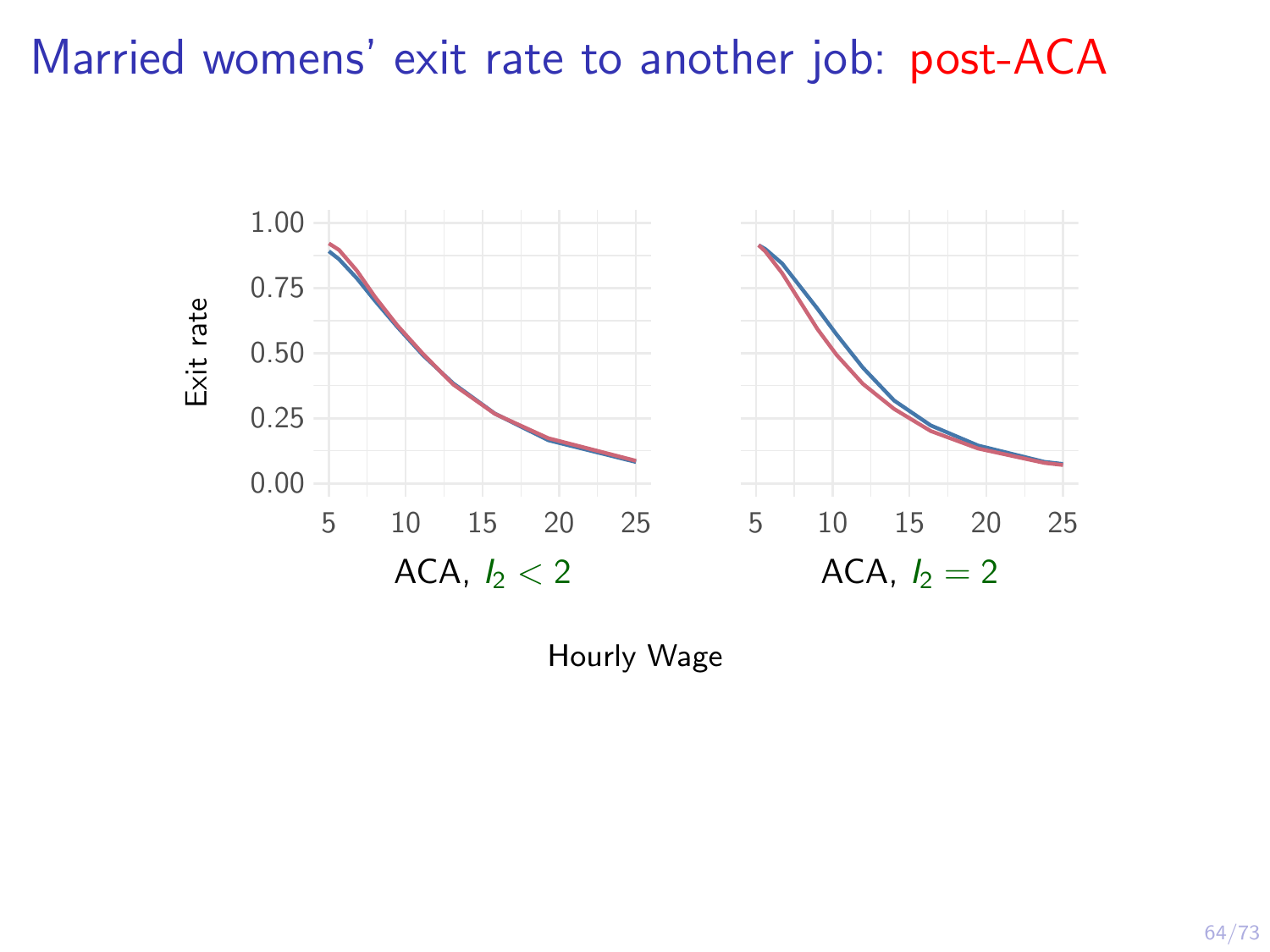# Conclusion

- $\triangleright$  ACA may change the incentives for firms to offer spousal health insurance for several reasons
- $\triangleright$  We propose an equilibrium model of joint household labour supply in a frictional labour market with endogenous compensation package offerings by the firm
- ▶ Results suggest long-run impact of ACA is to reduce firms' insurance offering probability, with "employee-only" insurance emerging amongst low-productivity firms
- $\triangleright$  ACA provisions greatly reduces the value of spousal insurance, and reduces the extent to which insurance coverage matters for job mobility decisions.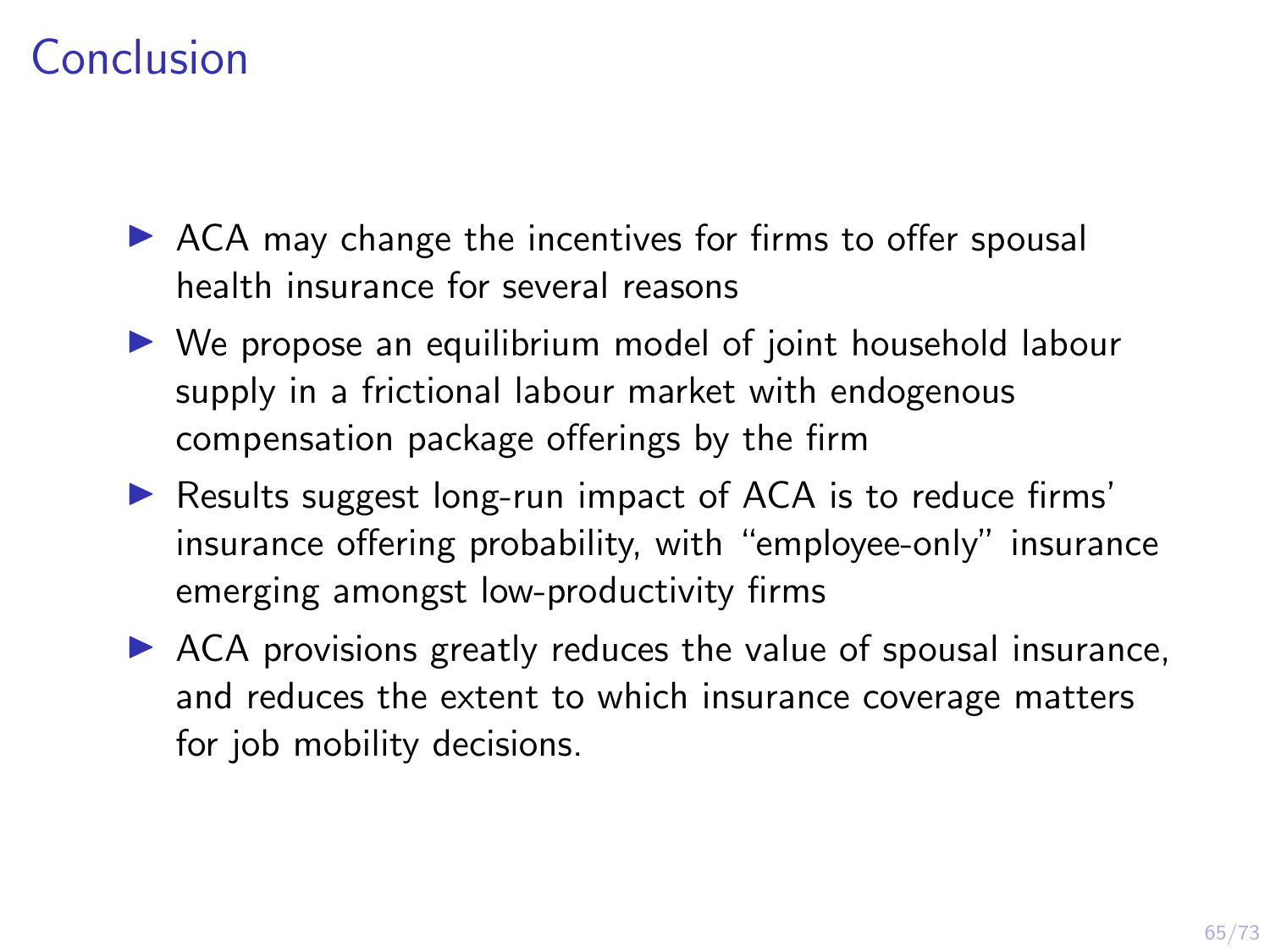#### Tax schedule implementation

Tax schedules (a function of family earnings and demographic characteristics  $x$ ) are first calculated using TAXSIM:

- $\triangleright$  Smooth the underlying tax schedules using the method proposed by MaCurdy et al. (1990)
- $\triangleright$  With K tax brackets, the marginal tax rate approximation at earnings z and total UI receipt  $b$  is given by:

$$
\widehat{MTR}(z;b,\mathbf{x})=\sum_{k=1}^K\left[\Phi_{\mathbf{x},b}^k(z)-\Phi_{\mathbf{x},b}^{k+1}(z)\right]\tau_{\mathbf{x},b}^k,
$$

where  $\tau^k_{\mathbf{x},b}$  is tax rate at the  $k^\text{th}$  bracket and  $\Phi_{\mathbf{x},b^k}$  is normal CDF with mean equal to  $k^{\text{th}}$  bracket threshold and s.d.  $\sigma_{\mathbf{x}}^{k}$ 

Set  $\sigma_{\mathbf{x}}^k = 400$  (annual dollars) and apply same smoothing to premium subsidy and tax penalty functions in counterfactuals.

 $\lceil$   $\triangleleft$  [Back](#page-32-0)  $\rceil$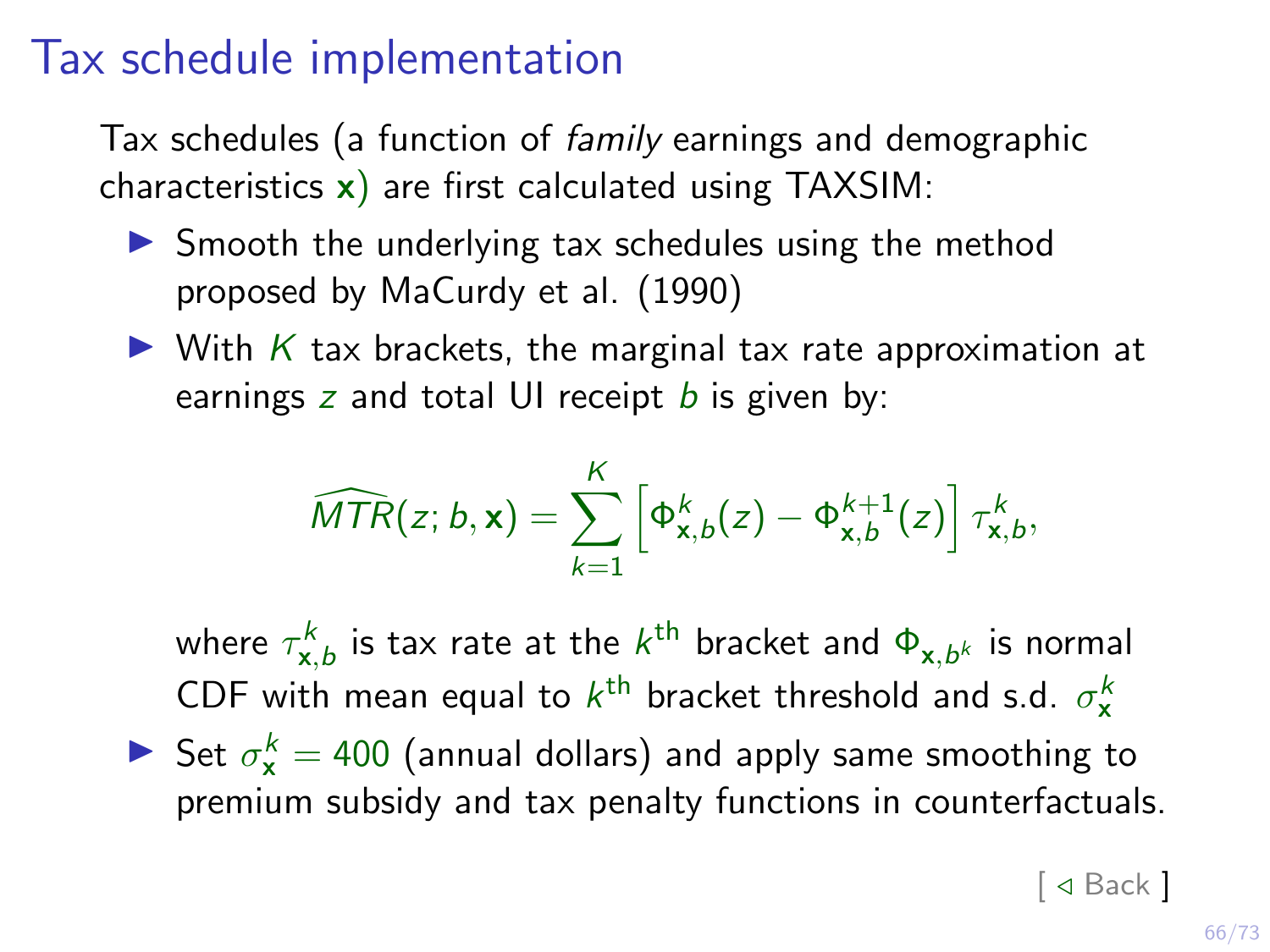### Health and medical expenditure

Current health status is measured by the scalar h.

 $\blacktriangleright$  Total H ordered health statuses,  $h^1 < h^2, \ldots, h^H$ 

 $\overline{\phantom{a}}$  Law-of-motion for  $\overline{\phantom{a}}$  . Poisson rate at which is with individual jumping  $\overline{\phantom{a}}$ Integral representation of  ${}_2F_1$  hypergeometric function  $\;\times\;$ 

$$
\ln \frac{{}_2F_1(p,q;r,z)}{\Gamma(q)\Gamma(r-q)} \times \int_0^\infty y^{-q+r-1}(y+1)^{p-r}(y-z+1)^{-p} dy.
$$

See Abramowitz and Stegun (1964).  $\,$ 

 $\triangleright$  Obtain expressions for expected flow utilities and medical expenditure in terms of Gauss  $_2F_1$  hypergeometric function  $\Delta$ 

not observed to household (use expected flow utilities)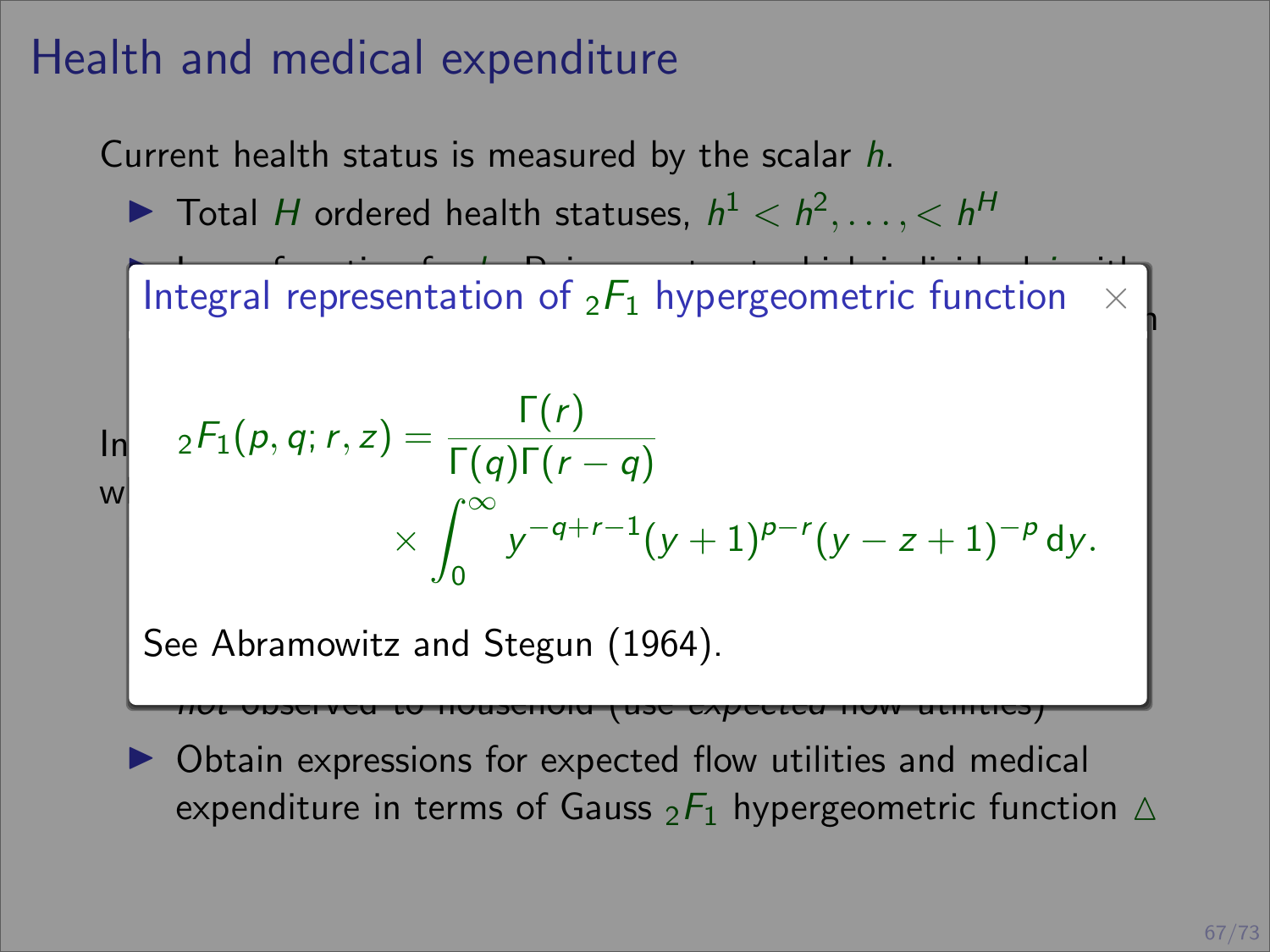## Gamma-Gompertz distribution (1)

<span id="page-73-0"></span>We parameterize the conditional expenditure distribution  $M_j^+$  as Gamma-Gompertz (Bemmaor and Glady, 2012):

- **I** Three parameter distribution: b (scale), and s,  $\beta$  (shape)  $> 0$ ; untruncated CDF:  $M^+(m) = 1 - \beta^s/[\beta - 1 + \exp(b \cdot m)]^s$
- ▶ Mean conditional expenditure for  $m \in [0, x]$  given by:

$$
\mathbb{E}[m|m \in [0, x]] = \frac{1}{M^+(x)} \int_0^x \frac{mbs e^{bm\beta s}}{(\beta - 1 + e^{bm})^{s+1}} dm
$$
  
= 
$$
\frac{1}{M^+(x)} \left[ \mathbb{E}[m] - \frac{\beta^s x}{(\beta - 1 + e^{bx})^s} - \frac{\beta^s}{bs(\beta - 1 + e^{bx})^s} 2F_1 \left(s, 1; s+1, \frac{\beta - 1}{\beta - 1 + e^{bx}}\right) \right]
$$

where  ${}_{2}F_{1}$  is the [Gauss hypergeometric function](#page-75-0)  $\triangle$ .

 $\lceil$   $\triangleleft$  Back  $\rceil$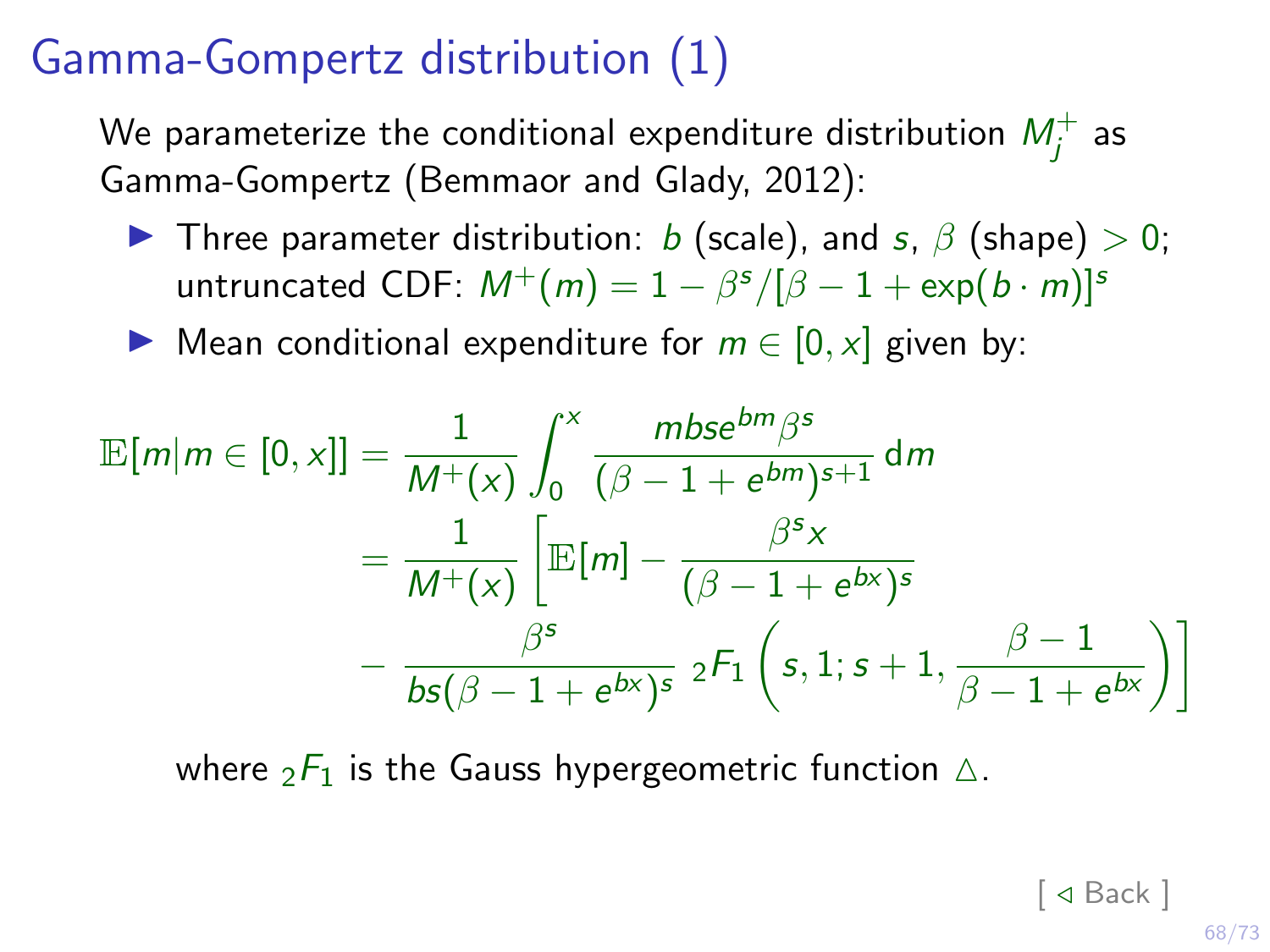### Gamma-Gompertz distribution (2)

Suppose adult 1 is uninsured so that  $o(m_1|q_1 = 0) = m_1$ , while adult 2 is fully insured with  $o(m_2|q_2 = 1) = 0$ . Then,

$$
\int U(y - o(m_1|q_1), P_1, P_2) dM_1(m_1|h_1, q_1)
$$
  
=  $\alpha_1(1 - P_1) + \alpha_2(1 - P_2) - \exp(-\psi y)R_1(\psi, h_1, 0, M_1(\cdot)),$ 

where the *risk adjustment* factor  $R_1$  is:

$$
R_1(\psi, h_1, 0, M_1(\cdot)) = M_1^0 + (1 - M_1^0)
$$
  
\$\times \frac{1}{M^+(x)} \left[ 2F\_1(1, -\psi/b, 1 - s, \beta) - (1 - M^+(x))e^{\psi x} 2F\_1(1, -\psi/b, 1 - s, \frac{e^{bx} - 1 + \beta}{e^{bx}}) \right]

When  $x \to \infty$ ,  $R_1$  is finite when  $\psi < b$ s [MGF exists].

 $\lceil$   $\triangleleft$  Back  $\rceil$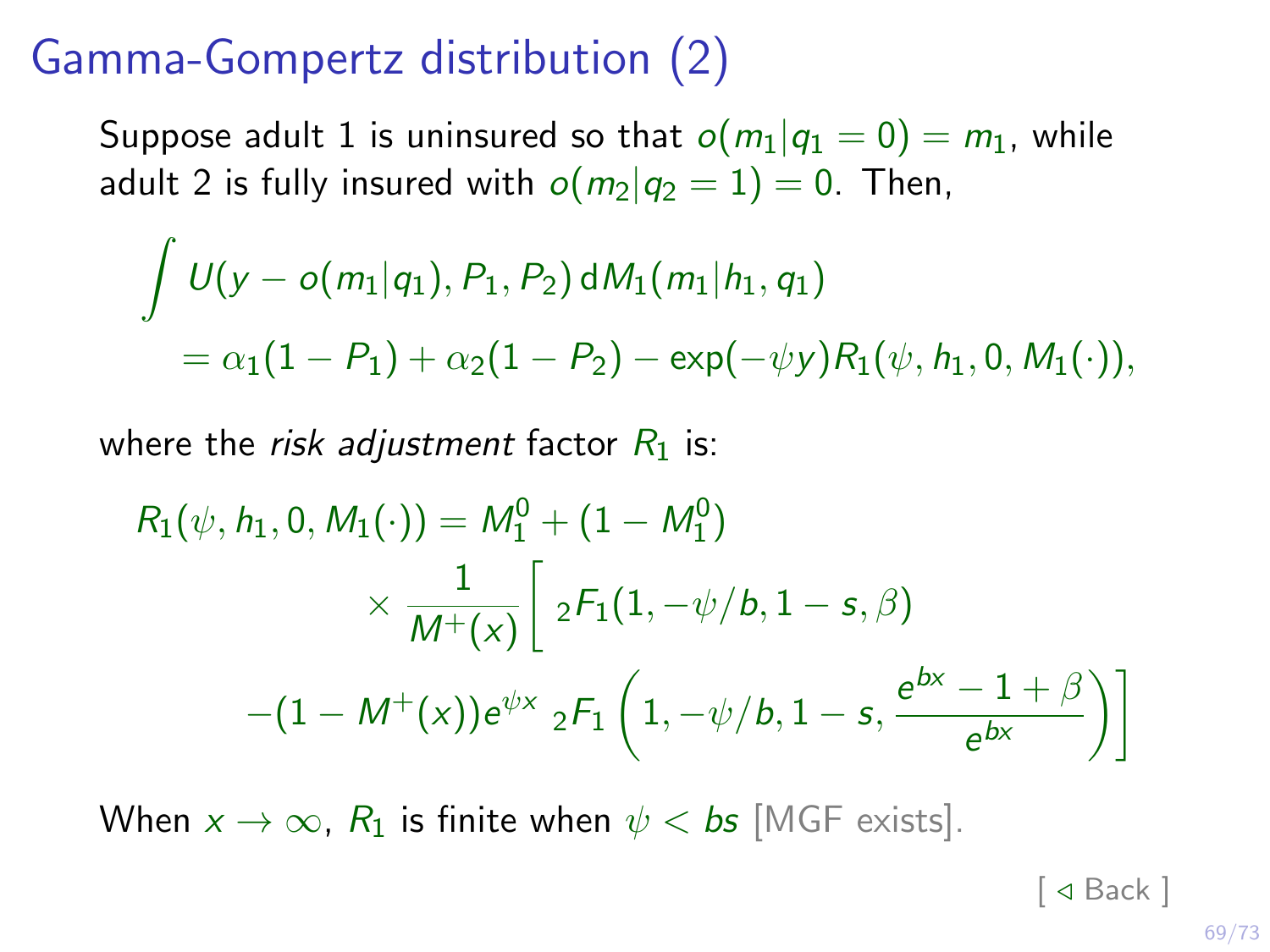## Gamma-Gompertz distribution (1)

We parameterize the conditional expenditure distribution  $M^+_j$  as Gamma-Gompertz (Bemmaor and Glady, 2012):

**If** Three parameter distribution: b (scale), and s,  $\beta$  (shape)  $> 0$ ;

Integral representation of  ${}_2F_1$  hypergeometric function  $\;\times\;$ I Mean conditional expenditure for m ∈ [0, x] given by:

$$
\mathbb{E} \quad 2^{F_1(p, q; r, z)} = \frac{\Gamma(r)}{\Gamma(q)\Gamma(r - q)} \times \int_0^\infty y^{-q + r - 1} (y + 1)^{p - r} (y - z + 1)^{-p} dy.
$$

 $\overline{\phantom{a}}$ 

itz and Ste<mark>g</mark> See Abramowitz and Stegun (1964).

 $\delta$  1  $\delta$  1  $\delta$  1  $\delta$  1  $\delta$  1  $\delta$  1  $\delta$  1  $\delta$  1  $\delta$  1  $\delta$  1  $\delta$  1  $\delta$  1  $\delta$  1  $\delta$  1  $\delta$  1  $\delta$  1  $\delta$  1  $\delta$  1  $\delta$  1  $\delta$  1  $\delta$  1  $\delta$  1  $\delta$  1  $\delta$  1  $\delta$  1  $\delta$  1  $\delta$  1  $\delta$  1  $\delta$  1  $\delta$  1  $\delta$  1  $\delta$ 

<span id="page-75-0"></span>where  ${}_{2}F_{1}$  is the Gauss hypergeometric function  $\Delta$ .

 $\Box$   $\Box$  Back  $\Box$ 

 $\mathcal{D}$ 

β − 1 + e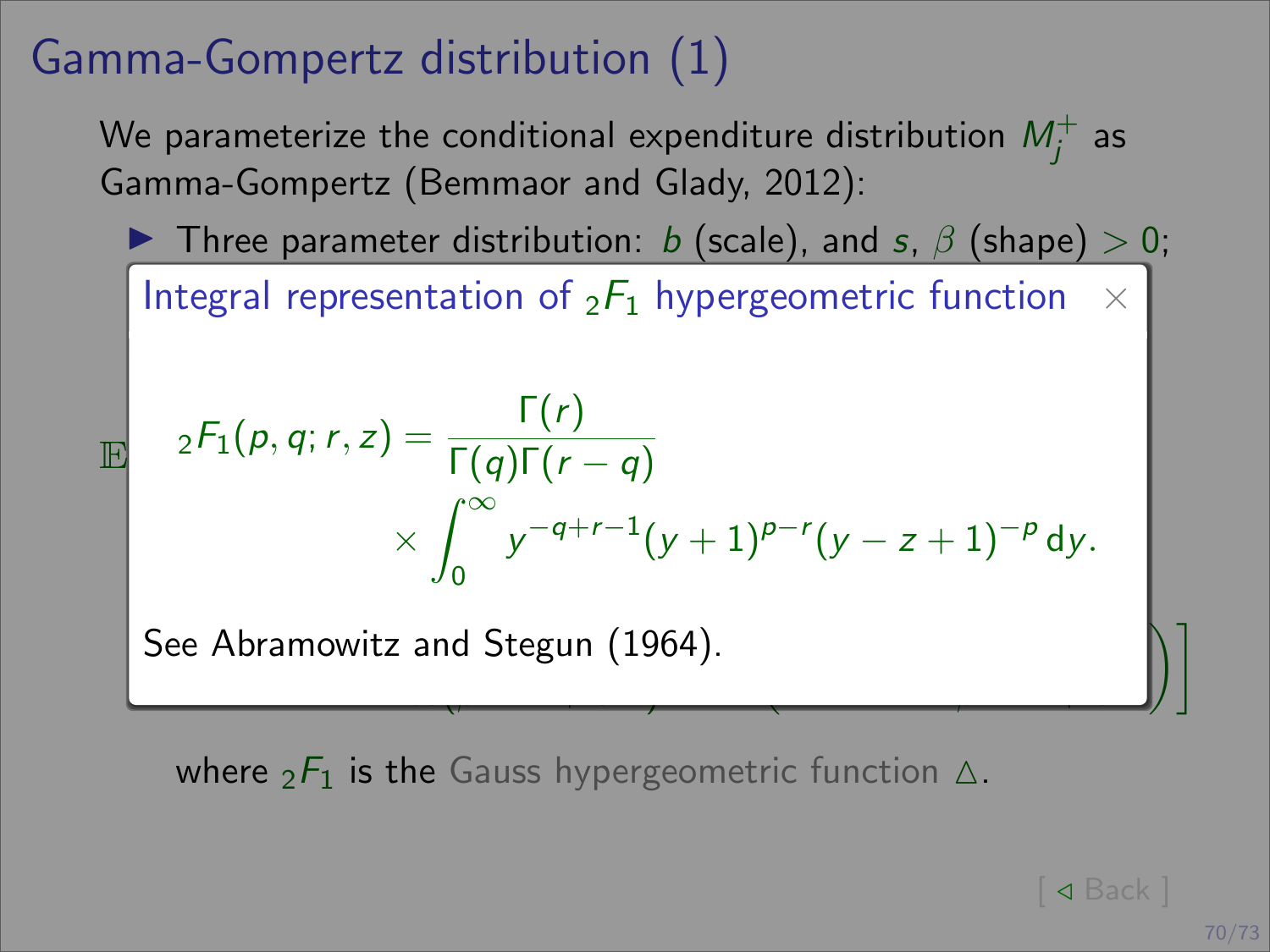#### Firm profits Firm size  $\times$

**I Health is a production**<br>I Measure of male workers with wage w, insurance choice with a successive of mate workers with wage  $w$ , insurance enoted it, insurance offerings  $I$ , and joint health status **h** is *i*, insurance offerings *l*, and joint health status **h** is

$$
\ell_1(w, i, I, \mathbf{h}) = \frac{1}{f(w, I)} \int \left\langle g_{eu}(w, i, I, \mathbf{h}; \alpha, \mathbf{x}) + \sum_{l'_2} \sum_{i'_2 \in l'_2} \int g_{ee}(w, w'_2, i, i'_2, I, l'_2, \mathbf{h}; \alpha, \mathbf{x}) dw'_2 \right\rangle d\mathcal{B}(\alpha, \mathbf{x}).
$$

**IF** The analogous object for females,  $\ell_2(w, i, I, h)$ , is defined symmetrically. Total firm size is therefore

$$
\ell(w, I) = \sum_{\mathbf{h}} \sum_{i \in I} [\ell_1(w, i, I, \mathbf{h}) + \ell_2(w, i, I, \mathbf{h})].
$$

[\[ Market equilibrium](#page-77-0) . ]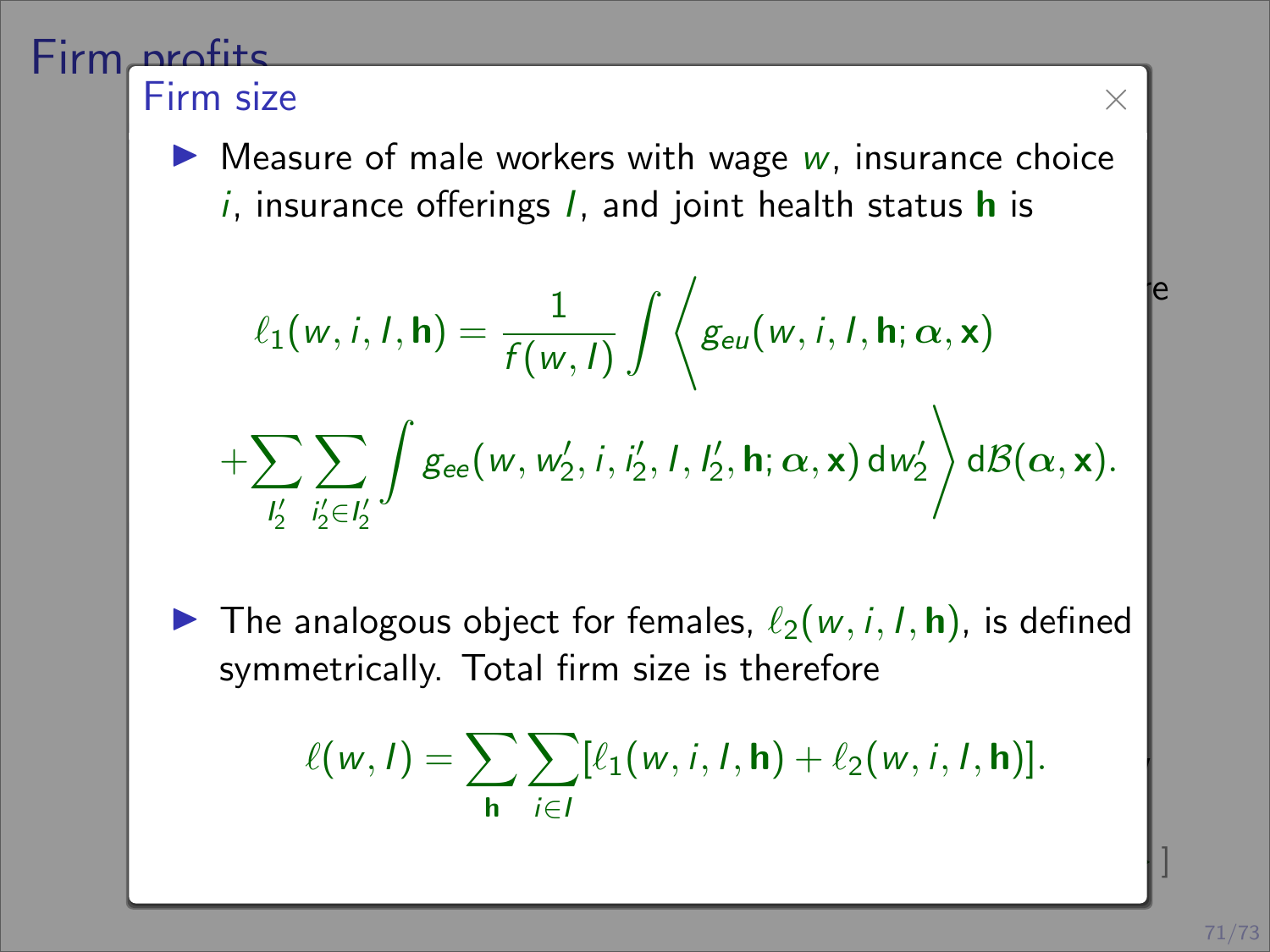# Market equilibrium (1)

<span id="page-77-0"></span>A market equilibrium is defined by a set of wage offer distributions  $F_I(w)$  in each sector  $I \in \mathcal{I}$ , and a sector choice probability function  $\Delta(I; p)$  such that simultaneously:

1. The conditional distribution of wage offers in sector  $\ell$  is given by:

$$
F_I(w_I(p)) = \frac{1}{\Delta_I} \int_{\underline{p}}^p \Delta(I;p) d\Gamma(p)
$$

where  $\Delta_I = \int_{\rho} \Delta(I; \rho) d\Gamma(\rho)$ .

2. The strategy of a productivity  $p$  firm, conditional on sector choice *I*, is the wage policy function  $w<sub>I</sub>(p)$ , which maximizes  $\pi(w, I; p)$  given the labour supply function  $\ell(w, I)$ . Given a vector of choice specific costs  $\epsilon$ , the insurance offering decision of a productivity p is given by  $I(p; \epsilon)$ .